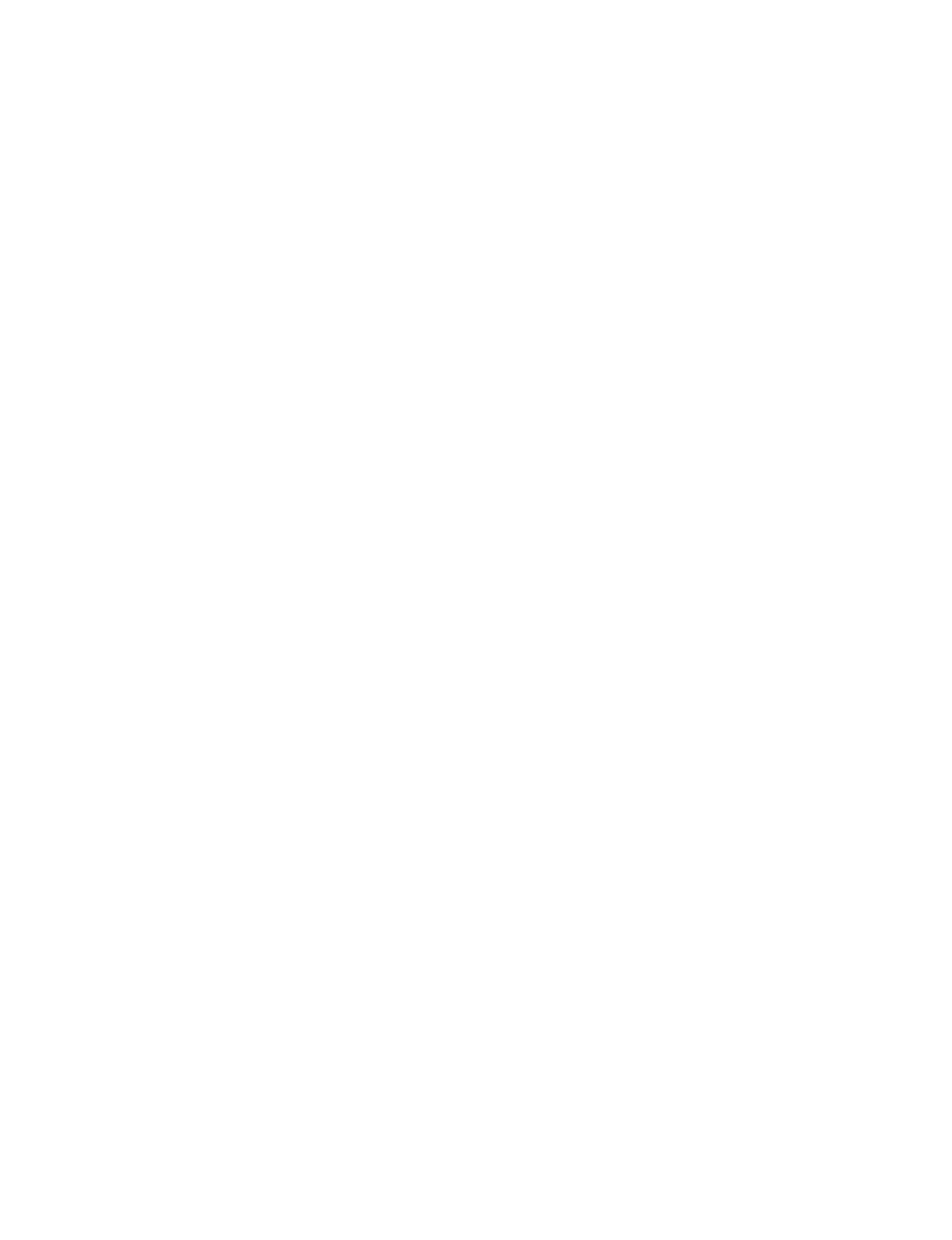

## **IMPORTANT NOTICE REGARDING THE AVAILABILITY OF PROXY MATERIALS FOR THE ANNUAL MEETING OF SHAREHOLDERS TO BE HELD ON JANUARY 26, 2022**

**This proxy statement and our 2021 Annual Report to Shareholders are available at www.proxyvote.com**

**Date:** January 26, 2022

**Time:** 2:00 p.m., Eastern Time

**Place:** Online at www.virtualshareholdermeeting.com/VIVO2022

**Purpose:**

- ‹ Elect as directors the eight nominees named in the accompanying proxy materials;
- Ratify the appointment of Ernst & Young LLP as Meridian's independent registered public accounting firm for fiscal year 2022; and
- Conduct an advisory vote on our executive compensation ("Say-on-Pay").

Only shareholders of record on December 2, 2021 may vote at the meeting. The approximate mailing date of this proxy statement and accompanying proxy card is December 15, 2021.

Your vote is important. Whether or not you plan to virtually attend the 2022 annual meeting, please cast your proxy vote promptly, either online, over the phone or by returning your signed and dated proxy card in the enclosed envelope.

By Order of the Board of Directors,

/s/ Bryan T. Baldasare

Bryan T. Baldasare Executive Vice President, Chief Financial Officer and Secretary

December 15, 2021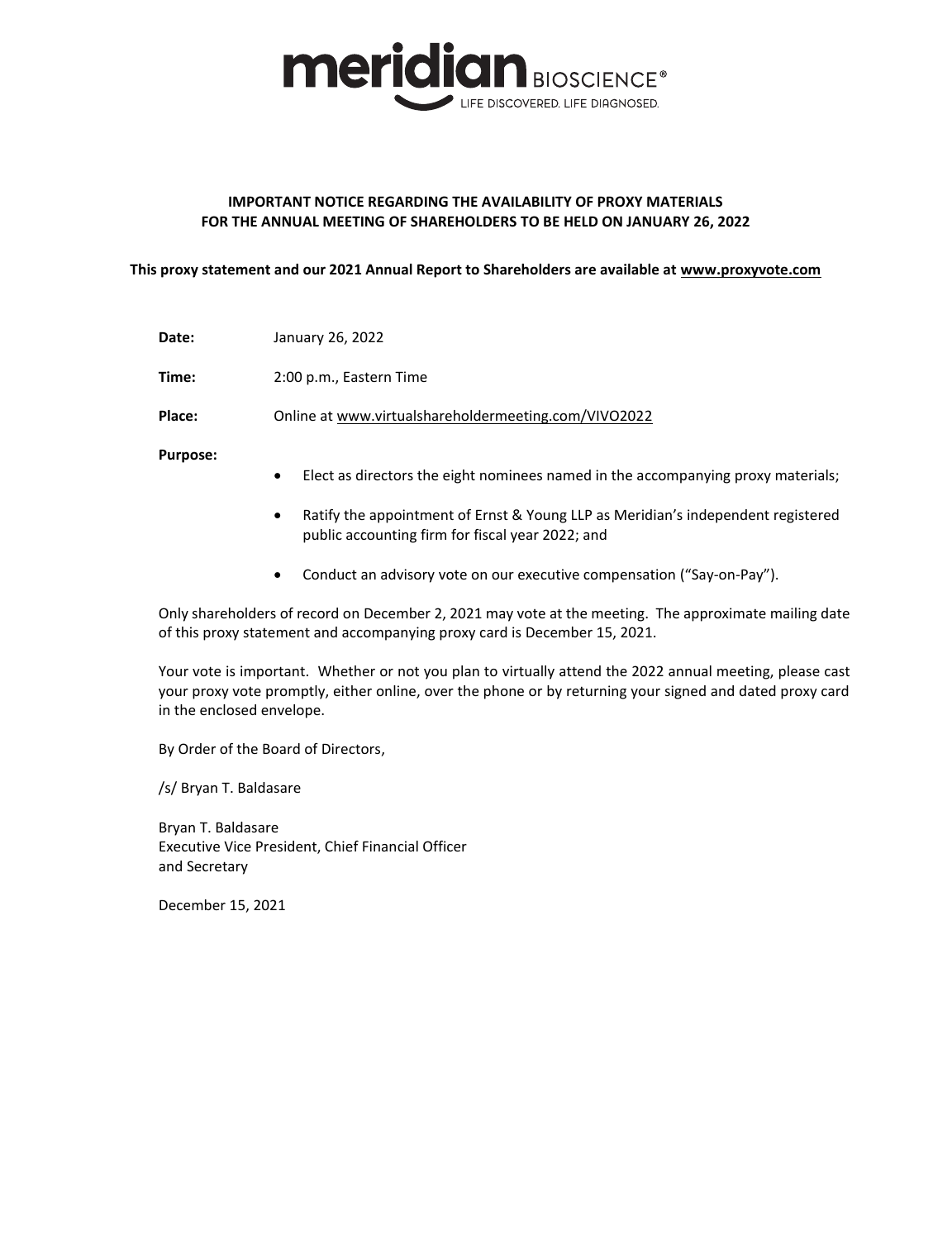# **meridian BIOSCIENCE®** LIFE DISCOVERED. LIFE DIAGNOSED.

#### **Table of Contents**

|                                                                                                   | Page |
|---------------------------------------------------------------------------------------------------|------|
|                                                                                                   |      |
|                                                                                                   |      |
| RATIFICATION OF APPOINTMENT OF ERNST & YOUNG LLP AS INDEPENDENT REGISTERED PUBLIC ACCOUNTING FIRM |      |
| ADVISORY VOTE ON COMPENSATION OF NAMED EXECUTIVE OFFICERS ("SAY-ON-PAY" PROPOSAL) (Item 3 on the  |      |
|                                                                                                   |      |
|                                                                                                   |      |
|                                                                                                   |      |
|                                                                                                   |      |
|                                                                                                   |      |
|                                                                                                   |      |
|                                                                                                   |      |
|                                                                                                   |      |
|                                                                                                   |      |
|                                                                                                   |      |
|                                                                                                   |      |
|                                                                                                   |      |
|                                                                                                   |      |
|                                                                                                   |      |
|                                                                                                   |      |
|                                                                                                   |      |
|                                                                                                   |      |
|                                                                                                   |      |

Meridian makes available, free of charge on its website, all of its filings that are made electronically with the Securities and Exchange Commission ("SEC"), including Forms 10-K, 10-Q and 8-K. These filings are also available on the SEC's website (www.sec.gov). To access these filings, go to our website (www.meridianbioscience.com). Copies of Meridian's Annual Report on Form 10-K for the fiscal year ended September 30, 2021, including consolidated financial statements and schedules thereto, filed with the SEC, are also available without charge to shareholders upon written request addressed to:

> Charles Wood, Jr. **Vice President, Investor Relations** Meridian Bioscience, Inc. 3471 River Hills Drive Cincinnati, Ohio 45244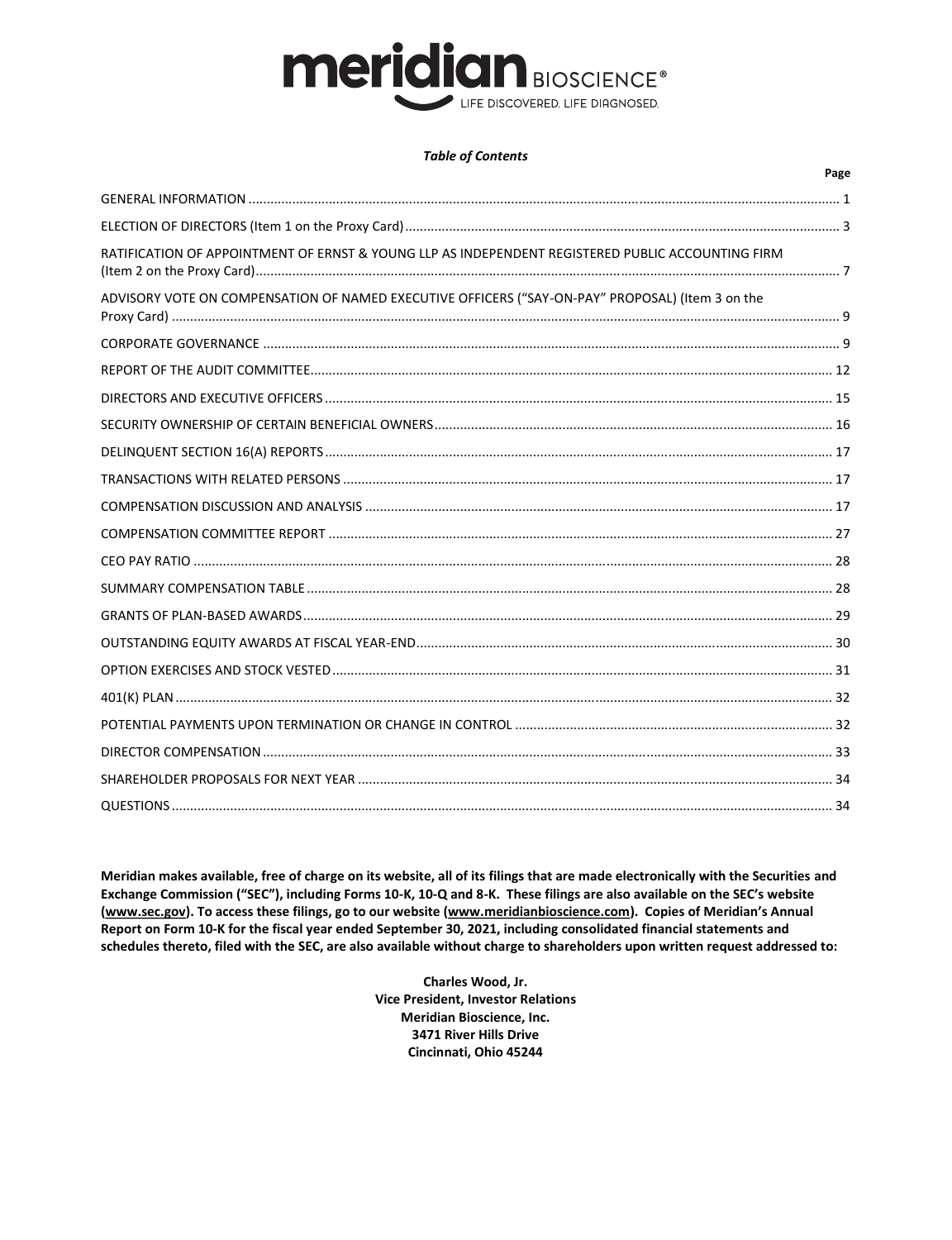# **MERIDIAN BIOSCIENCE, INC. 3471 River Hills Drive Cincinnati, Ohio 45244 Telephone (513) 271-3700**

#### **P R O X Y S T A T E M E N T**

**\_\_\_\_\_\_\_\_\_\_\_\_\_\_\_\_\_\_\_\_\_\_\_\_\_\_\_\_\_\_\_\_\_\_\_\_\_\_\_\_\_\_**

#### **Annual Meeting of Shareholders**

**January 26, 2022**

#### *GENERAL INFORMATION*

#### *Who may vote*

Shareholders of Meridian, as recorded in our stock register on December 2, 2021, may vote at the meeting. As of that date, Meridian had 43,512,743 shares of common stock outstanding.

#### *Location of Annual Meeting*

The Annual Meeting will again be conducted as a virtual meeting of shareholders by means of a live webcast. We believe that hosting a virtual meeting provides greater shareholder attendance and participation from any location, improved communication and cost savings to our shareholders and Company, and also aligns with our interests in the health and safety of our shareholders and employees during this time when COVID-19 remains a concern. By visiting www.virtualshareholdermeeting.com/VIVO2022, you will be able to attend the Annual Meeting, vote your shares, and submit your questions during the meeting via the internet. There will not be a physical meeting location and you will not be able to attend in person. We invite you to attend the Annual Meeting and request that you vote on the proposals described in this proxy statement. However, you do not need to attend the meeting to vote your shares. Instead, you may vote by internet, by telephone, or, if you requested and received paper copies of the proxy materials by mail, you may also vote by completing and mailing your proxy card.

#### *How to vote*

You may vote electronically at the meeting, by telephone, online, or by completing and returning a proxy card. We recommend you vote by proxy even if you plan to attend the virtual meeting. You can always change your vote, by voting electronically, at the meeting.

#### *How proxies work*

Meridian's Board of Directors is asking for your proxy. Giving us your proxy means you authorize us to vote your shares at the meeting in the manner you direct. You may vote for all, some or none of our director candidates. You may also vote for or against the other proposals or abstain from voting.

If you complete your proxy online, over the phone or sign and return the enclosed proxy card but do not specify how to vote, we will vote your shares in favor of: (i) the election of our director candidates; (ii) the ratification of the appointment of Ernst & Young LLP as Meridian's independent registered public accounting firm for fiscal year 2022; and (iii) our executive compensation. If any other matters come before the meeting or any continuation, postponement or adjournment, each proxy will be voted in the discretion of the individuals named as proxies on the card.

You may receive more than one proxy or voting card depending on how you hold your shares. Shares registered in your name are covered by one card. If you hold shares through someone else, such as a stockbroker, bank or nominee, you may get material from them asking how you want to vote.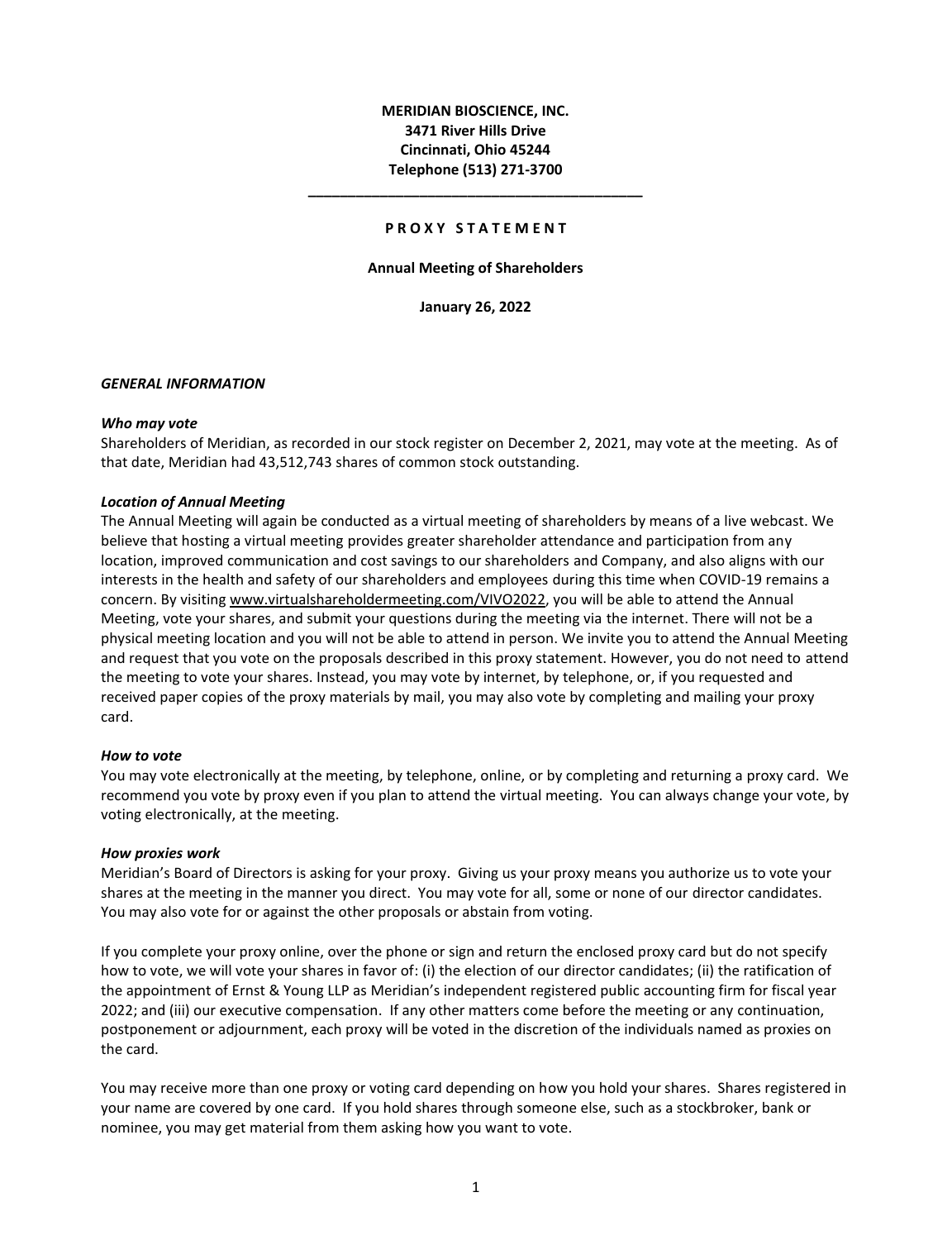Stockbrokers, banks and nominees holding shares for beneficial owners must vote those shares as instructed by you. If the stockbroker, bank or nominee has not received instructions from you, the beneficial owner, the stockbroker, bank or nominee generally has discretionary voting power only with respect to the ratification of appointment of the independent registered public accounting firm. However, a stockbroker, bank or nominee does not have discretion to vote for or against the election of directors and certain other matters subject to a vote if they have not received voting instructions from you. In order to avoid a broker non-vote of your shares on the election of directors and the other matters subject to a vote, you must send voting instructions to your stockbroker, bank or nominee.

## *Solicitation of proxies*

Solicitation of proxies is being made by management at the direction of Meridian's Board of Directors, without additional compensation, through the mail, in person or by telephone. The cost of preparing and mailing the Notice and the proxy statement and any accompanying material will be borne by Meridian. In addition, Meridian will request brokers and other custodians, nominees and fiduciaries to forward proxy soliciting material to the beneficial owners of shares held of record, and Meridian will reimburse them for their related expenses.

## *Revoking a proxy*

You may revoke your proxy before it is voted by submitting a new proxy with a later date, by voting electronically at the meeting or by notifying Meridian's Vice President, Investor Relations in writing at the address under "Questions" on page 34 of this proxy statement.

## *Quorum*

In order to carry on the business of the meeting, we must have a quorum. This means at least a majority of the outstanding shares eligible to vote must be represented at the meeting, either by proxy or in person.

#### *Votes needed*

The eight director candidates receiving the most votes will be elected to fill the seats on the Board (Proposal No. 1). The ratification of appointment of accounting firm (Proposal No. 2), and the approval on an advisory basis of our executive compensation (Proposal No. 3) require the favorable vote of a majority of the votes cast. Only votes for or against these proposals count, with abstentions not being counted either for or against these proposals.

Abstentions and broker non-votes count for quorum purposes but as indicated above, will not count for voting purposes. Broker non-votes occur when a broker returns a proxy card but does not have authority to vote on a particular proposal.

## *Other matters*

Any other matters considered at the meeting, including any continuation, postponement or adjournment, will require the affirmative vote of a majority of the votes cast.

## *The Virtual Meeting*

We will be hosting the Annual Meeting only by means of a live webcast. There will not be a physical meeting location and you will not be able to attend the meeting in person. Please be assured that you will be afforded the same rights and opportunities to participate in the virtual meeting and ask questions as you would at an in-person meeting. By going to www.virtualshareholdermeeting.com/VIVO2022, you will be able to listen to the Annual Meeting, submit questions and vote. If you wish to listen to the Annual Meeting, but do not wish to submit questions or vote during the Annual Meeting, you may go to www.virtualshareholdermeeting.com/VIVO2022 and log in as a guest. We will post a recording of the meeting, including appropriate questions received during the meeting and the Company's answers, on the investor page of www.meridianbioscience.com as soon as practicable after the meeting.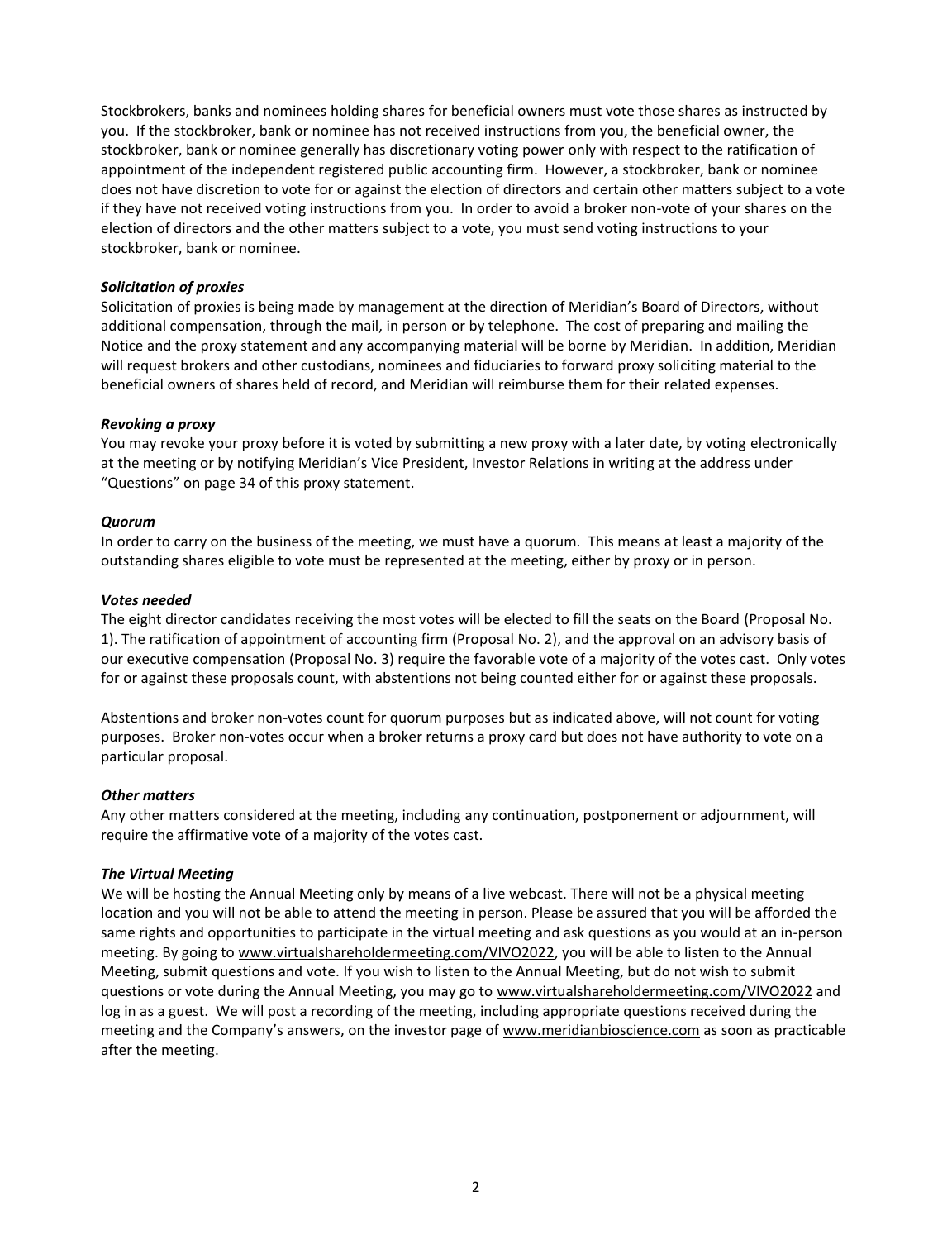The Annual Meeting will start at 2:00 p.m. (Eastern Time) on January 26, 2022. We encourage you to access the meeting website prior to the start time to allow time for check-in. If you encounter any technical or logistical issues or difficulties accessing the virtual meeting during the check-in or meeting time, please call the technical support number that will be posted on the Virtual Shareholder Meeting login page.

You do not need to register to attend the Annual Meeting webcast. Follow the instructions on your Notice of Internet Availability or proxy card (if you requested and received a printed copy of the proxy materials) to access the Annual Meeting.

If you wish to submit a question the day of the Annual Meeting, you may log in to the virtual meeting platform at www.virtualshareholdermeeting.com/VIVO2022, type your question into the "Ask a Question" field, and click "Submit." Questions pertinent to meeting matters will be answered during the Annual Meeting, subject to time constraints. Questions regarding personal matters, including those related to employment, are not pertinent to annual meeting matters and, therefore, will not be answered. We will post on the Virtual Meeting page additional guidelines for shareholder questions, rules around what types of questions are allowed, and any other procedures for how questions and comments will be recognized.

| <b>ELECTION OF DIRECTORS</b> |  |
|------------------------------|--|
| (Item 1 on the Proxy Card)   |  |
|                              |  |

The Nominating and Corporate Governance Committee of the Board of Directors has nominated for re-election the following current directors: James M. Anderson, Anthony P. Bihl III, Dwight E. Ellingwood, Jack Kenny, John C. McIlwraith, John M. Rice, Jr., Catherine A. Sazdanoff, and Felicia Williams.

Proxies solicited by the Board will be voted for the election of these nominees. All directors elected at the Annual Meeting will be elected to hold office until the next annual meeting. In voting to elect directors, shareholders are entitled to cumulate their votes and to give one candidate a number of votes equal to the number of directors to be elected multiplied by the number of shares held by the shareholder, or to distribute their votes on the same principle among as many candidates as the shareholder sees fit. In order to invoke cumulative voting, notice of cumulative voting must be given in writing by a shareholder to the Chief Executive Officer, a Vice President or the Assistant Secretary of Meridian not less than 48 hours prior to the Annual Meeting. The proxies solicited include discretionary authority to cumulate votes.

All Meridian directors are elected for one-year terms. Personal information on each of our nominees is given below.

If a director nominee becomes unavailable before the election, your proxy card authorizes us to vote for a replacement nominee if the Board names one.

## **The Board recommends that you vote FOR each of the following candidates:**

| James M. Anderson<br>Director since 2009<br>Age: 79 | James M. Anderson serves as Chairman of the Compensation Committee. He currently<br>serves as Senior Strategic and External Affairs Advisor with Taft Stettinius & Hollister LLP<br>and President Emeritus of Cincinnati Children's Hospital Medical Center ("CCHMC"), after<br>having served as advisor to the President of CCHMC from January 2010 through June 30,<br>2017 and as President and Chief Executive Officer of CCHMC from 1996 through 2009. |
|-----------------------------------------------------|-------------------------------------------------------------------------------------------------------------------------------------------------------------------------------------------------------------------------------------------------------------------------------------------------------------------------------------------------------------------------------------------------------------------------------------------------------------|
|                                                     | Mr. Anderson serves on the board of managers of CincyTech, a firm that provides advice<br>and capital to entrepreneurs, helps research institutions commercialize technology                                                                                                                                                                                                                                                                                |
|                                                     | through startups, and catalyzes investment from individuals and institutions to regional<br>companies. In addition, he serves on the board of directors of Cintrifuse, an organization                                                                                                                                                                                                                                                                      |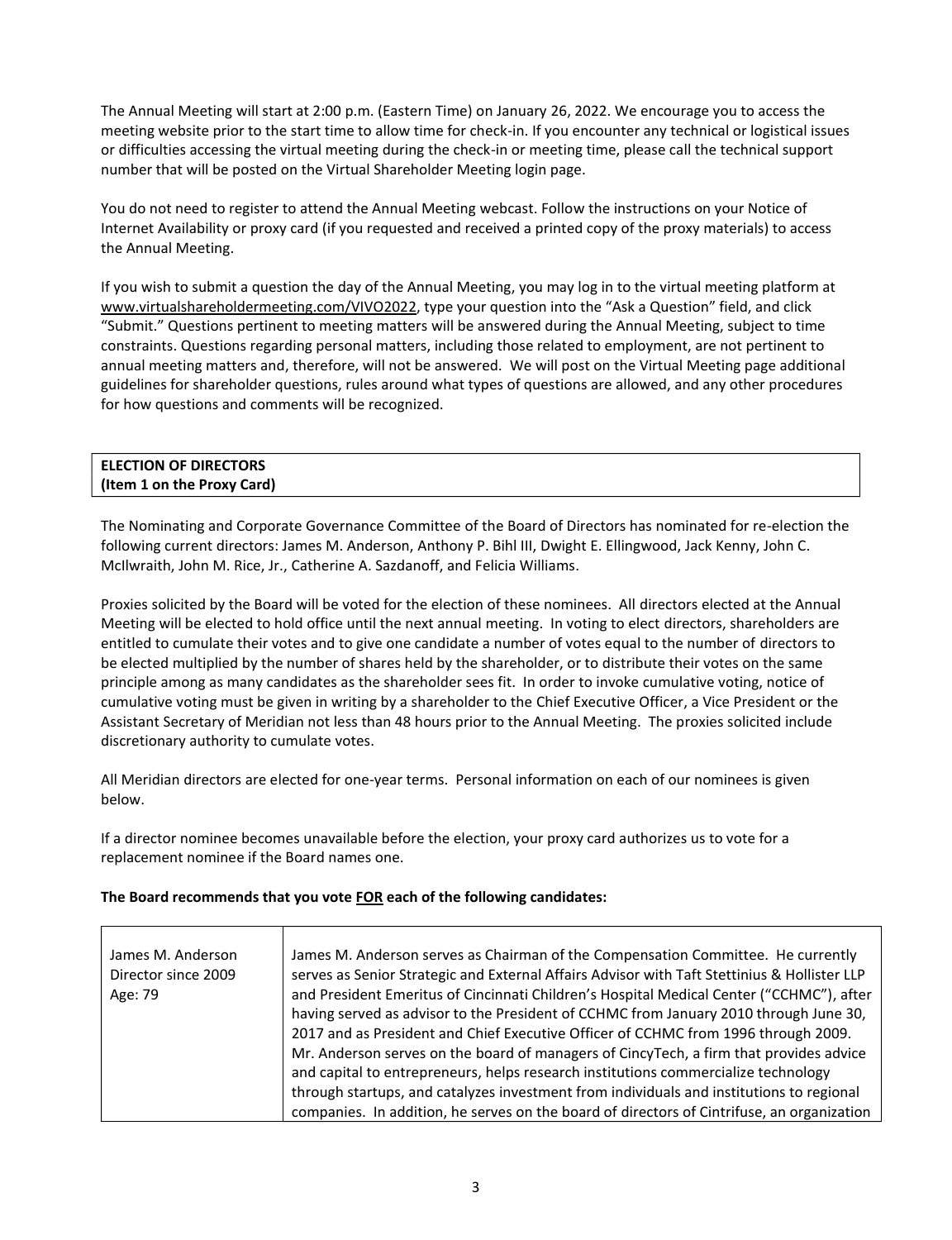|                                                        | whose purpose is to stimulate and support the Greater Cincinnati regional start-up<br>community and the connections between start-ups and larger, more established<br>enterprises. From 2006 to 2014, he served as a director of Ameritas Mutual Holding<br>Company and has also served as Chairman of the Board of the Cincinnati Branch of the<br>Federal Reserve Bank of Cleveland, retiring in 2012. Prior to joining the staff of CCHMC,<br>Mr. Anderson was a partner in the general corporate law department at Taft, Stettinius<br>& Hollister for 24 years (1968 - 1977; 1982 - 1996) and president of U.S. operations at<br>Xomox Corporation, a publicly-traded manufacturer of specialty process controls (1977 -<br>1982), where he also served on the board of directors (1978 - 1980). Mr. Anderson has<br>also served as director of Gateway Investment Advisors (1997 - 2008). The Board<br>believes that Mr. Anderson's corporate legal experience and his experience as CEO of a<br>large health care organization have given him a wealth of insight into various corporate<br>governance and business management issues, which, along with his status as an<br>independent director, make him an integral member of the Board.                                                                                                                                                                                                                                                                                                                                                                                                                                                                                                                                                                                                                                                                                                                                                |
|--------------------------------------------------------|----------------------------------------------------------------------------------------------------------------------------------------------------------------------------------------------------------------------------------------------------------------------------------------------------------------------------------------------------------------------------------------------------------------------------------------------------------------------------------------------------------------------------------------------------------------------------------------------------------------------------------------------------------------------------------------------------------------------------------------------------------------------------------------------------------------------------------------------------------------------------------------------------------------------------------------------------------------------------------------------------------------------------------------------------------------------------------------------------------------------------------------------------------------------------------------------------------------------------------------------------------------------------------------------------------------------------------------------------------------------------------------------------------------------------------------------------------------------------------------------------------------------------------------------------------------------------------------------------------------------------------------------------------------------------------------------------------------------------------------------------------------------------------------------------------------------------------------------------------------------------------------------------------------------------------------------------------------------------------------------------|
| Anthony P. Bihl III<br>Director since 2020<br>Age: 65  | Anthony P. Bihl served as Chief Executive Officer and a member of the board of<br>managers of Bioventus, LLC, a company that develops, manufactures and sells products<br>that promote active orthopedic healing, from December 2013 to April 2020. From June<br>2011 through June 2012, he was Group President of American Medical Systems, or AMS,<br>a subsidiary of Endo Pharmaceuticals. Mr. Bihl was President, Chief Executive Officer and<br>a director of AMS from April 2008 until Endo acquired AMS in June 2011. He served as<br>Chief Executive Officer of the Diagnostics Division of Siemens Medical Solutions from<br>January to November 2007, and as President of the Diagnostics Division of Bayer<br>HealthCare from 2004 through 2006. Prior to that, Mr. Bihl served in a number of<br>operations and finance roles at Bayer HealthCare and for over 20 years at E.I. DuPont.<br>Mr. Bihl is a director and Chairman of the Board of Spectral Medical, Inc. (TSX: EDTXF), a<br>Canadian company that develops products for the diagnosis and treatment of severe<br>sepsis and septic shock, and Sonendo, Inc. (NYSE:SONX), a leading dental technology<br>company that began trading on the New York Stock Exchange on October 29, 2021. In<br>addition, Mr. Bihl currently serves on the boards of directors of Flowonix Medical Inc., a<br>privately-held company that develops and markets targeted drug delivery platforms<br>(since July 2020). Mr. Bihl previously served as a member of the board of directors of<br>Nuvectra Corporation (OTC: NVTRQ) from March 2016 to May 2020 and prior to March<br>2016, served on the board of directors of Integer Holdings Corporation (NYSE: ITGR)<br>before it spun off Nuvectra. The Board believes that Mr. Bihl is well qualified to serve on<br>Meridian's Board considering his more than 30 years of experience in the medical device<br>industry in a variety of operations, finance and general management roles. |
| Dwight E. Ellingwood<br>Director since 2014<br>Age: 69 | Dwight E. Ellingwood has over 40 years of experience in health care strategy, planning<br>and business development, and since 2017 has served as a Teaching Professor and<br>Associate Director for Practitioner Experience in the Masters Program of the Department<br>of Health Services Administration at Xavier University in Cincinnati, Ohio. Mr. Ellingwood<br>previously served as Senior Vice President of Strategy, Communications and Public<br>Affairs for TriHealth, Inc. in Cincinnati, Ohio (November 2014 - July 2016) and as the<br>Lead Executive for the Collective Impact on Health, The Health Collaborative (2014).<br>From 1997 to 2013, Mr. Ellingwood served as Senior Vice President, Planning and<br>Business Development for Cincinnati Children's Hospital Medical Center, following<br>executive experience with the Spohn Health System in Corpus Christi, Texas (1990 -<br>1997) and as a health care consultant in Salt Lake City, Utah (1978 - 1990). The Board                                                                                                                                                                                                                                                                                                                                                                                                                                                                                                                                                                                                                                                                                                                                                                                                                                                                                                                                                                                                  |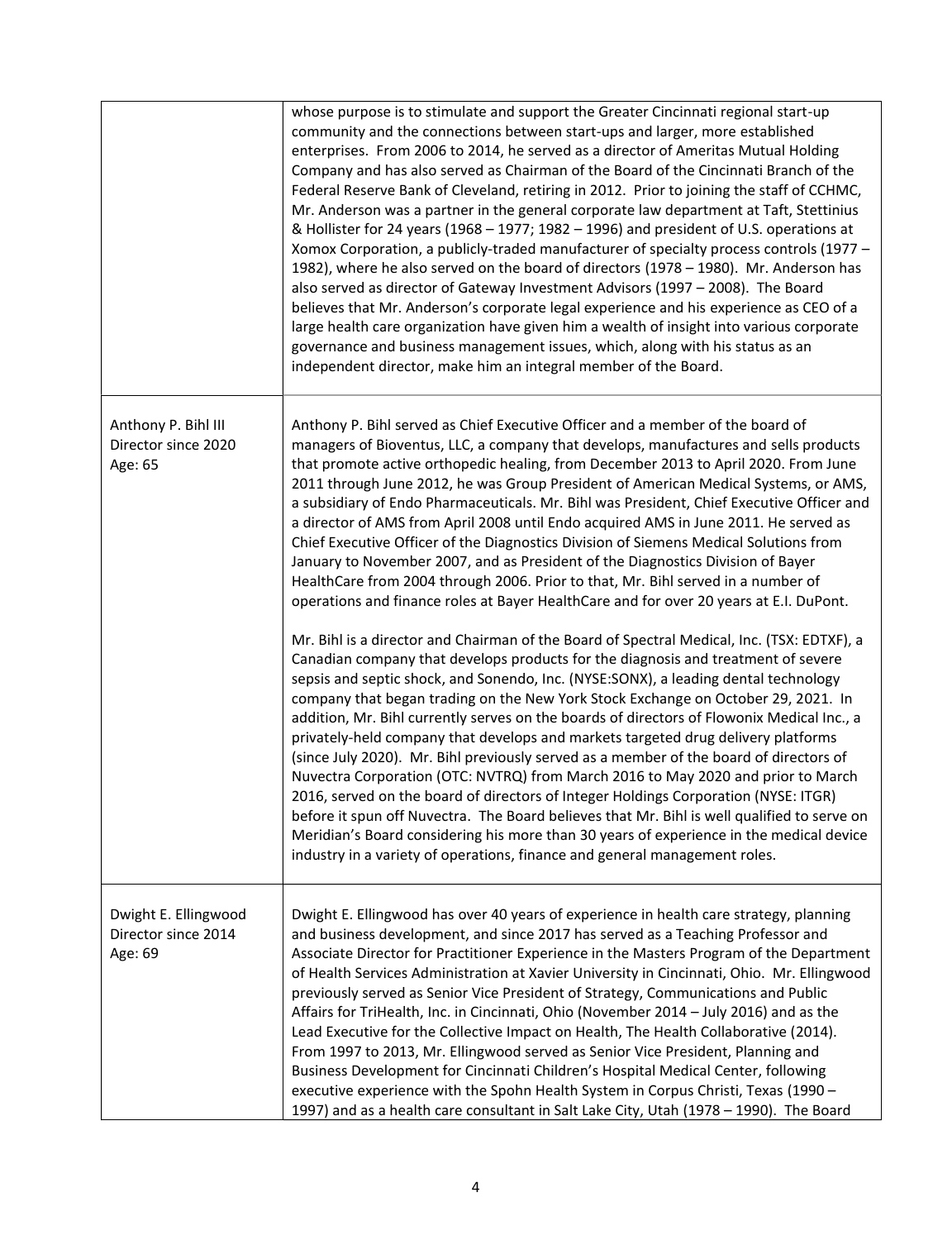|                                                      | believes that the Company benefits greatly from Mr. Ellingwood's extensive experience<br>in management, strategy and business development in the health care industry.                                                                                                                                                                                                                                                                                                                                                                                                                                                                                                                                                                                                                                                                                                                                                                                                                                                                                                                                                                                                                                                                                                                                                                                                                                                                                                  |
|------------------------------------------------------|-------------------------------------------------------------------------------------------------------------------------------------------------------------------------------------------------------------------------------------------------------------------------------------------------------------------------------------------------------------------------------------------------------------------------------------------------------------------------------------------------------------------------------------------------------------------------------------------------------------------------------------------------------------------------------------------------------------------------------------------------------------------------------------------------------------------------------------------------------------------------------------------------------------------------------------------------------------------------------------------------------------------------------------------------------------------------------------------------------------------------------------------------------------------------------------------------------------------------------------------------------------------------------------------------------------------------------------------------------------------------------------------------------------------------------------------------------------------------|
| Jack Kenny<br>Director since 2017<br>Age: 53         | Jack Kenny serves as Meridian's Chief Executive Officer, having joined the Company on<br>October 9, 2017. Before joining Meridian, Mr. Kenny served as Senior Vice President and<br>General Manager, North America, with Siemens Healthcare, a position he held from<br>October 2014 to May 2017. From June 2012 through October 2014, Mr. Kenny served as<br>Vice President and General Manager, U.S. Region, for Becton Dickinson, Diagnostic<br>Systems. Prior to June 2012, Mr. Kenny held executive roles at Danaher Corporation and<br>Quest Diagnostics. Mr. Kenny's experience as a key executive leader within large public<br>companies in the health care and medical device industry, as well as his ongoing insights<br>into Meridian's business and operations, makes him a valuable member of the Board.                                                                                                                                                                                                                                                                                                                                                                                                                                                                                                                                                                                                                                                 |
| John C. McIlwraith<br>Director since 2015<br>Age: 62 | John C. McIlwraith co-founded Allos Ventures, a venture capital firm, in March 2010 and<br>has served as a Managing Director there since that time. Prior to founding Allos<br>Ventures, Mr. McIlwraith was a Managing Director of Blue Chip Venture Company, a<br>Cincinnati-based venture capital firm, which he joined in 1997. He has served on the<br>board of directors of more than 20 health care or information technology companies,<br>including as the Chairman of the Board and later Lead Director of Assurex Health, the<br>provider of a pharmacogenetic test that analyzed genetic variations which impact how<br>patients metabolize and respond to medications that treat mental health conditions,<br>which was sold to Myriad Genetics. Prior to 1997, Mr. McIlwraith served as Senior Vice<br>President of Strategic Planning and General Counsel of publicly-traded Quantum Health<br>Resources, Inc., a provider of biologic drugs and other therapies to patients with rare<br>chronic diseases; Senior Vice President of Development of Olsten Health Services (which<br>acquired Quantum); and was a partner in the Jones Day law firm. The Board believes<br>that Mr. McIlwraith's strategic, business development and legal experience, and his<br>years of business-building experience with a large number of startup and growth<br>companies, including health care companies, render his service on the Board valuable to<br>Meridian. |
| John M. Rice, Jr.<br>Director since 2017<br>Age: 72  | John M. Rice is a Managing Director leading the Life Sciences practice at CincyTech, a<br>firm that provides advice and capital to entrepreneurs, helps research institutions<br>commercialize technology through start-ups, and catalyzes investment from individuals<br>and institutions to regional companies, having previously served as Director of Life<br>Sciences since 2014. Dr. Rice is also the founder of Triathlon Medical Venture Partners, a<br>venture capital firm that invests equity capital in early and expansion stage life science<br>companies, having served as Managing Partner from 2003 - 2018. He was previously a<br>Managing Director at Senmed Medical Ventures from 1989 - 2003. In his greater than<br>30 years in health care venture capital, Dr. Rice has served on the board of directors of<br>more than 25 privately-held health care companies, currently chairing the boards of<br>Genetesis, Kurome and Airway Therapeutics. In addition, he currently chairs the<br>Investment Advisory Board of the Harrington Discovery Institute and serves on the board<br>of Enable Injections. The Board believes that Dr. Rice's scientific background and years<br>of experience with a number of companies operating in the health care and related<br>industries, as well as extensive experience within the capital markets, is extremely<br>valuable to Meridian.                                                              |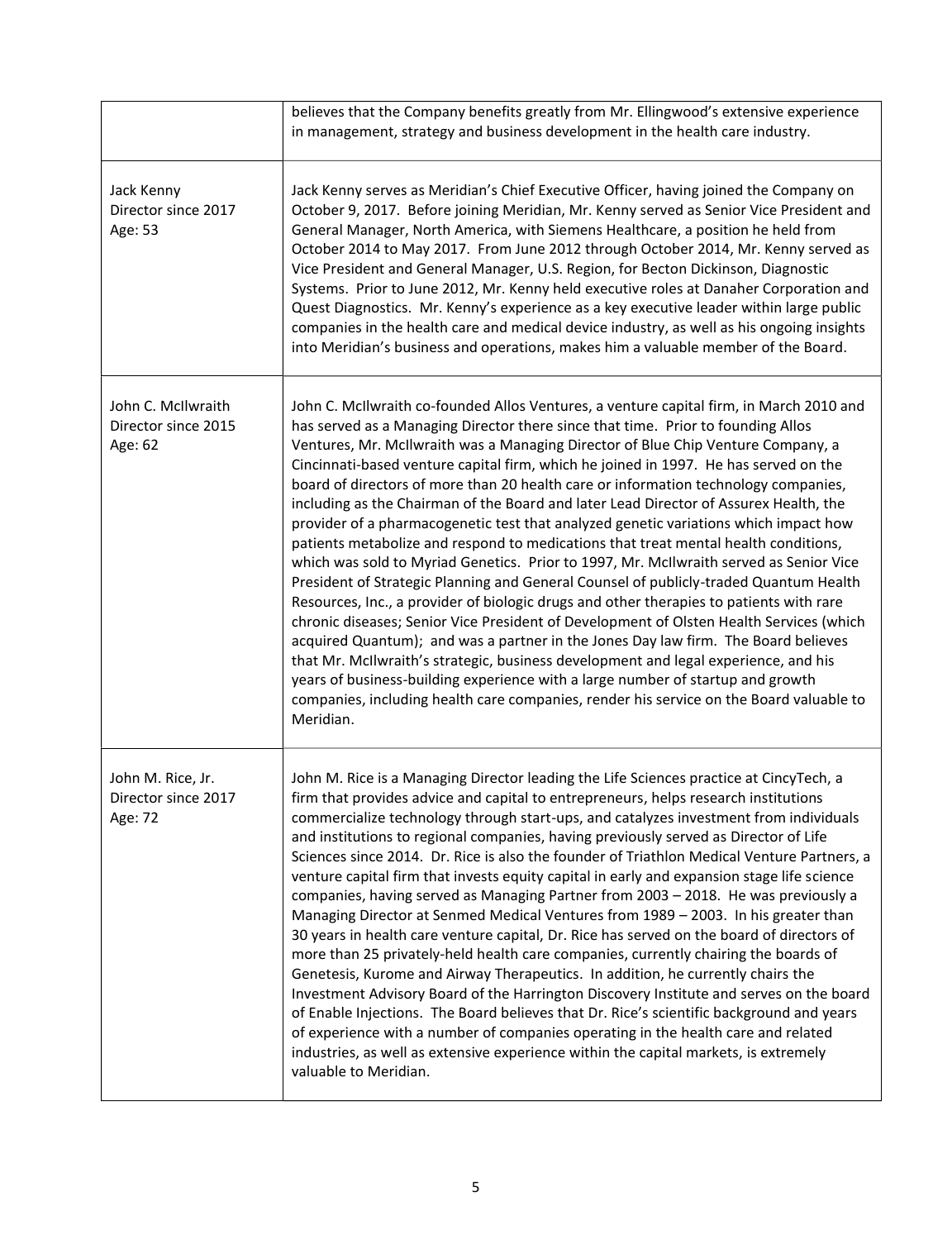| Catherine A. Sazdanoff<br>Director since 2015<br>Age: 65 | Catherine A. Sazdanoff serves as Chairwoman of the Nominating and Corporate<br>Governance Committee. Since 2015, she has served as President and Chief Executive<br>Officer of Sazdanoff Consulting, LLC, providing health care strategy and business<br>development advisory services to a number of clients, including currently serving in the<br>following capacities for Strata Oncology Inc., a precision oncology company: Chief<br>Business Development Officer (since February 2021), and Chief Compliance and Legal<br>Officer (since December 2019). This follows Ms. Sazdanoff having joined Strata in May<br>2016 as Chief Business Officer (May 2016 - September 2017) and consulted as Business<br>Advisor (October 2017 - February 2019). Since July 2019, Ms. Sazdanoff has served as an<br>independent director of the board of InMed Pharmaceuticals, Inc., currently chairing its<br>nominating and governance committee, and serving on its audit and compensation<br>committees. Ms. Sazdanoff is also a member since April 2016 of the Advisory Board of<br>Neurocern, Inc., a dementia insuretech company, and is a lecturer since March 2018 in<br>the Business of Biotech program at the University of Chicago Graham School for<br>Continuing and Professional Education. She serves on the External Advisory Board of the<br>Rosalind Franklin University Innovation and Research Park. Ms. Sazdanoff's prior<br>corporate roles include a number of global corporate positions with Takeda<br>Pharmaceuticals, Inc. ("Takeda"), a wholly-owned subsidiary of Japanese-based Takeda<br>Pharmaceutical Corporation, from 2006 to 2015 including VP, Head of Corporate<br>Projects (2012 - 2015); VP, Global Business Development (2011 - 2013); and VP,<br>Corporate Development (2010 - 2011). Ms. Sazdanoff's time at Takeda was preceded by<br>approximately 22 years with Abbott Laboratories, where she held numerous executive<br>positions covering legal, compliance and business development. The Board believes that<br>Ms. Sazdanoff's years of experience in the pharmaceutical and medical diagnostics<br>industries makes her service on the Board valuable to Meridian. |
|----------------------------------------------------------|-------------------------------------------------------------------------------------------------------------------------------------------------------------------------------------------------------------------------------------------------------------------------------------------------------------------------------------------------------------------------------------------------------------------------------------------------------------------------------------------------------------------------------------------------------------------------------------------------------------------------------------------------------------------------------------------------------------------------------------------------------------------------------------------------------------------------------------------------------------------------------------------------------------------------------------------------------------------------------------------------------------------------------------------------------------------------------------------------------------------------------------------------------------------------------------------------------------------------------------------------------------------------------------------------------------------------------------------------------------------------------------------------------------------------------------------------------------------------------------------------------------------------------------------------------------------------------------------------------------------------------------------------------------------------------------------------------------------------------------------------------------------------------------------------------------------------------------------------------------------------------------------------------------------------------------------------------------------------------------------------------------------------------------------------------------------------------------------------------------------------------------------------------------------------------------------------------------------|
| Felicia Williams<br>Director since 2018<br>Age: 56       | Felicia Williams serves as Chairwoman of the Audit Committee. Ms. Williams is currently<br>serving as the Macy's Inc. Fellow for CEO Action for Racial Equality, a fellowship that<br>provides the 1,500+ CEO signatories of CEO Action for Diversity & Inclusion with an<br>opportunity to advance racial equity through public policy to address systemic racism<br>and social injustice and improve societal well-being. Prior to becoming a Fellow, Ms.<br>Williams served as Macy's Interim Chief Financial Officer and Enterprise Risk Officer from<br>June 2020 to November 2020. Since joining Macy's in June 2004, Ms. Williams has<br>served as Executive Vice President, Controller and Enterprise Risk Officer (June 2016 -<br>June 2020) and Senior Vice President, Finance and Risk Management (February 2011 -<br>June 2016), as well as in other finance, treasury, risk management and internal audit<br>capacities. Prior to her time at Macy's, Ms. Williams served in various financial positions<br>at the Coca-Cola Hellenic Bottling Company in Athens, Greece and The Coca-Cola<br>Company in Atlanta, Georgia (June 1994 - June 2004).<br>Since March 2021, Ms. Williams has served as a director and member of the audit<br>committee of Realogy Holdings Corp. (NYSE:RLGY), a leading provider of U.S. residential<br>real estate services. Ms. Williams brings broad and wide-ranging accounting, finance,<br>treasury and enterprise risk management experience, including analyzing financial<br>statements, complex accounting issues and internal controls over financial reporting,<br>which qualifies her as an "audit committee financial expert" under SEC guidelines. The<br>Board believes her experience greatly benefits the Company.                                                                                                                                                                                                                                                                                                                                                                                                                                     |

 $\Gamma$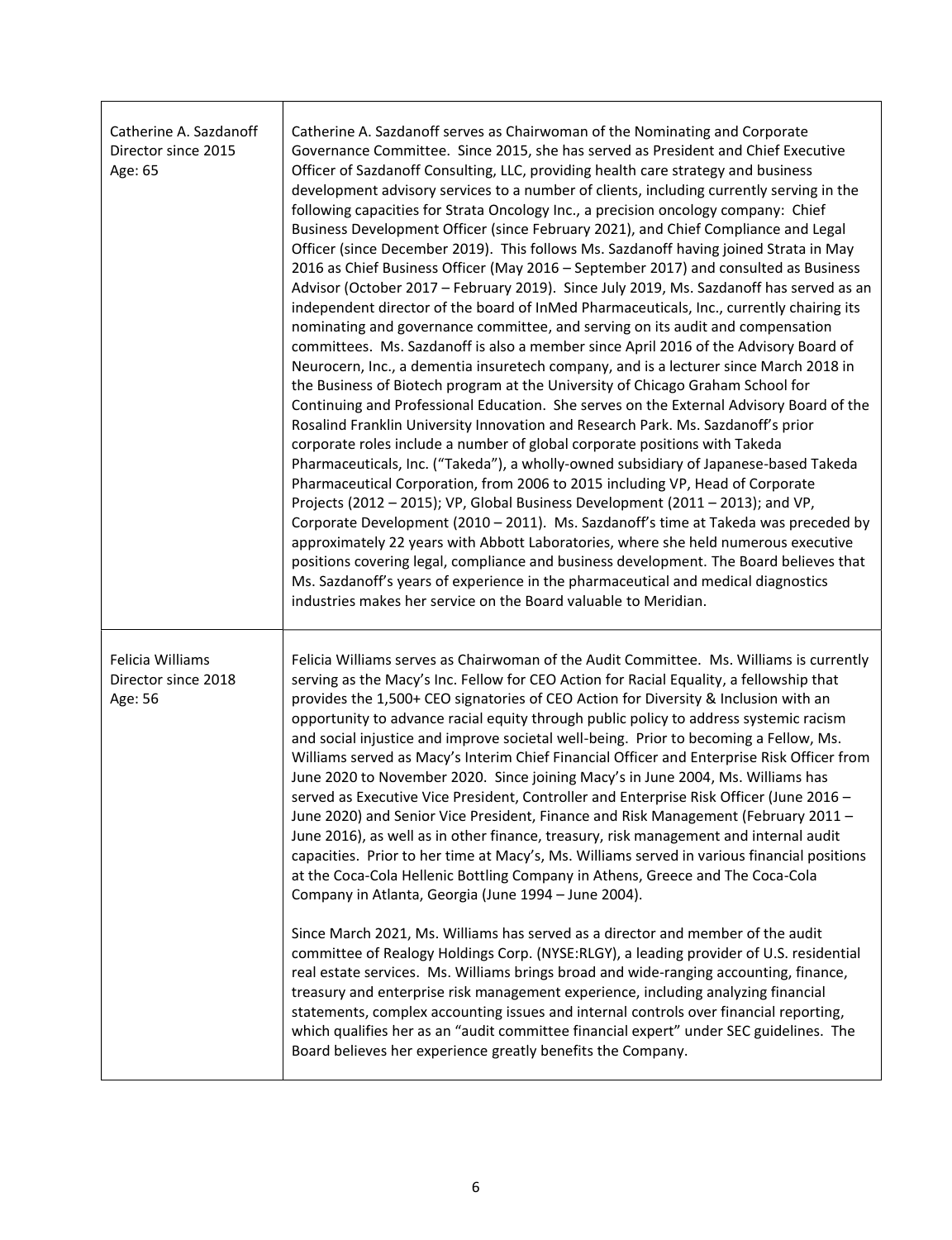# **RATIFICATION OF APPOINTMENT OF ERNST & YOUNG LLP AS INDEPENDENT REGISTERED PUBLIC ACCOUNTING FIRM**

## **(Item 2 on the Proxy Card)**

Our Audit Committee has appointed Ernst & Young LLP ("Ernst & Young" or "the Firm") as our independent registered public accounting firm for the fiscal year ending September 30, 2022. In evaluating the appropriateness of engaging Ernst & Young as the Company's independent registered public accounting firm, the Audit Committee considered a number of factors including, but not limited to: (i) Ernst & Young's relevant technical expertise and its significant institutional knowledge of the Company's operations and industry; (ii) the quality and candor of the Firm's communications with the Audit Committee and management; (iii) the Firm's independence, including the consideration of any non-audit services provided and their impact on independence; (iv) the quality and efficiency of the services provided, including input from management on the Firm's performance, objectivity and professional skepticism; (v) external data on audit quality and performance, including recent Public Company Accounting Oversight Board ("PCAOB") reports on the Firm and its peer firms; (vi) the appropriateness of the Firm's fees; and (vii) the Firm's tenure as independent auditors, including the benefits of a longer tenure, and the controls and processes in place that help ensure the Firm's continued independence. Ernst & Young has served as the Company's independent registered public accounting firm since December 2020. Our Board has directed that this appointment be submitted to our shareholders for ratification. Although ratification of our appointment of Ernst & Young is not required, we value the opinions of our shareholders and believe that shareholder ratification of our appointment is a good corporate governance practice.

Ernst & Young also served as our independent registered public accounting firm for the fiscal year ended September 30, 2021. Neither the Firm nor any of its members has any direct or indirect financial interest in or any connection with us in any capacity other than as our auditors, providing audit and non-audit related services. A representative of Ernst & Young is expected to virtually attend the Annual Meeting and to have an opportunity to make a statement and be available to respond to appropriate questions from shareholders. In the event that the appointment of Ernst & Young is not ratified by the shareholders, the Audit Committee intends to continue the engagement of Ernst & Young at least through the fiscal year ending September 30, 2022. Even if the appointment of Ernst & Young is ratified, the Audit Committee retains the discretion to appoint a different independent auditor at any time if it determines that such a change is in the interests of the Company.

# Recent Change in Accounting Firm

Following a request for proposal ("RFP") process, effective December 22, 2020 (the "Effective Date"), the Audit Committee of the Board of Directors of Meridian selected Ernst & Young as the Company's independent registered public accounting firm for the Company's fiscal year ended September 30, 2021. The Audit Committee dismissed Grant Thornton LLP ("Grant Thornton"), the Company's then current independent registered public accounting firm, effective as of the Effective Date.

Grant Thornton's reports on the Company's Consolidated Financial Statements as of and for the fiscal years ended September 30, 2020 and 2019 did not contain any adverse opinion or disclaimer of opinion, nor were they qualified or modified as to uncertainty, audit scope, or accounting principles. During the fiscal years ended September 30, 2020 and 2019, and the subsequent interim period through the Effective Date, there were: (i) no disagreements within the meaning of Item 304(a)(1)(iv) of Regulation S-K and the related instructions between the Company and Grant Thornton on any matters of accounting principles or practices, consolidated financial statement disclosure, or auditing scope or procedure which, if not resolved to Grant Thornton's satisfaction, would have caused Grant Thornton to make reference thereto in their reports; and (ii) no "reportable events" within the meaning of Item 304(a)(1)(v) of Regulation S-K.

The Company requested that Grant Thornton furnish a letter addressed to the SEC stating whether or not it agrees with the above statements, and, if not, stating the respects in which it does not agree. A copy of Grant Thornton's letter agreeing with the above statements, dated December 28, 2020, was filed as Exhibit 16.1 to Meridian's Form 8-K filed on or about December 30, 2020.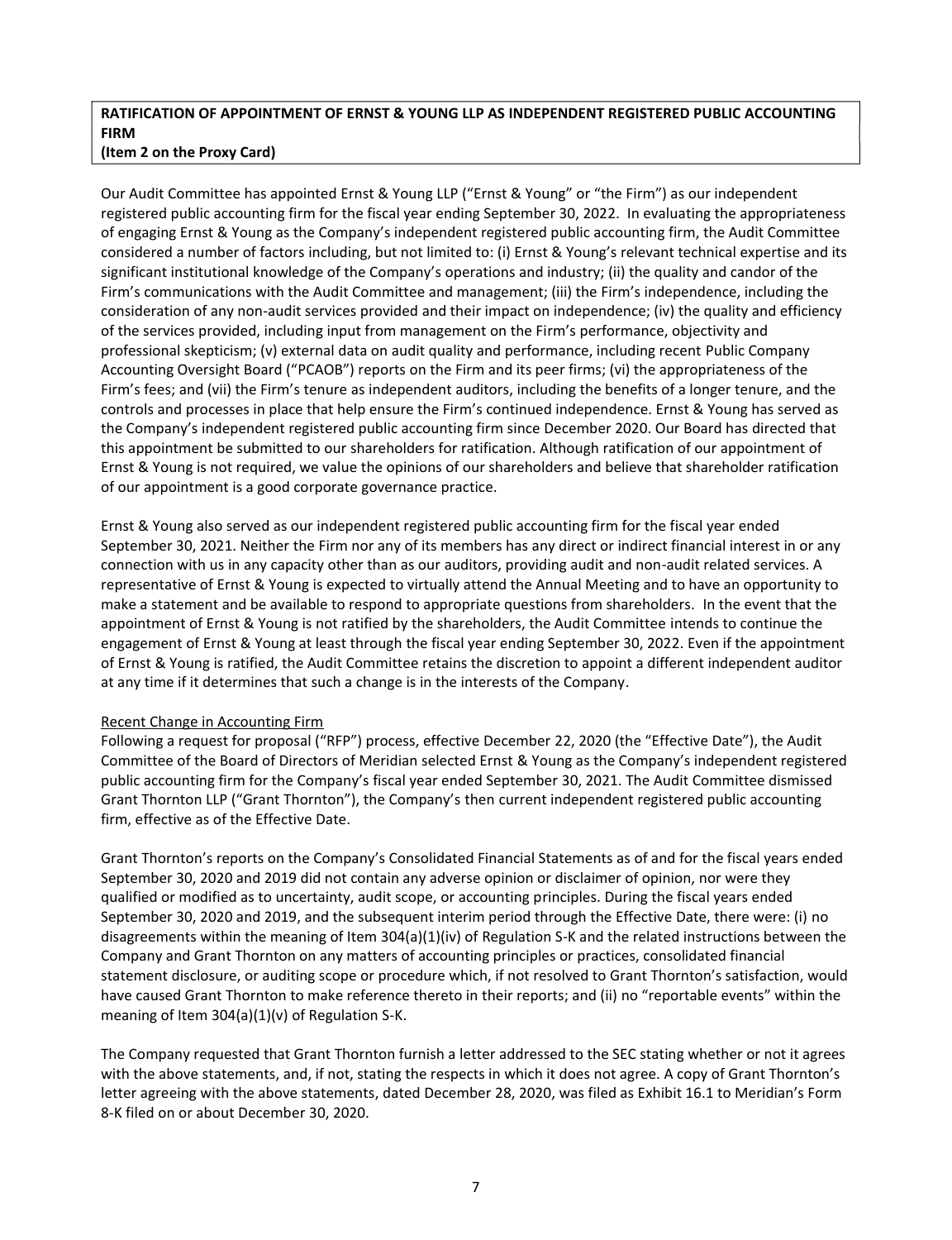During the fiscal years ended September 30, 2020 and 2019 and the subsequent interim period through the Effective Date, neither the Company nor anyone on its behalf consulted with Ernst & Young regarding: (i) the application of accounting principles to a specific transaction, either completed or proposed, or the type of audit opinion that might be rendered on the Company's Consolidated Financial Statements, and neither a written report nor oral advice was provided to the Company that Ernst & Young concluded was an important factor considered by the Company in reaching a decision as to any accounting, auditing, or financial reporting issue; (ii) any matter that was the subject of a disagreement within the meaning of Item 304(a)(1)(iv) of Regulation S-K and the related instructions; or (iii) any "reportable event" within the meaning of Item  $304(a)(1)(v)$  of Regulation S-K.

## Principal Accounting Firm Fees

Aggregate fees billed to Meridian by Ernst & Young and Grant Thornton for fiscal years 2021 and 2020, as applicable, are listed below:

| <b>Ernst &amp; Young</b>  |               |    |           |
|---------------------------|---------------|----|-----------|
|                           | 2021          |    | 2020      |
| <b>Audit Fees</b>         | \$<br>702,500 | \$ |           |
| <b>Audit-Related Fees</b> |               |    |           |
| <b>Tax Fees</b>           | 189,150       |    |           |
|                           | \$<br>891,650 | Ś  |           |
| <b>Grant Thornton</b>     |               |    |           |
|                           | 2021          |    | 2020      |
| <b>Audit Fees</b>         | \$            | \$ | 602,382   |
| <b>Audit-Related Fees</b> |               |    | 77,625    |
| <b>Tax Fees</b>           | 326,427       |    | 475,909   |
|                           | \$<br>326,427 | Ś. | 1,155,916 |

Audit Fees. Audit fees are the fees billed for professional services rendered by Meridian's independent registered public accounting firms for their: (i) audit of Meridian's consolidated financial statements for the fiscal years ended September 30, 2021 and 2020, respectively; (ii) reviews of the unaudited quarterly consolidated financial statements contained in the reports on Form 10-Q filed by Meridian during those years; (iii) audits of whollyowned subsidiaries' statutory accounts in the United Kingdom, Israel and China during fiscal 2021 and 2020; and (iv) reporting on Meridian's internal controls during those years.

*Audit-Related Fees***.** Audit-related fees are the fees billed for assurance and related services that are reasonably related to the performance of the audit or review of Meridian's consolidated financial statements.

*Tax Fees.* Tax fees are the fees billed for tax return preparation and compliance in Australia, Canada, China, England, Germany, Israel and the United States, as well as consultation and research on various matters such as the U.S. tax reform act, state tax issues, international tax issues, transfer pricing, and tax planning.

The Board recommends that you vote FOR the ratification of appointment of Ernst & Young LLP as Meridian's **independent registered public accounting firm for the 2022 fiscal year.**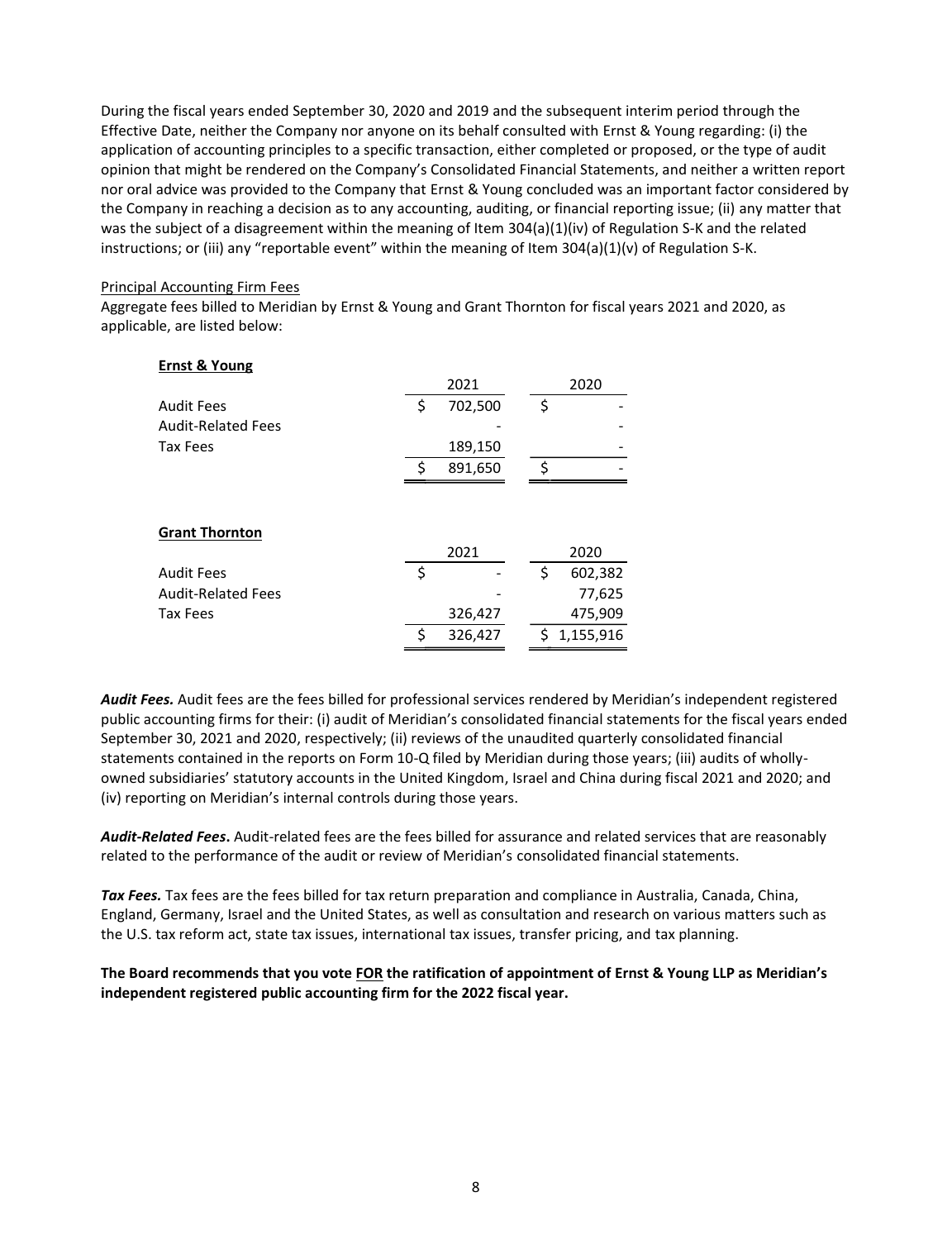# **ADVISORY VOTE ON COMPENSATION OF NAMED EXECUTIVE OFFICERS (SAY-ON-PAY PROPOSAL) (Item 3 on the Proxy Card)**

The Dodd-Frank Wall Street Reform and Consumer Protection Act ("Dodd Frank"), enacted in July 2010, requires that we provide our shareholders with the opportunity to vote to approve, on a non-binding, advisory basis, the compensation of our named executive officers as disclosed in this proxy statement in accordance with the compensation disclosure rules of the Securities and Exchange Commission ("SEC"). Dodd Frank also provides that shareholders periodically be given the opportunity to vote, on a non-binding, advisory basis, for their preference as to how frequently we should seek future advisory votes on the compensation of our named executive officers. This opportunity was provided to our shareholders at our 2018 annual meeting, where over 80% of our voting shareholders voted to hold the "say-on-pay" advisory vote annually, in accordance with the recommendation of our Board of Directors. As a result, we are again holding a say-on-pay advisory vote at our 2022 annual meeting, with the next say-on-pay advisory vote to be held at our 2023 annual meeting.

As described below under the heading "Compensation Discussion and Analysis" beginning on page 17 of this proxy statement, we seek to closely align the interests of our named executive officers with the interests of our shareholders. We structure our programs to discourage excessive risk-taking through a balanced use of compensation vehicles and metrics with an overall goal of delivering sustained long-term shareholder value, while aligning our executives' interests with those of our shareholders. Further, our programs require that a substantial portion of each named executive officer's compensation be contingent on delivering performance results that benefit our shareholders. Our compensation programs are designed to reward our named executive officers for the achievement of short-term and long-term strategic and operational goals and the achievement of increased total shareholder return.

The vote on this matter is not intended to address any specific element of compensation; rather, the vote relates to the overall compensation of our named executive officers, as described in this proxy statement in accordance with the compensation disclosure rules of the SEC. The vote is advisory, which means that the vote is not binding on the Company, our Board of Directors or the Compensation Committee. The Board and the Compensation Committee will review and consider the voting results when making future decisions regarding our executive compensation program.

Accordingly, we ask our shareholders to approve, on an advisory basis, the compensation of the named executive officers, as disclosed in this proxy statement pursuant to the compensation disclosure rules of the SEC, including the Compensation Discussion and Analysis, the Summary Compensation Table and the other related tables and disclosure.

The Board recommends that you vote FOR the approval of the compensation of our named executive officers as **disclosed in this proxy statement.**

## *CORPORATE GOVERNANCE*

As an Ohio corporation, Meridian is governed by the corporate laws of Ohio. Since Meridian's common shares are publicly traded on the Nasdaq Global Select Market, and it files reports with the SEC, it is also subject to Nasdaq rules and federal securities laws.

## **Board Leadership Structure**

Governance of the Company is placed in the hands of the directors who, in turn, elect officers to manage the business operations. The Board oversees the management of Meridian on your behalf. The Board reviews Meridian's long-term strategic plans and exercises direct decision making authority in all major decisions, such as acquisitions, the declaration of dividends, major capital expenditures and the establishment of certain company policies.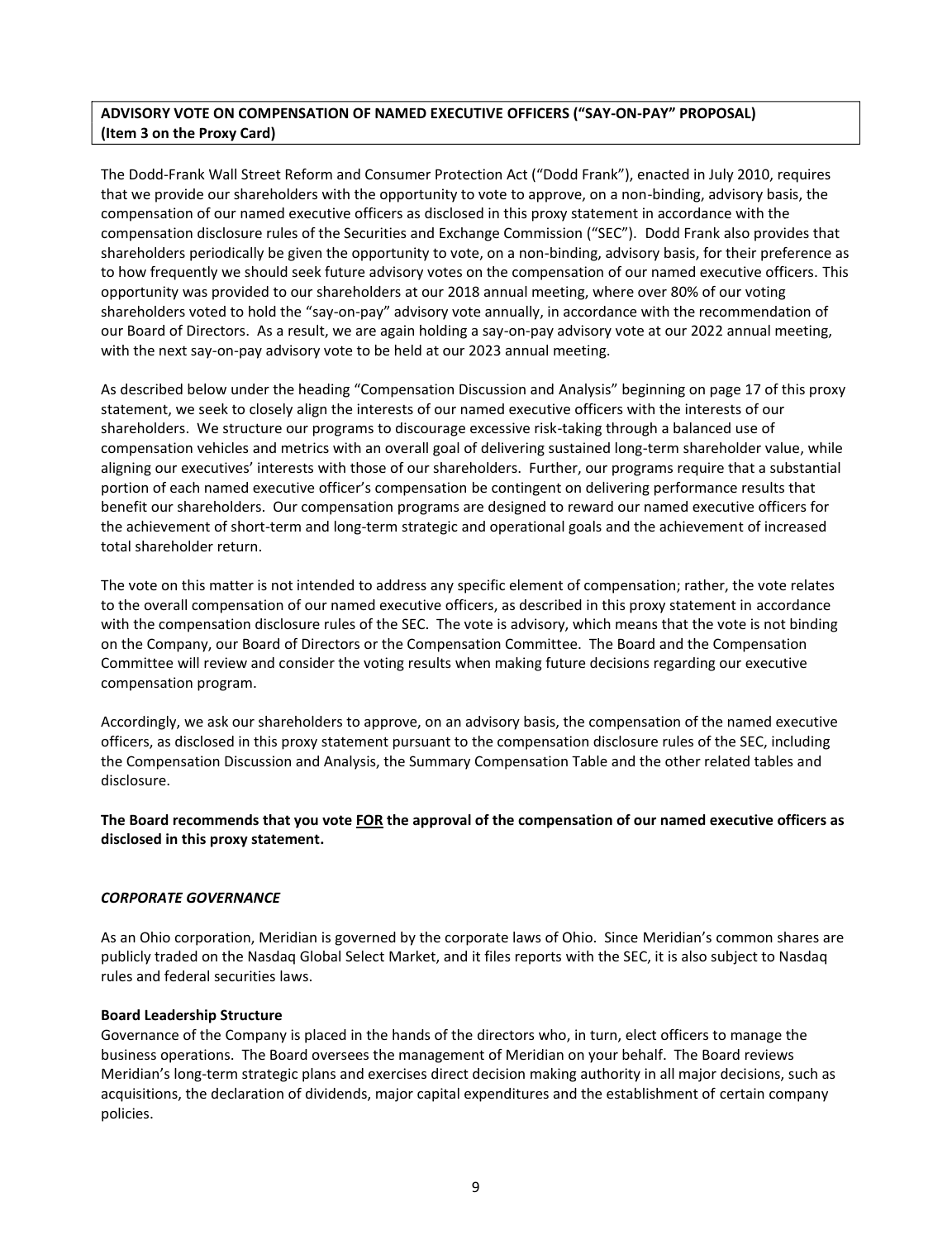The Board operates and evaluates its performance in accordance with Corporate Governance Guidelines approved by the Board. These Guidelines are available on our website www.meridianbioscience.com.

The Board is responsible for evaluating and determining Meridian's leadership structure, and believes that at this point in time separate individuals should serve in the capacities of Chairman of the Board ("Chairman") and Chief Executive Officer ("CEO"). It is the Board's belief that such a structure provides the Company with the right foundation to pursue its strategic and operational objectives, while maintaining effective oversight and objective evaluation of the Company's performance. Mr. Jack Kenny holds the position of CEO. Mr. David C. Phillips holds the position of Chairman of the Board, having served as a director since 2000. However, on November 19, 2022, Mr. Phillips notified the Company of his retirement as a director of the Company effective January 26, 2022. The Board intends to elect a new chairman when Mr. Phillips' current term expires and will not replace the vacated seat, which will reduce the number of directors to eight (candidates listed above). In his capacity as Chairman, Mr. Phillips has been responsible for: (i) general Board activities, including setting agendas for Board meetings and presiding over all meetings of the Board and shareholders; and (ii) providing advice and counsel to Meridian's management regarding the Company's business operations. As CEO, Mr. Kenny is responsible for the general management, oversight, supervision and control of the business affairs of Meridian, and ensuring that all resolutions of the Board are put into effect.

In accordance with Nasdaq rules, our Board of Directors affirmatively determines the independence of each director and nominee for election as a director in accordance with the elements of independence set forth in the Nasdag listing standards and Exchange Act rules. Meridian's Director Independence Standards are available at our website www.meridianbioscience.com. Based on these standards, the Board has determined that each of the following members of the Board is independent: James M. Anderson, Anthony P. Bihl, Dwight E. Ellingwood, John C. McIlwraith, David C. Phillips, John M. Rice, Catherine A. Sazdanoff, and Felicia Williams.

During fiscal 2021, the Board of Directors met on 14 occasions. The independent directors plan to meet as necessary during fiscal 2022 without the presence of management directors. During fiscal 2021, the independent directors met five times in executive session without the presence of management directors following regularly scheduled Board meetings. All of our directors attended at least 75% of the aggregate of all Board meetings and all meetings of Committees on which such directors served during fiscal 2021.

Meridian expects all directors to attend shareholders' meetings, and all directors attended the 2021 Annual Shareholders' Meeting.

Shareholders may communicate with the full Board or individual directors on matters concerning Meridian by mail or through our website, www.meridianbioscience.com, in each case to the attention of the Vice President, Investor Relations, the address for whom is set forth on page 34 of this proxy statement.

## **The Board's Role in Risk Oversight**

The Board of Directors, as a whole and also at the Committee level, plays a key role in operational risk oversight at Meridian and works with management to understand the risks the Company faces, the steps that management is taking to manage those risks and the level of risk appropriate for the Company in light of its overall business strategy. The Board approves the high level strategies, financial plans and policies of Meridian, setting the tone and direction for the appropriate levels of risk-taking within the organization.

While overall responsibility for risk oversight rests with the Board, it is the Audit Committee that has been given the primary responsibility of monitoring and evaluating the adequacy of management's risk assessment and risk management practices. This role is carried out through its charter-mandated responsibilities related to Meridian's: (i) overall financial risks and exposures; (ii) consolidated financial statement risks and exposures; (iii) financial reporting processes; (iv) compliance with ethics policies, such as the Code of Ethics, Employee Complaint Policy, Securities Trading Policies and the Foreign Corrupt Practices Act Policy; and (v) compliance with governmental and legal regulations, including those contained within the Sarbanes-Oxley Act. The Audit Committee provides regular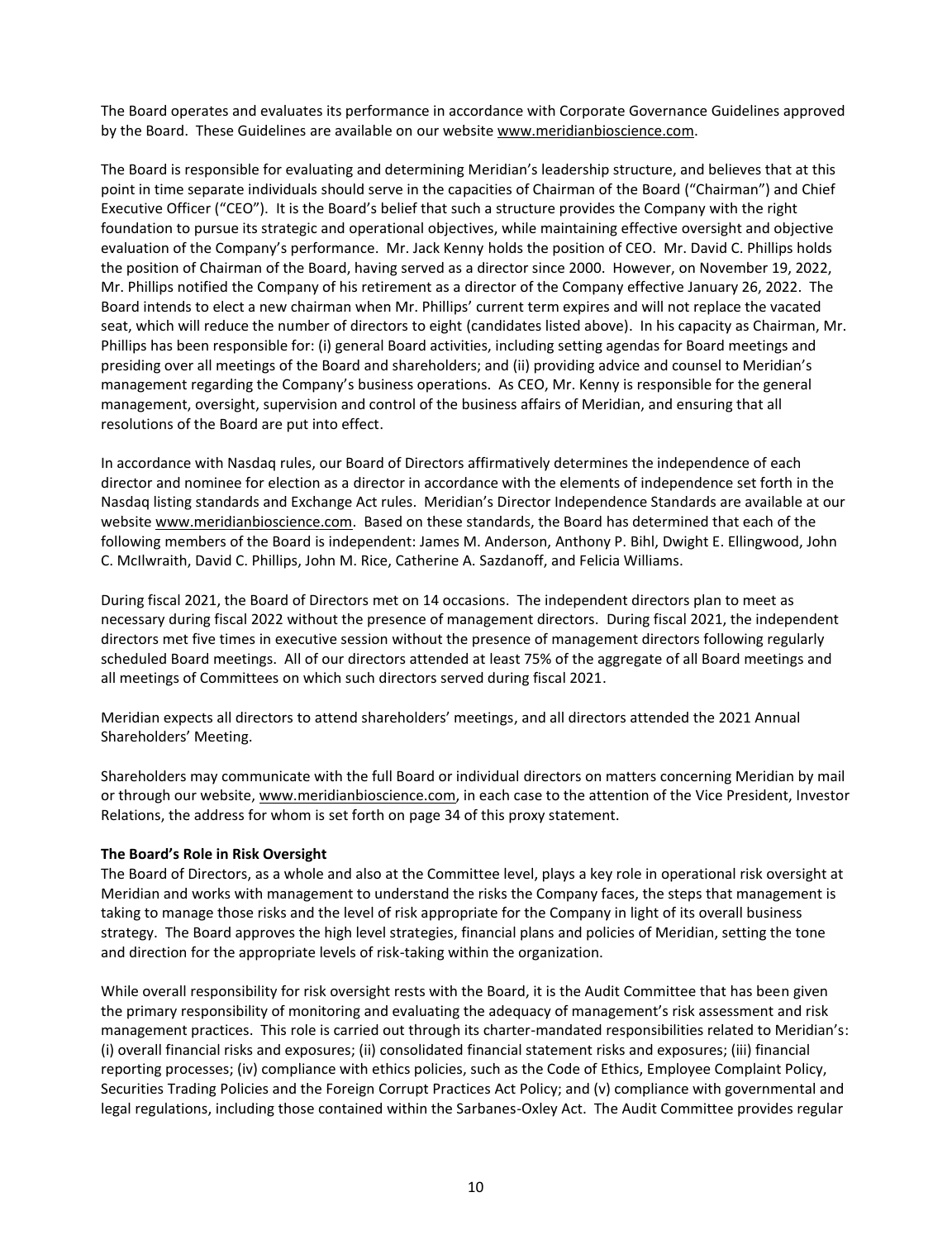reports to the full Board and works closely with management to update the full Board, as necessary, on matters identified through these Committee risk oversight roles.

The Board has adopted a Code of Ethics applicable to Meridian's officers, directors and employees. This Code of Ethics is posted on www.meridianbioscience.com. Any amendments to or waivers of the Code of Ethics (to the extent permitted by Nasdaq Marketplace Rule 5610) will be posted on our website within four business days after the date of an amendment.

## **Committees of the Board of Directors**

The directors have organized themselves into the standing Committees described below. Each of these Committees has a charter posted on www.meridianbioscience.com. Meridian does not have an Executive Committee of its Board of Directors. The following table identifies membership and the Chairperson of each of the current standing Committees of the Board, as well as the number of times each Committee met during the fiscal year.

|                         |            |              | Nominating<br>and Corporate |
|-------------------------|------------|--------------|-----------------------------|
| Director                | Audit      | Compensation | Governance                  |
| James M. Anderson       | Member     | Chair        |                             |
| Anthony P. Bihl         | Member     | Member       |                             |
| Dwight E. Ellingwood    |            |              | Member                      |
| John C. McIlwraith      |            | Member       |                             |
| David C. Phillips       | Ex-Officio | Ex-Officio   | Ex-Officio                  |
| John M. Rice            |            |              | Member                      |
| Catherine A. Sazdanoff  |            |              | Chair                       |
| Felicia Williams        | Chair      |              |                             |
| Meetings in Fiscal 2021 | 9          | 10           | 4                           |

*The Audit Committee* is comprised of Felicia Williams (Chair), James M. Anderson, Anthony P. Bihl, and David C. Phillips (Ex-Officio). The Committee met nine times during fiscal 2021. Each member is able to read and understand fundamental financial statements. Felicia Williams has been designated as an Audit Committee financial expert as that term is defined by the SEC.

The Committee oversees the accounting and financial reporting processes of Meridian and the audit of its consolidated financial statements by its independent registered public accounting firm. The Committee is solely responsible for the appointment, compensation, retention and oversight of Meridian's independent registered public accounting firm. The Audit Committee also evaluates information received from Meridian's independent registered public accounting firm and management to determine whether the independent registered public accounting firm is independent of management. The independent registered public accounting firm reports directly to the Audit Committee.

In addition, the Audit Committee has established procedures for the receipt, retention and treatment of complaints received by Meridian concerning accounting, internal accounting controls or auditing matters and has established procedures for the confidential and anonymous submission by employees of any concerns they may have regarding questionable accounting or auditing matters.

The Audit Committee, or its Chairwoman, approves all audit and non-audit services performed for Meridian by its independent registered public accounting firm before those services are commenced. The Chairwoman reports to the full Audit Committee at each of its meetings regarding pre-approvals she made since the prior meeting and the Committee approves what she has done between meetings. For these purposes, the Audit Committee or its Chairwoman is provided with information as to the nature, extent and purpose of each proposed service, as well as the approximate timeframe and proposed cost arrangements for that service.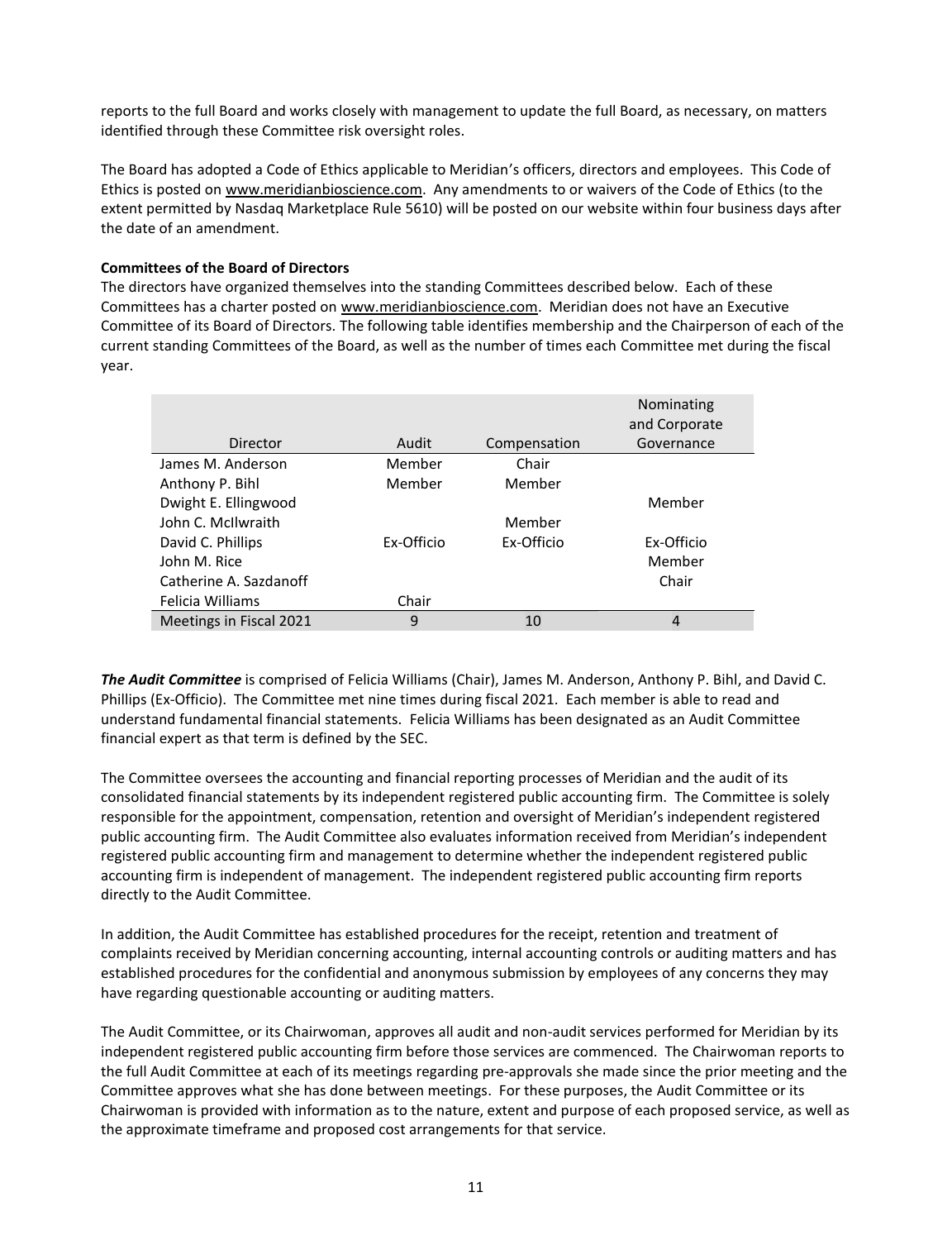As previously noted on page 10 in "The Board's Role in Risk Oversight" section, the Audit Committee also bears certain risk oversight responsibilities.

The Audit Committee has submitted the following report for inclusion in this proxy statement:

## *REPORT OF THE AUDIT COMMITTEE*

The Audit Committee oversees Meridian's financial reporting process on behalf of the Board. Management has the primary responsibility for the consolidated financial statements and the reporting process including the systems of internal controls over financial reporting. As part of the oversight processes, the Audit Committee regularly meets with management of Meridian, Meridian's independent registered public accounting firm and Meridian's finance and accounting personnel. The Audit Committee regularly meets with each of these groups separately in closed sessions. Throughout the year, the Audit Committee had full access to management, the independent registered public accounting firm and internal auditor for Meridian. To fulfill its responsibilities, the Audit Committee did, among other things, the following:

- (a) reviewed and discussed Meridian's audited consolidated financial statements for fiscal 2021 with Meridian's management and the independent registered public accounting firm, including a discussion of the quality, not just the acceptability, of the accounting principles, the reasonableness of significant judgments and the clarity of disclosures in the consolidated financial statements;
- (b) reviewed management's representations that the interim and audited consolidated financial statements were prepared in accordance with U.S. generally accepted accounting principles and fairly present the results of operations and financial position of Meridian;
- (c) reviewed and discussed with the independent registered public accounting firm the matters required to be discussed by the applicable requirements of the PCAOB and SEC rules, including matters related to the conduct of the audit of Meridian's consolidated financial statements;
- (d) discussed with the independent registered public accounting firm the firm's independence from management and Meridian including the matters in the written disclosures and letter received from the independent registered public accounting firm as required by applicable requirements of the PCAOB;
- (e) based on the reviews and discussions with management and the independent registered public accounting firm, the independent registered public accounting firm's disclosures to the Audit Committee, the representations of management and the report of the independent registered public accounting firm, recommended to the Board, which adopted the recommendation, that Meridian's audited consolidated financial statements be included in Meridian's Annual Report on Form 10-K for the fiscal year ended September 30, 2021, for filing with the SEC; and
- (f) reviewed all audit and non-audit services performed for Meridian by the independent registered public accounting firm for the fiscal year ended September 30, 2021 and determined that its provision of nonaudit services was compatible with maintaining its independence from Meridian.

Respectfully submitted,

Audit Committee Felicia Williams (Chair) James M. Anderson Anthony P. Bihl David C. Phillips (Ex-Officio)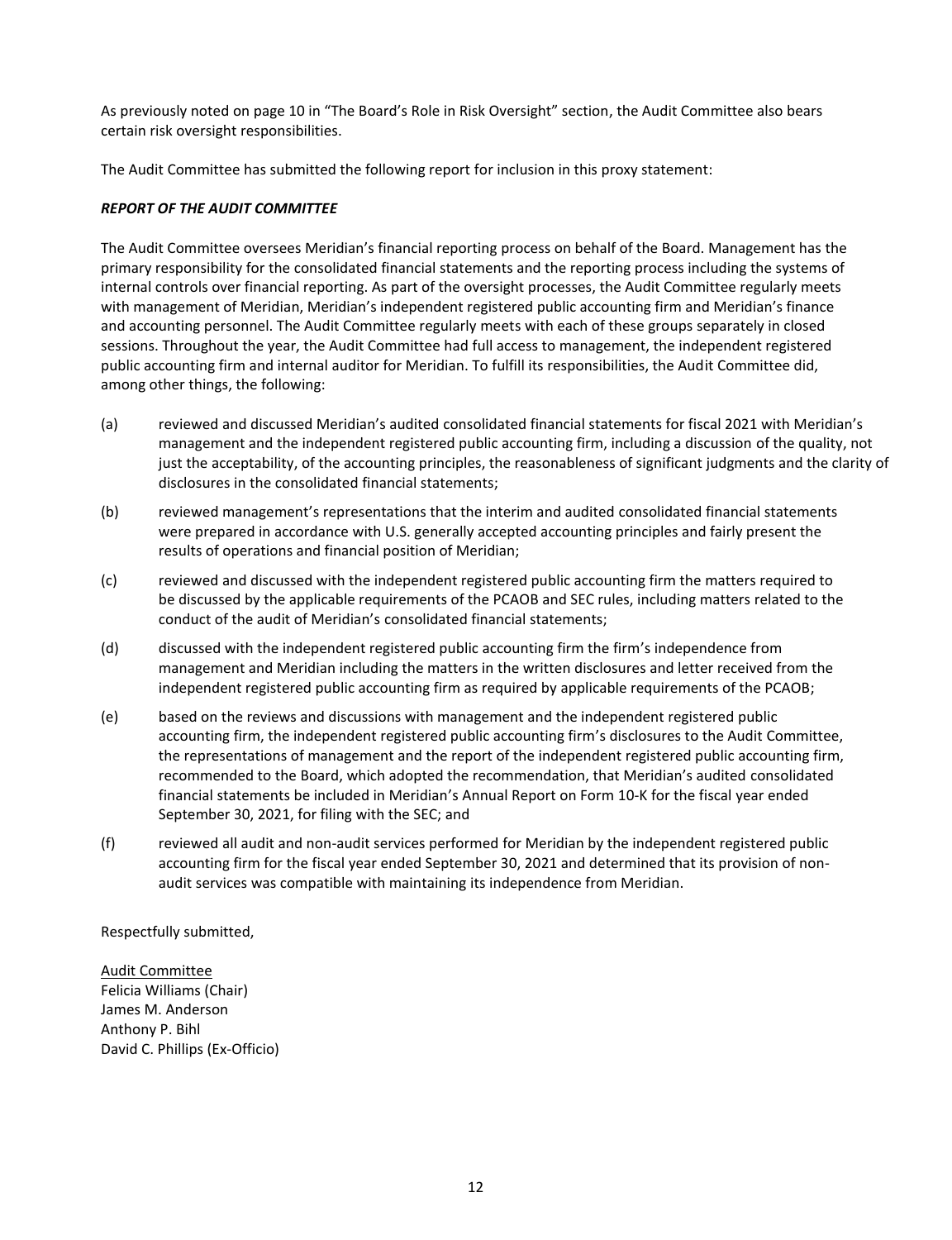*The Compensation Committee* is comprised of James M. Anderson (Chair), Anthony P. Bihl, John C. McIlwraith, and David C. Phillips (Ex-Officio) and is responsible for establishing compensation for executive officers and administering the Company's compensation plans. As used in this proxy statement, "executive officer" means our chief executive officer, chief financial officer and any executive vice president. This includes establishing base salary levels and cash-based incentive plans, making stock-based awards, and otherwise dealing in all matters concerning compensation of the executive officers. During fiscal 2021, the Compensation Committee met ten times.

In general, the Compensation Committee annually reviews the Company's compensation programs and its philosophy in setting performance targets each year. The Company provides the Compensation Committee with information on total compensation received for all executive officers, including the sources of such compensation, for the immediately preceding fiscal year and recommendations for the current fiscal year. In discharging the responsibilities of the Board of Directors relating to compensation of the Company's CEO and other executive officers, the purposes of the Compensation Committee are, among others: (i) to review, set and recommend to the Board the compensation of the CEO and the Company's other executive officers; and (ii) to oversee the compensation policies and programs of the Company, including stock and benefit plans. The Compensation Committee's specific functions include adopting, administering and approving the Company's cash-based incentive compensation and stock-based incentive plans and awards, including amendments to the plans or awards and performing such duties and responsibilities under the terms of any executive compensation plan, incentivecompensation plan or equity-based plan. The Compensation Committee has the authority to delegate any of its responsibilities to subcommittees as the Compensation Committee may deem appropriate in its sole discretion. In 2021, the Committee also conducted a review of the CEO's performance, reviewed the CEO's assessment of his team's performance, reviewed its Charter and conducted a self-assessment, facilitated by a third party.

The Compensation Committee determines the amount and mix of compensation components for the CEO, Mr. Kenny, for recommendation to the Board. As CEO, Mr. Kenny provides recommendations to the Compensation Committee with respect to the compensation to be paid to the other Named Executive Officers.

To achieve corporate objectives, the Committee believes it is important to provide competitive levels of compensation in order to retain the most qualified employees, to recognize individuals who exceed expectations and to closely link executive compensation with corporate performance. The Committee believes Meridian's longterm objectives can be achieved through a mix of cash-based incentive compensation plans and stock-based incentive compensation plans.

The Compensation Committee's processes and procedures for the consideration and determination of executive and director compensation are discussed in the section entitled "Compensation Discussion and Analysis" in this proxy statement. See Compensation Committee Report on page 27 following the Compensation Discussion and Analysis.

## **Compensation Committee Interlocks and Insider Participation**

None of the members of the Compensation Committee has ever been an officer or employee of the Company. None of the members of the Compensation Committee is or was a participant in any related person transaction in fiscal 2021 (see the section entitled "Transactions With Related Persons" in this proxy statement for a description of our policy on related person transactions). Lastly, none of the members of the Compensation Committee is an executive officer of another entity at which one of our executive officers serves on the Board of Directors. No Named Executive Officer of Meridian serves as a director or as a member of a committee of any company of which any of the Company's non-employee directors are executive officers.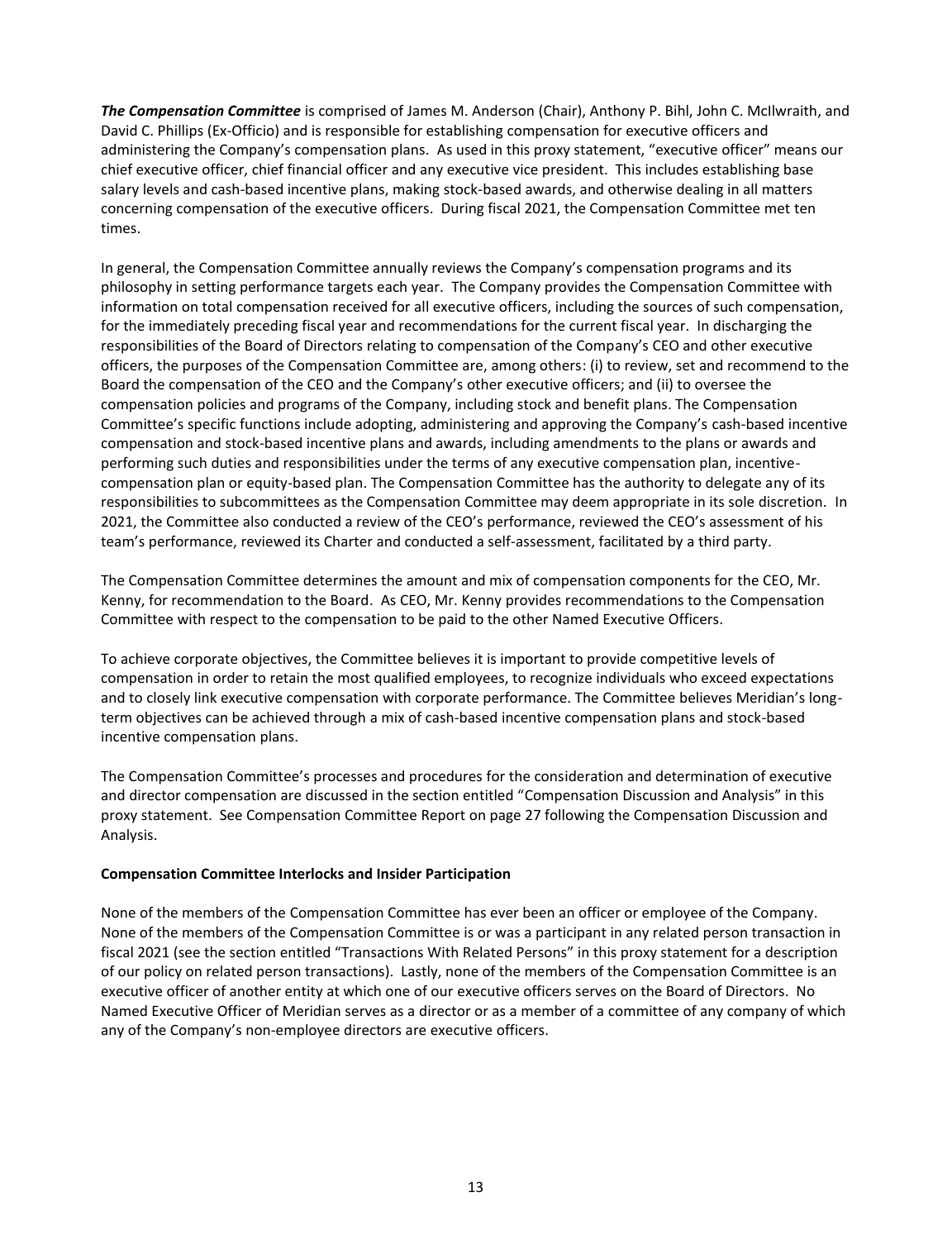*The Nominating and Corporate Governance Committee* consists of Catherine A. Sazdanoff (Chair), Dwight E. Ellingwood, John M. Rice, and David C. Phillips (Ex-Officio). The Committee met four times during fiscal 2021. In November 2021, the Committee considered and recommended the nomination of the eight nominees identified in this proxy statement. The Committee identifies qualified nominees for the Board, recommends to the Board who will be nominated by the Company for election to the Board and recommends to the full Board any changes in the size of the Board. The Committee also reviewed its Charter and oversaw a third-party-facilitated self-assessment of the Board and its Committees, the results of which are in process to be reviewed by the Nominating and Corporate Governance Committee.

In identifying, considering and recommending candidates for nomination to the Board, the Nominating and Corporate Governance Committee assesses the qualifications of all candidates for the Board on an equal basis, taking into account, among other factors which it may deem appropriate, the judgment, skill, diversity, independence, and business experience of the potential nominee and the needs of the Board as its function relates to the business of the Company. The Committee also discusses a director skills matrix, which it has prepared and periodically updates. The Committee evaluates such factors, among others, and does not assign any particular weighting or priority to any of these factors, nor does the Committee have a formal policy with respect to diversity. However, the Committee, working with the Board, considers the diversity of all of the Company's stakeholders including shareholders, employees and customers - when engaging in corporate governance discussions.

The Committee considers candidates for nomination from a variety of sources including recommendations of shareholders. Shareholders desiring to submit recommendations for nomination by the Committee should direct them to the Chair of the Nominating and Corporate Governance Committee in care of the Company at its address shown on the cover page of this proxy statement.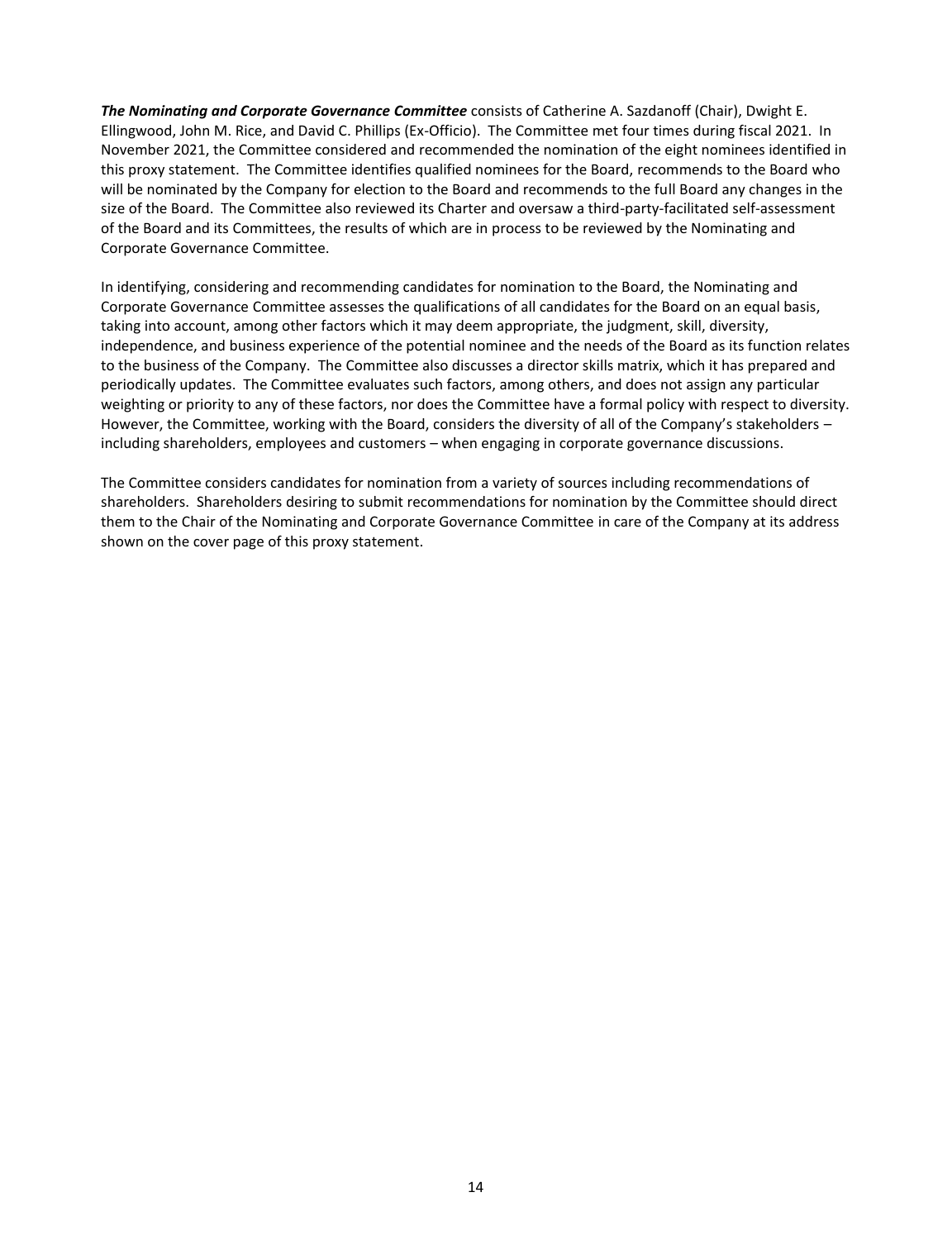#### *DIRECTORS AND EXECUTIVE OFFICERS*

This table identifies the executive officers and directors of Meridian and shows the number of shares beneficially owned, as determined under SEC rules, on December 2, 2021. Beneficial ownership includes any shares as to which the individual has sole or shared voting or investment power and any shares that the individual has the right to acquire within 60 days.

|                                                 |                                                                                                            | <b>Common Stock</b> |                           |
|-------------------------------------------------|------------------------------------------------------------------------------------------------------------|---------------------|---------------------------|
|                                                 |                                                                                                            |                     | <b>Beneficially Owned</b> |
| <b>Name</b>                                     | Position                                                                                                   | Amount <sup>1</sup> | Percentage                |
| Jack Kenny                                      | <b>Chief Executive Officer</b><br>and Director                                                             | 192,751             | $\ast$                    |
| Bryan T. Baldasare <sup>2</sup>                 | <b>Executive Vice President, Chief</b><br>Financial Officer, Chief<br>Accounting Officer, and<br>Secretary | 86,690              | $\ast$                    |
| Lourdes G. Weltzien <sup>3</sup>                | Executive Vice President,<br>Life Science                                                                  | 71,052              | $\ast$                    |
| Tony Serafini-Lamanna <sup>4</sup>              | Executive Vice President,<br><b>Diagnostics</b>                                                            | 5,268               | $\ast$                    |
| David C. Phillips <sup>8</sup>                  | Chairman of the Board and<br>Director                                                                      | 156,079             | $\ast$                    |
| James M. Anderson <sup>5, 6</sup>               | Director                                                                                                   | 118,953             | $\ast$                    |
| Anthony P. Bihl <sup>5, 6</sup>                 | Director                                                                                                   | 22,787              | $\ast$                    |
| Dwight E. Ellingwood <sup>7</sup>               | Director                                                                                                   | 91,519              | $\ast$                    |
| John C. McIlwraith <sup>6</sup>                 | Director                                                                                                   | 89,453              | $\ast$                    |
| John M. Rice <sup>7</sup>                       | Director                                                                                                   | 50,973              | $\ast$                    |
| Catherine A. Sazdanoff7                         | <b>Director</b>                                                                                            | 86,153              | $\ast$                    |
| Felicia Williams <sup>5</sup>                   | Director                                                                                                   | 51,003              | $\ast$                    |
| All Executive Officers and Directors as a Group |                                                                                                            | 1,022,681           | 2.3%                      |

 $<sup>1</sup>$  Includes shares for options and restricted stock units currently exercisable and/or exercisable or vesting within 60</sup> days as follows: Mr. Kenny (139,603); Mr. Baldasare (66,926); Dr. Weltzien (30,000); Mr. Phillips (98,786); Mr. Anderson (98,786); Mr. Bihl (11,936); Mr. Ellingwood (78,786); Mr. McIlwraith (72,286); Dr. Rice (28,081); Ms. Sazdanoff (74,286); and Ms. Williams (45,286).

 $<sup>2</sup>$  On December 6, 2018, Bryan T. Baldasare was promoted to be the Company's Chief Accounting Officer effective</sup> January 1, 2019. Mr. Baldasare was appointed as the Company's Chief Financial Officer effective October 1, 2019. Mr. Baldasare served the Company as Interim Chief Financial Officer since June 28, 2019. Prior to that, Mr. Baldasare served the Company as its Senior Vice President, Corporate Controller and Treasurer. Mr. Baldasare has been employed by the Company since 2000, holding positions of increasing responsibility in the Company's accounting and finance departments. On December 2, 2021, Meridian announced Mr. Baldasare's retirement effective as of December 31, 2021. Age: 55

<sup>3</sup> Lourdes G. Weltzien joined Meridian in July 2008 as General Manager of Life Science and was appointed Vice President and General Manager of Life Science in April 2013, as well as President of Asia Pacific Markets in July 2016, and Executive Vice President, Life Science in March 2018. Prior to joining Meridian, Dr. Weltzien held various executive and management positions with Sigma-Aldrich Corporation (now Millipore-Sigma) since 1994. Age: 56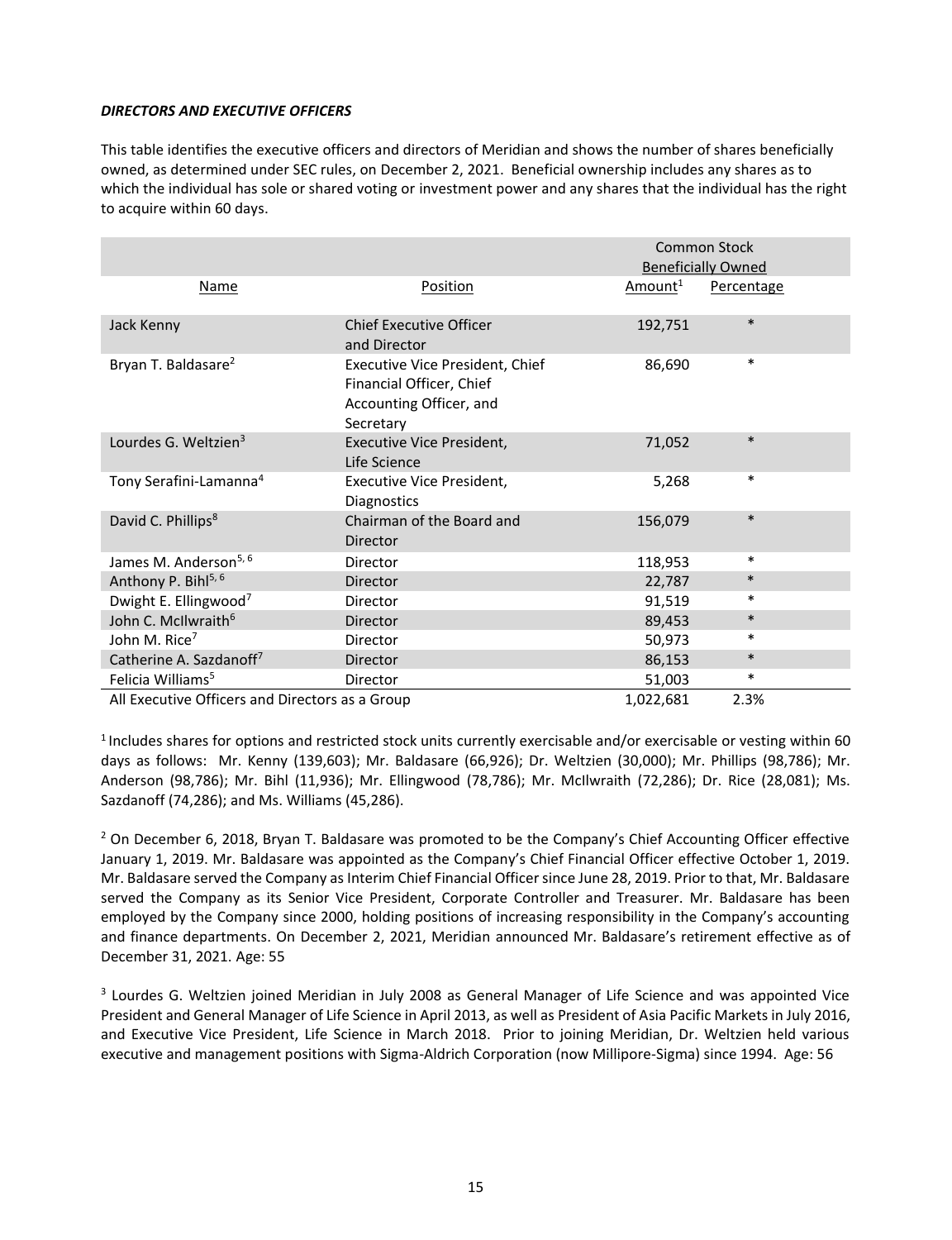<sup>4</sup> Tony Serafini-Lamanna joined Meridian in April 2018 as Vice President and General Manager of Diagnostics and was appointed Executive Vice President, Diagnostics in May 2020. Prior to joining Meridian, Mr. Serafini-Lamanna held various executive and management positions with Siemens Healthcare since 2001. Age: 58

<sup>5</sup> Audit Committee Member.

<sup>6</sup> Compensation Committee Member.

<sup>7</sup> Nominating and Corporate Governance Committee Member.

<sup>8</sup> Ex-Officio member of Audit, Compensation, and Nominating and Corporate Governance Committees.

\* Less than one percent.

## *SECURITY OWNERSHIP OF CERTAIN BENEFICIAL OWNERS*

The following table lists the persons known by the Company to be the beneficial owners of more than five percent of the Company's common stock as of December 2, 2021, unless otherwise noted. Beneficial ownership includes any shares as to which the individual has sole or shared voting or investment power.

| Name and address of beneficial owner                                               | Amount and nature of<br>beneficial ownership | Percent of class <sup>1</sup> |
|------------------------------------------------------------------------------------|----------------------------------------------|-------------------------------|
| BlackRock, Inc.<br>55 East 52 <sup>nd</sup> Street<br>New York, NY 10055           | 6,847,747                                    | 15.90                         |
| The Vanguard Group, Inc.<br>100 Vanguard Blvd.<br>Malvern, PA 19355                | 4,757,715                                    | 11.03                         |
| Earnest Partners, LLC<br>1180 Peachtree Street NE, Suite 2300<br>Atlanta, GA 30309 | 4,341,834                                    | 10.10                         |
| Renaissance Technologies LLC<br>800 Third Avenue<br>New York, NY 10022             | 2,313,864                                    | 5.37                          |
| Deerfield Mgmt, L.P.<br>345 Park Avenue South, 12th Floor<br>New York, NY 10010    | 2,161,000                                    | 5.01                          |

 $1$  For the beneficial owners listed in the table, the percentages listed reflect disclosures in the Schedule 13Gs most recently filed by each beneficial owner with the SEC as of the date of this proxy statement.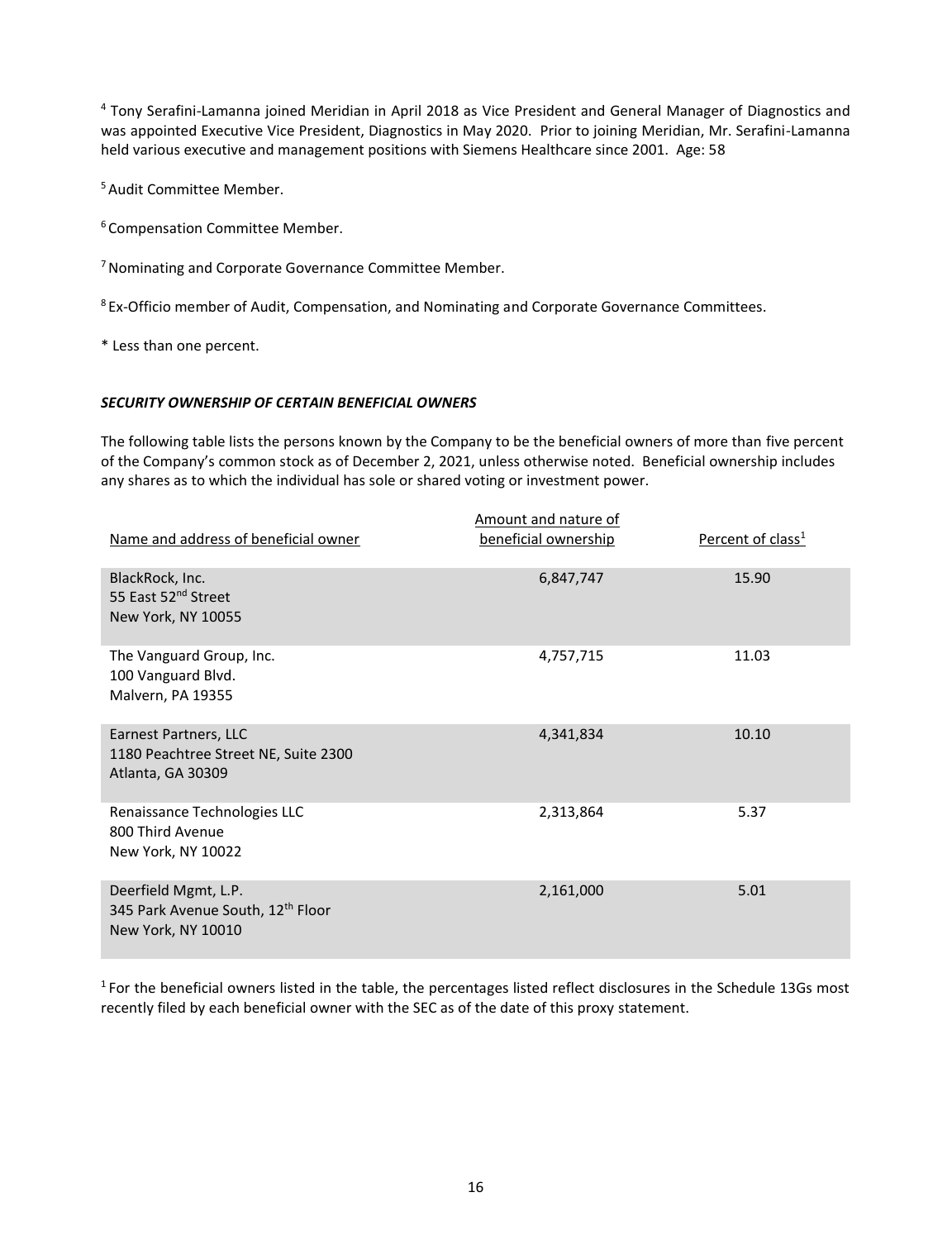## *DELINQUENT SECTION 16(A) REPORTS*

Section 16 of the Securities Exchange Act of 1934 requires Meridian's executive officers, directors and persons who own more than ten percent of a registered class of Meridian's equity securities to file reports of ownership and changes in ownership with the SEC. Based on a review of the copies of such forms received by it, Meridian believes that during the last fiscal year, all of its executive officers, directors and ten percent shareholders complied with the Section 16 reporting requirements except as described below. In making these statements, Meridian has relied upon examination of the copies of Forms 3, 4 and 5, and amendments thereto, and the written representation of its directors and executive officers.

Bryan T. Baldasare and Lourdes G. Weltzien each filed a late form 4 on December 21, 2020 to report the sale of 1,991 and 2,666 shares, respectively, to cover tax withholding arising from the vesting of equity awards that occurred on November 16, 2020 for Mr. Baldasare, and on November 16, 2020 and November 23, 2020 for Dr. Weltzien.

# *TRANSACTIONS WITH RELATED PERSONS*

Nasdaq rules require the Company to conduct an appropriate review of related party transactions required to be disclosed by the Company pursuant to SEC Regulation S-K Item 404 for potential conflict of interest situations on an ongoing basis and that all such transactions must be approved by the Audit Committee or another Committee comprised of independent directors. As a result, the Audit Committee annually reviews all such related party transactions and approves each related party transaction if it determines that it is in the best interests of the Company. Additionally, the Audit Committee's Charter provides it the authority to review, approve and monitor transactions involving the Company and "related persons" (directors and executive officers or their immediate family members, or shareholders owning five percent or greater of the Company's outstanding stock). This also covers any related person transaction that meets the minimum threshold for disclosure in the proxy statement under the relevant SEC rules (generally, transactions involving amounts exceeding \$120,000 in which a related person has a direct or indirect material interest). In considering the transaction, the Audit Committee may consider all relevant factors, including, as applicable: (i) the Company's business rationale for entering into the transaction; (ii) the alternatives to entering into a related person transaction; (iii) whether the transaction is on terms comparable to those available to third parties, or in the case of employment relationships, to employees generally; (iv) the potential for the transaction to lead to an actual or apparent conflict of interest and any safeguards imposed to prevent such actual or apparent conflicts; and (v) the overall fairness of the transaction to the Company. This policy is included in the Company's Employee Handbook. The approvals of such related person transactions are evidenced by internal Company resolutions, minutes or memoranda.

## *COMPENSATION DISCUSSION AND ANALYSIS*

Throughout this proxy statement, the individuals who served as the Company's CEO and Chief Financial Officer during fiscal 2021, as well as the other individuals listed in the Summary Compensation Table below, are referred to as the "Named Executive Officers" or "NEOs."

## **Compensation Philosophy and Objectives**

Our executive compensation is tied to performance objectives that are aligned with our strategic objectives to incentivize and focus behavior on creating long-term shareholder value. Meridian believes that employees who understand our purpose will drive progress. In order to create value for our shareholders, it has been important for us to focus on the core areas of growth, cost containment and organizational development. We continued to transform our business resources in 2021, based on where we believe we can better compete in the market and better leverage our strengths across the globe. Our strategic priorities are as follows: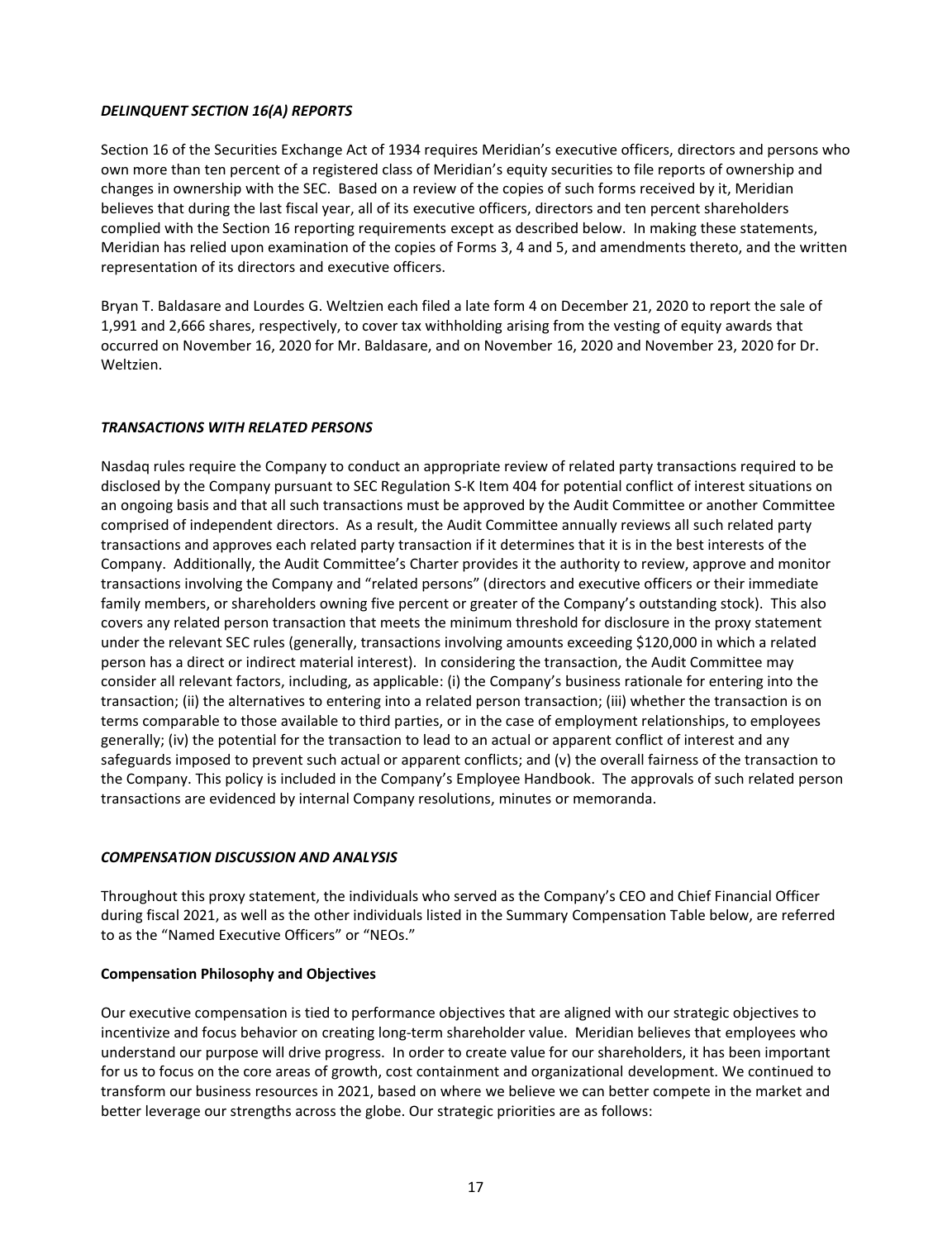- Reshape the financial profile to achieve higher growth over time, while maintaining strong financial returns and mitigating risks in our business.
- Focus on organic and inorganic investment to re-allocate capital to where we can win and compete over the long-term.
- Align the deployment of human capital and minimize risk, while improving organizational fitness.

Compensation and benefit programs are an important part of the Company's employment relationship, which also include challenging and rewarding work and a focus on career growth, while aligning with our strategy of increasing shareholder value. Pay for performance is fundamental to our compensation philosophy. We reward individuals' performance for contributions to business success.

Critical to each element of our total compensation and benefits philosophy is that it be based on a strategy to attract, retain, and unlock the potential of our human capital, and it therefore consists of competitive base pay, incentive programs, and benefits that provide income security and protection. The affordability of compensation and benefits are considered over the medium- to long-term, and to the extent possible, will not fluctuate based on short-term business conditions.

The key principles to the design of our compensation programs are as follows:

- Base salaries, which reflect job responsibilities, market competitiveness, and individual performance in connection with merit increases;
- Annual cash-based incentive opportunities, which are a function of Company and personal performance; and
- Longer-term stock-based incentive opportunities under our 2021 Omnibus Award Plan, in the form of stock options and restricted stock unit grants that vest over a minimum service period, and a new performance-based restricted stock unit program, which align the long-term interests of senior management with our shareholders.

Base salaries are based on individual job duties, performance and achievements, while considering internal pay equity, retention, critical skills, and independent survey market data. Annual cash-based incentive programs are based on defined metrics aligned to our strategic objectives and the achievement of performance goals that are set at levels to motivate executives to commit to growth and align with shareholder value creation, while improving performance.

Stock-based incentive awards historically consisted of restricted stock units and non-qualified stock options, with vesting generally being time-based. During November 2021, the Company adopted a performance-based restricted stock unit program as discussed below. Stock-based awards are designed to both reward and retain, while aligning interests of management with our shareholders.

The Compensation Committee has established several principles and practices that are important to achieving our compensation philosophy and objectives. These are summarized below.

## Gross-up Payments, Repricing of Options, Pledging, Hedging and Margin Accounts

The Company avoids contractual agreements that include excise tax gross-up payments. It does not allow the repricing of options, which is not permitted under the 2021 Omnibus Award Plan without first obtaining the approval from shareholders of the Company. Additionally, the Company's Insider Trading Policy places restrictions on the Company's directors and executive officers regarding entering into hedging transactions with respect to the Company's securities and from holding the Company's securities in margin accounts or otherwise pledging such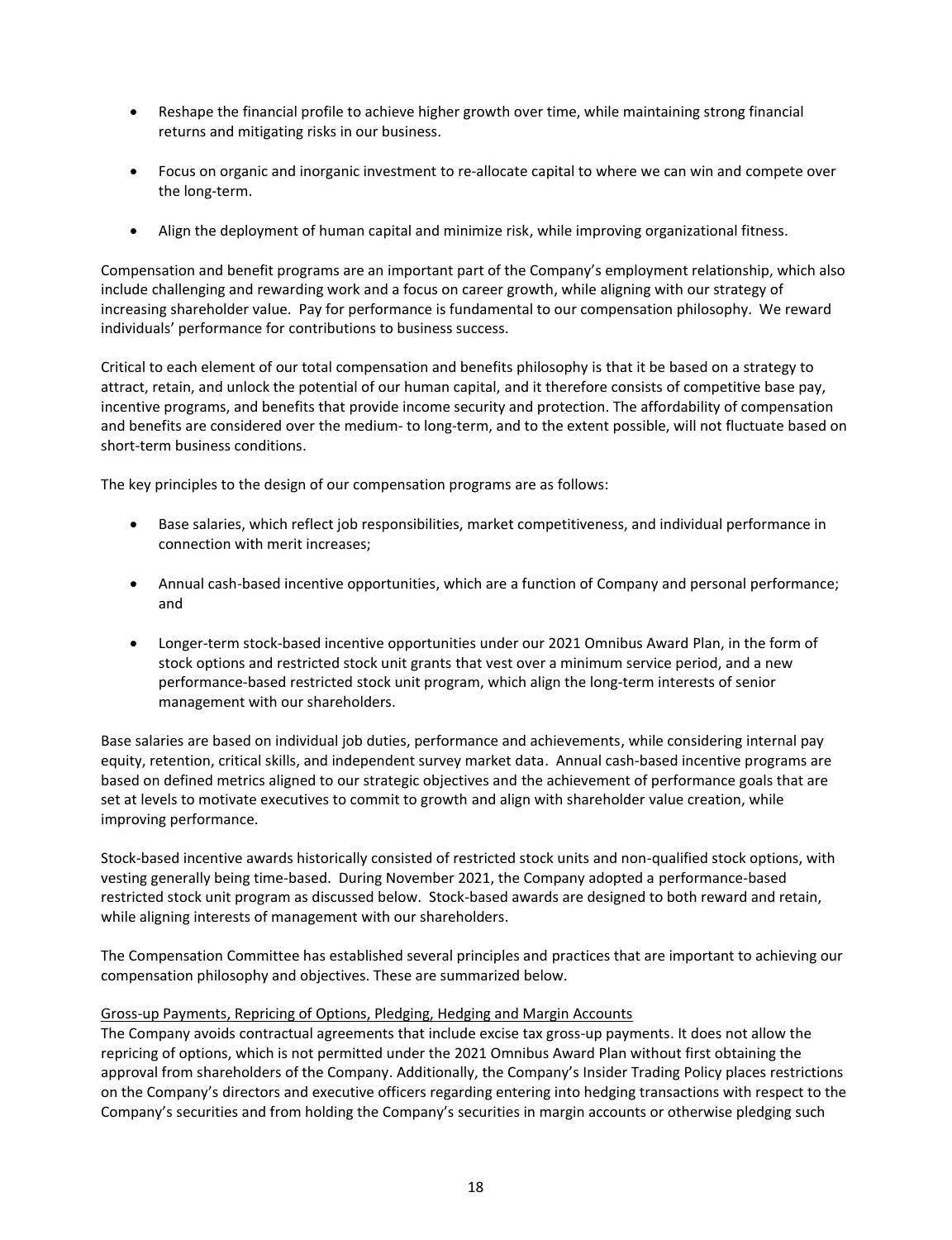securities as collateral for loans. Specifically, our Insider Trading Policy provides that directors, executive officers and certain other designated employees may not purchase Meridian securities on margin or borrow against any account in which Meridian securities are held. The Policy also provides that such persons may not pledge Meridian securities as collateral for a loan or engage in hedging or monetization transactions (such as zero-cost collars and forward-sale contracts) with respect to Meridian securities. No directors or executive officers have in place any pledges or hedging transactions.

## Recovery of Past Awards

The Board has adopted a compensation recoupment or "clawback" policy, applicable to all officers subject to Section 16 of the Securities Exchange Act of 1934. Under this policy, the Company will pursue recoupment of any excess compensation, including incentive cash bonuses, restricted stock unit awards, stock options or other compensation, which was awarded to a covered officer based on financial statements of the Company where such statements are required to be restated as a result of the intentional misconduct or fraud of the covered officer. In addition to recoupment, the Company shall take such other remedial actions deemed necessary against a covered employee, including recommending disciplinary actions up to and including termination and other available remedies. The recovery period for recoupment of any compensation is up to two fiscal years preceding the date on which the Company is required to prepare and file the restated financial statements. This policy has been proactively adopted in advance of final guidance under Section 954 of the Dodd-Frank Act and will be amended to conform with this Section when final guidance is available.

#### Minimum Vesting Periods

Awards granted under the 2021 Omnibus Award Plan, other than cash-based awards, are generally subject to minimum vesting requirements of one year. The 2021 Omnibus Award Plan also provides that no restricted stock or restricted stock units conditioned upon the achievement of performance objectives shall be based on a restriction period of less than one year, subject to the Plan's provisions applicable to termination of employment and change in control.

## Cash Buyouts of Underwater Options

Although the plan document for our 2021 Omnibus Award Plan does not include a provision expressly prohibiting cash buyouts of options or stock appreciation rights, the Compensation Committee believes cash buyouts of "underwater options" is a governance practice that investors view as unfavorable. As a result, the Compensation Committee is generally opposed to cash buyouts of options or stock appreciation rights.

## Back-Dating and Spring-Loading

Neither Meridian nor the Compensation Committee engages in spring-loading, back-dating or bullet-dodging practices. Meridian's Board has adopted a policy that provides that the Compensation Committee may grant equity awards to Company employees (executive officers, vice presidents, senior directors and directors) for the Company's annual equity compensation grant cycle only during the period of October 20 through November 10 each year. Stock options are granted at the closing market price on the date of grant. Prior to the exercise of an option, the holder has no rights as a shareholder with respect to the shares subject to such option, including no rights to vote or to receive dividends. Restricted stock units do not have voting rights.

## Ownership Guidelines

Consistent with its compensation philosophy and the principle of aligning the interests of management and directors of the Company with the interests of its shareholders, the Board of Directors has implemented stock ownership guidelines for "Specified Officers" (defined in the guidelines as those officers required to file beneficial ownership reports with the SEC) and non-employee directors. Under the guidelines, the Company's CEO is required to own an amount of Company common stock (including non-vested restricted stock units) which is equal to or exceeds three times such CEO's annual base salary, and Specified Officers other than the CEO are required to own an amount of Company common stock (including non-vested restricted stock units) which is equal to or exceeds such officer's annual base salary. Also, under the guidelines, each of the Company's non-employee directors is required to own an amount of Company common stock which is equal to or exceeds three times such non-employee director's annual retainer. Generally, persons subject to the guidelines are required to achieve the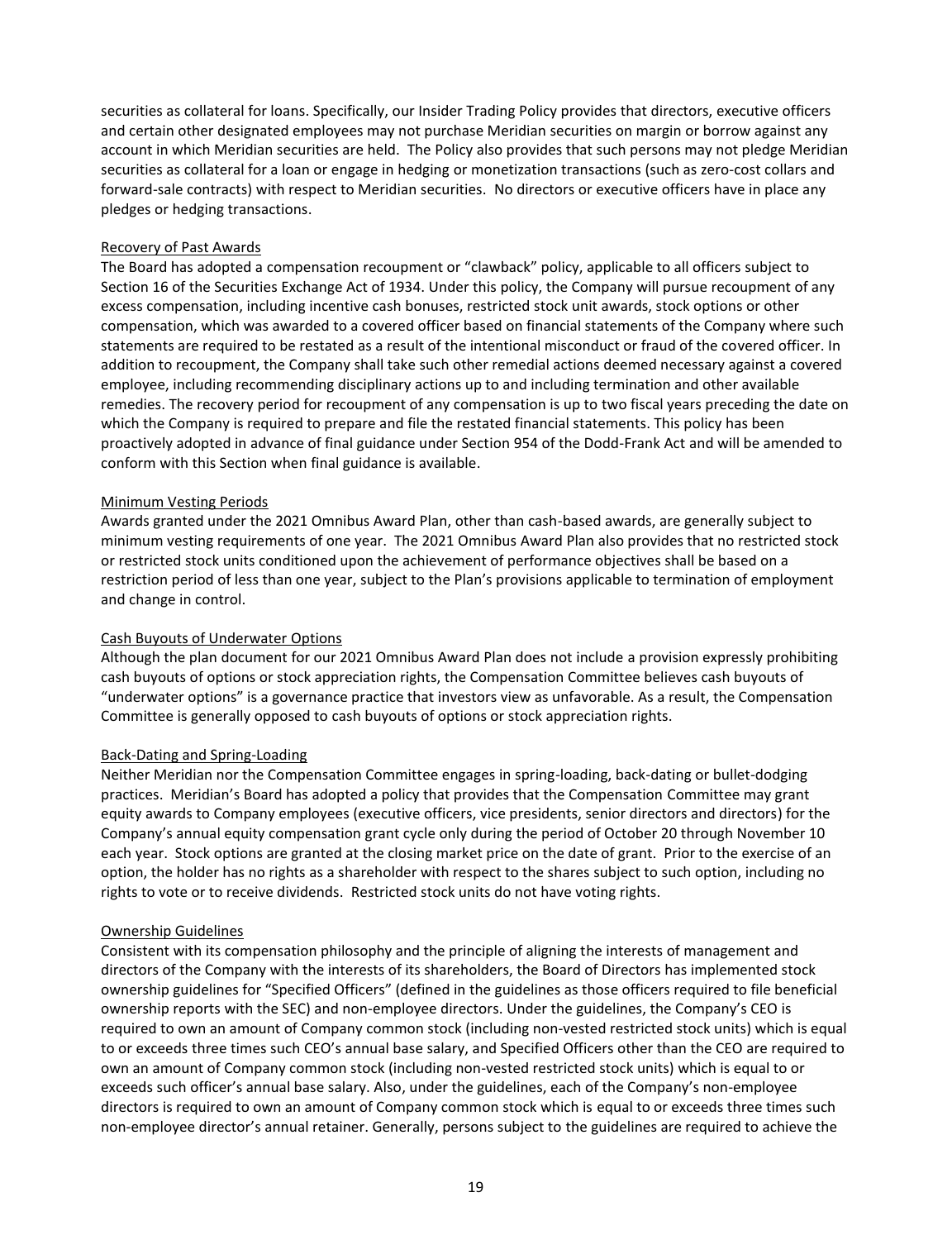applicable guideline not later than three years from the appointment to their position. As of the date of this proxy statement, persons subject to these guidelines have been deemed by the Board to have met their ownership target, either as a result of their direct holdings or shares held indirectly by an entity affiliated with such person, in accordance with the guidelines.

The Compensation Committee is responsible for ongoing oversight of compliance with this compensation philosophy. The Compensation Committee ensures that the total compensation paid to the NEOs is fair, reasonable and competitive.

At our 2021 annual meeting, Meridian once again held an advisory vote on the compensation of its NEOs, commonly referred to as a say-on-pay vote. Our shareholders approved the compensation of our NEOs, with approximately 86% of votes cast in favor of our 2021 say-on-pay resolution. Based on the results of the 2021 sayon-pay vote, the Compensation Committee concluded that the compensation paid to the NEOs and Meridian's overall pay practices received strong shareholder support and do not require substantial revision to address shareholder concerns.

## **Executive Summary**

## Fiscal 2021 Highlights

Fiscal 2021 was a second consecutive record year for Meridian for reported net revenues and earnings. Actions of management over the previous two years prepared the Company to both weather the effects of the COVID-19 pandemic storm in Diagnostics and excel as a critical supplier to the IVD industry battling the global COVID-19 pandemic. The Compensation Committee recognized the following achievements of the Company during fiscal 2021 as it considered the Company's compensation philosophy and related decisions related to executive compensation:

- The Company reported record consolidated net revenues of \$318 million, up 25% year-over-year;
- The Life Science segment delivered record net revenues of \$190 million, up 43% year-over-year, with the contribution of \$112 million from COVID-19 related products for immunological and molecular tests;
- The Diagnostics segment net revenues increased 5% year-over-year to \$128 million, despite significant headwinds from the COVID-19 pandemic and the LeadCare® product recall;
- The Company launched several new molecular reagents in air-dryable format with sample-specific characteristics;
- The Company completed a second Emergency Use Authorization ("EUA") submission for a PCR COVID-19 test on the Revogene® system, and received FDA authorization in November 2021; and
- The Company acquired the BreathTek® business, adding the BreathTek® instrument and its Urea Breath Test for *H. pylori* to the diagnostics product portfolio.

## Actions of the Compensation Committee

In several meetings during the year, Mr. Kenny and the Compensation Committee Chairman discussed, among other things, Meridian's compensation philosophy and its effectiveness in attracting and retaining talented employees. They also discussed certain changes to the compensation programs for fiscal 2021, which are outlined in this proxy statement.

At its 2021 meetings, the Compensation Committee discussed these matters, both with and without the presence of management. The Compensation Committee discussed the recommendations of the CEO for compensation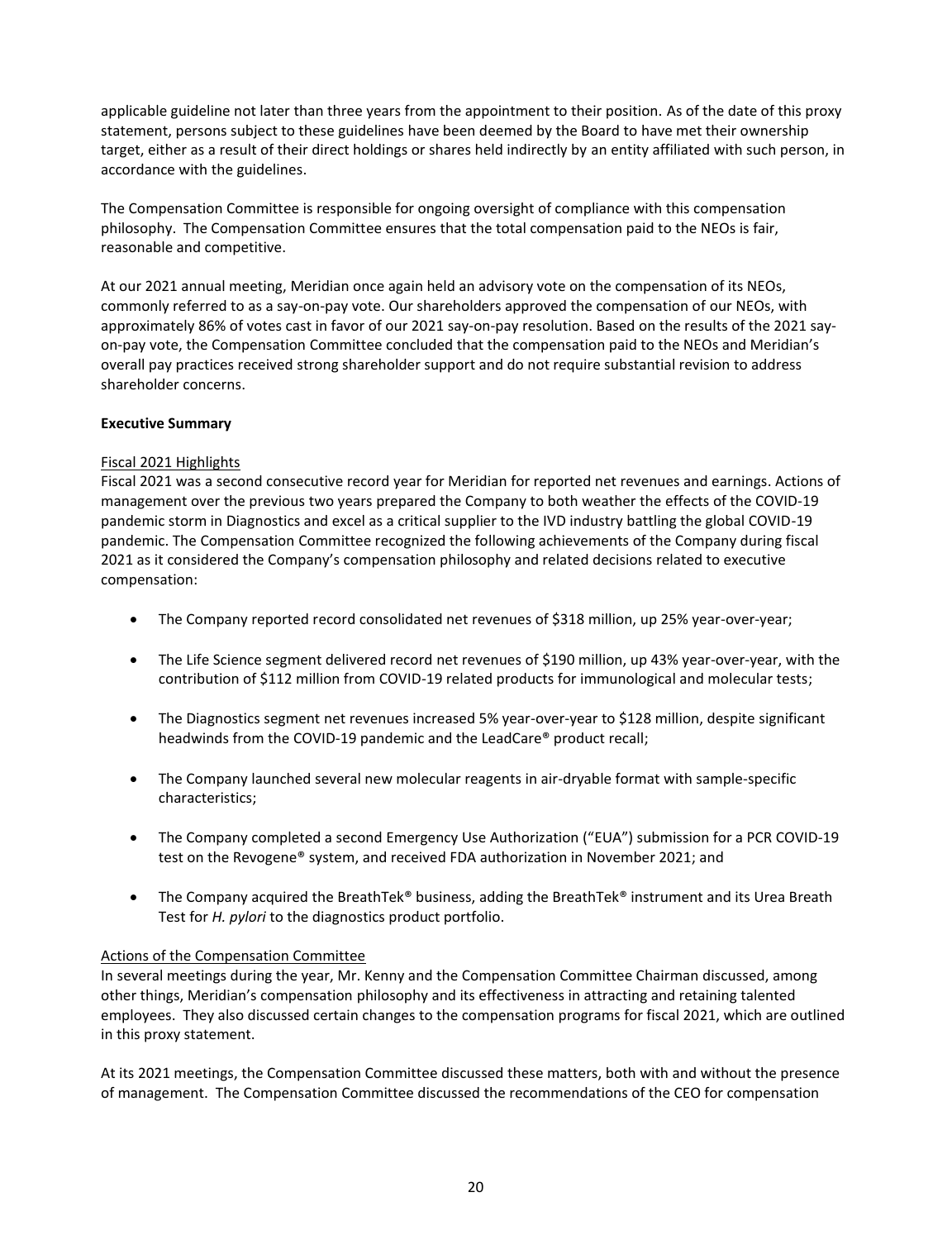levels for all officers and the general pay increases to be paid throughout the Company. The Committee then made the compensation decisions, which are reflected in the figures presented in this proxy statement.

## Fiscal 2021 Compensation Decisions

For Fiscal 2021, the target payout ratios as a percentage of base salary for the original Cash-Based Incentive Compensation Plan ("CICP") were fifty percent (50%) for the NEOs other than the CEO, and ninety percent (90%) for the CEO. Thirty percent (30%) of the target payout ratio was based on achieving certain levels of net revenues; thirty percent (30%) of the target payout ratio was based on achieving certain levels of non-GAAP operating income; and forty percent (40%) was based on individual performance using a 1-5 rating system. The Business Accelerator and Individual Performance Kickers were aimed at rewarding performance for net revenues achievement and growth significantly above our original financial guidance published in November 2020 and our internal operating plan. The Kickers were not achieved for Fiscal 2021; however, the CICP under the original plan design achieved actual revenue and income of 135% and 150% of the targets, respectively. The individual performance achievements for the NEOs other than the CEO ranged from 75% to 125%, and for the CEO was 108%, resulting in the actual payout percentages shown below.

|                                              |                                     | <b>ORIGINAL TARGETS</b>                  |                            |             |
|----------------------------------------------|-------------------------------------|------------------------------------------|----------------------------|-------------|
|                                              | <b>Revenue Target</b><br>(Millions) | Income <sup>1</sup> Target<br>(Millions) | <b>NEOs other than CEO</b> | <b>CEO</b>  |
| <b>Original Plan at Targets</b>              | \$300                               | \$73.0                                   | 50%                        | 90%         |
| <b>Original Plan Max Increments</b>          | \$20                                | \$4.9                                    | 15%                        | 27%         |
| Original Plan Design Max Payout <sup>2</sup> | \$320                               | \$77.9                                   | 65%                        | 117%        |
| <b>Business Accelerator Kicker</b>           | \$325 to \$370                      | <b>NA</b>                                | 3% to 30%                  | 5.4% to 54% |
| Individual Performance Kicker                | $>$ \$335                           | <b>NA</b>                                | 10%                        | 18%         |
| Actual <sup>3</sup>                          | \$318                               | \$95.3                                   | 57.75% to 67.75%           | 115.93%     |

<sup>1</sup> Non-GAAP operating income excludes charges for acquisition-related costs and selected legal matters, as well as the change in fair value of the contingent consideration obligation for the GenePOC acquisition. The Compensation Committee believes that that use of this non-GAAP measure is more useful than the comparable GAAP measure in evaluating performance against incentive bonus achievement targets.

<sup>2</sup> Original Plan Design Max Payout percentage is calculated based on 150% payouts for both the Revenue and Income component targets and 100% payout for the personal component.

 $3$  Actual bonus payouts were calculated before consideration of BreathTek $\degree$  revenue and income contributions.

Following is a reconciliation of GAAP operating income to non-GAAP operating income for fiscal 2021:

| Operating Income (GAAP to Non-GAAP Reconciliation)          |   |            |
|-------------------------------------------------------------|---|------------|
| U.S. GAAP Operating Income                                  |   | 93.034.000 |
| Selected legal costs                                        |   | 2,803,000  |
| Acquisition-related costs                                   |   | 392,000    |
| Change in fair value of contingent consideration obligation |   | (909,000)  |
| Non-GAAP Operating Income for use in Cash-Based             |   |            |
| Incentive Target Measurement                                | S | 95,320,000 |

The CICP payment for the CEO was determined by the Compensation Committee pursuant to the terms of Mr. Kenny's employment agreement, as well as taking into consideration actual net revenues and non-GAAP operating income achieved, relative to the original targets and the Business Accelerator Kicker and Individual Performance Kicker thresholds noted in the table above.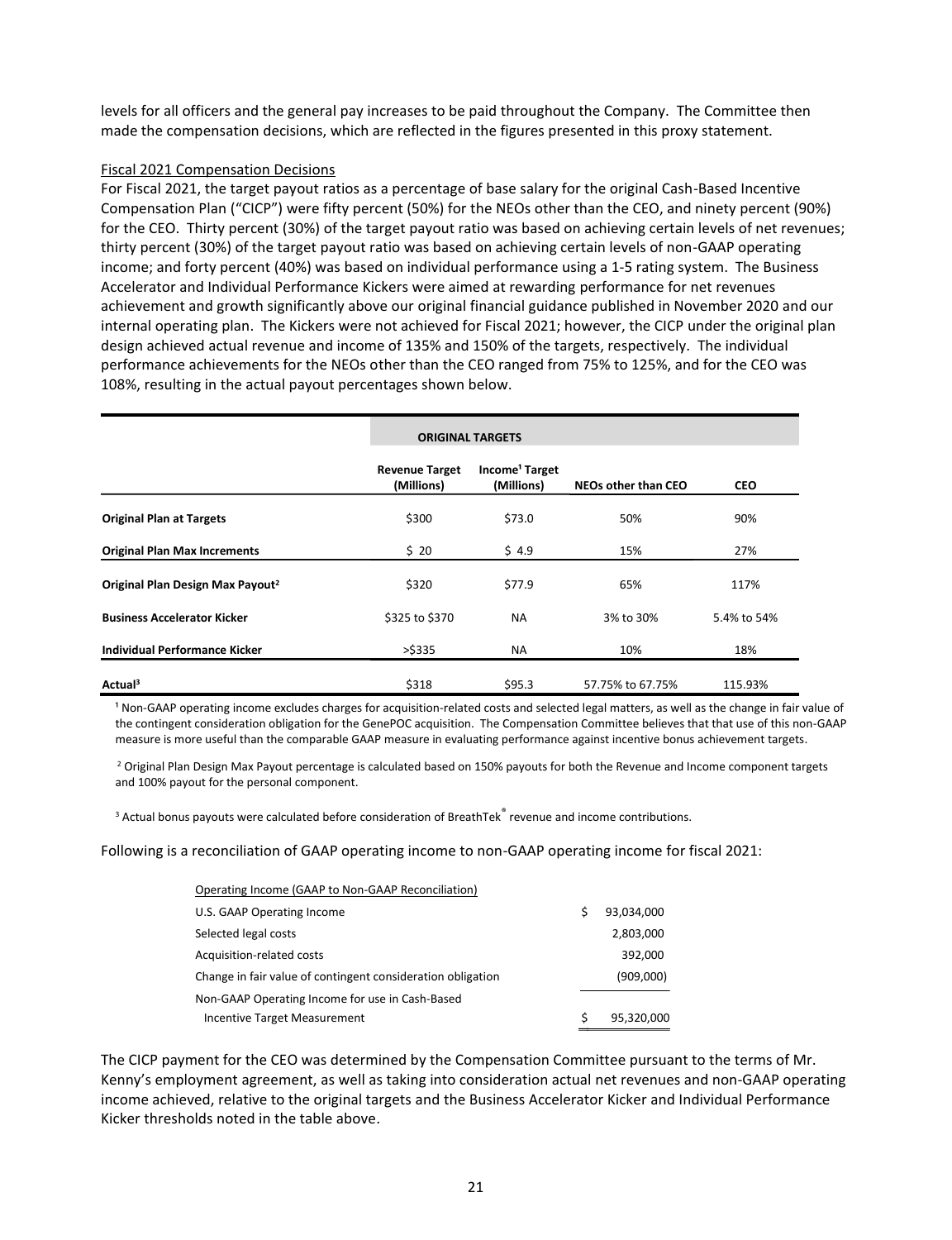#### Fiscal 2022 Compensation Decisions

#### *Base Salaries*

Based on our financial results in fiscal 2021 and the Compensation Committee's review of the CEO's evaluation of the other NEOs, merit increases for Dr. Weltzien and Mr. Serafini-Lamanna for fiscal 2022 are expected to be approximately 3%. With respect to Mr. Kenny, whose employment agreement has an October 1<sup>st</sup> anniversary, the Compensation Committee approved a 3% merit increase effective October 1, 2021 based on the Compensation Committee's evaluation of Mr. Kenny's performance during fiscal 2021. Base salaries across all Meridian employees below the executive level are expected to increase approximately 3% effective January 1, 2022.

## *Cash-Based Incentive Compensation*

The Compensation Committee approved the 2022 CICP structure, including performance targets and payout targets. The target payout ratios as a percentage of base salary are fifty-five percent (55%) for the NEOs other than the CEO, and ninety-five percent (95%) for the CEO. Thirty percent (30%) of the target payout ratio is based on achieving certain levels of net revenues; thirty percent (30%) of the target payout ratio is based on achieving certain levels of non-GAAP operating income; and forty percent (40%) is based on individual performance using a 1-5 rating system. Depending on the level of achievement, a NEO other than the CEO may earn from 0% to 93.5% of base salary, and the CEO may earn from 0% to 161.5% of base salary.

Cash-based incentive compensation, if earned, is paid in the first quarter of each fiscal year, for the prior fiscal year's performance. The net revenues and operating income targets operate independently from one another. While the net revenues portion may be earned upon achieving the net revenues targets, the component related to operating income is subject to the Company's attainment of the specific operating income target, after inclusion of the compensation expense related to cash-based incentive compensation. Should the Company fail to reach the minimum operating income target, generally, no cash-based incentive compensation will be paid for this component.

The Compensation Committee has designed the net revenues and operating income thresholds to be reasonably achievable targets, yet at levels that require diligence to produce meaningful performance. The Compensation Committee has also established "kickers" that are aimed at rewarding performance for net revenues achievement and growth significantly above our financial guidance and internal operating plan, while maintaining a minimum non-GAAP operating income margin of at least 22%. Such "kickers" are effective at revenues ranging from \$325 million to \$370 million. At \$325 million, a NEO other than the CEO could earn as much as 96.8% of base salary, and the CEO could earn as much as 167.2% of base salary. At \$370 million, a NEO other than the CEO could earn as much as 126.5% of base salary, and the CEO could earn as much as 218.5% of base salary. At kicker levels of \$340 million and above, maximum kicker amounts for a given level are subject to a business unit achieving at least 100% of its \$150 million net revenues plan, and the achievement of an individual performance rating of 3 or higher on the 1-5 rating system.

## *Stock-Based Incentive Compensation*

Awards to be granted to certain executives of the Company, including the NEOs and the CEO, are based on fixed dollar values that are dependent on the executive's level in the Company. Such awards have historically been in the form of restricted stock units, and in some cases, non-qualified stock options, that vested over certain service periods. In November 2021, performance-based restricted stock units ("PSU") were granted to certain executives, including the NEOs and CEO, based on fixed dollar values that are dependent on the executive's level in the Company. The performance conditions in these awards are based on a range of net revenues for each business unit and non-GAAP consolidated operating income before consideration of stock-based compensation expense, each to be measured for the Company's fiscal 2024.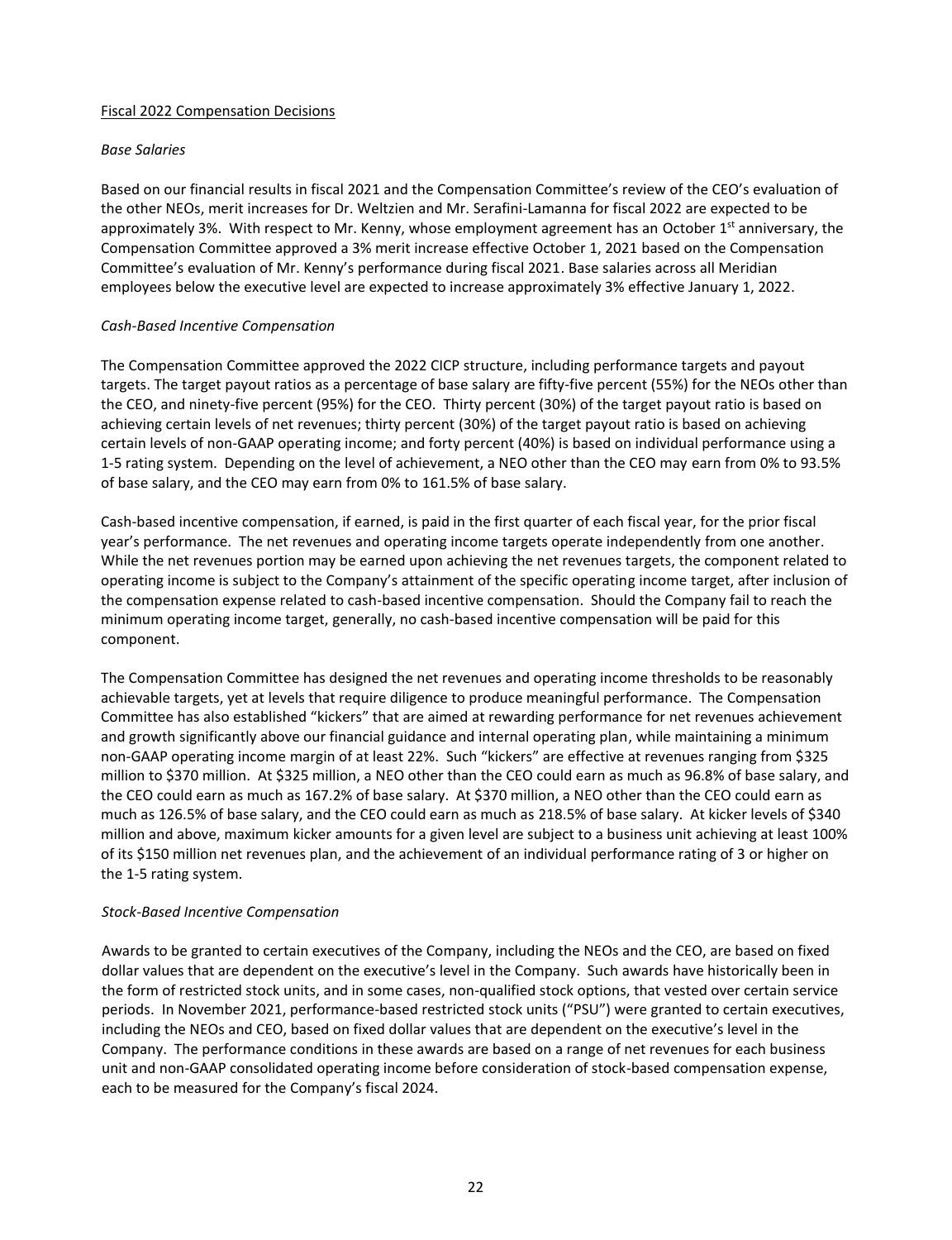For Life Science, the foundational principles underlying the performance metrics include a larger scale of net revenues in a post-pandemic world, fueled by innovative new products and broad penetration within industrial customers (IVD manufacturers, veterinary, environmental, ag-bio, etc.), while generating non-GAAP operating profit margin at 50% or higher.

For Diagnostics, the foundational principles underlying the performance metrics are intended to evidence that this business has completed a turnaround from its pre-fiscal 2019 lack of investment vulnerabilities, has fully recovered from the LeadCare® product recall situation, and has begun generating respectable returns from major investments to re-freshen its product portfolio and improve manufacturing efficiencies. These foundational principles contemplate success with commercial execution, new product clearances and launches, and manufacturing efficiencies.

Each business unit has a range of net revenues targets, as well as the consolidated non-GAAP operating income before consideration of stock-based compensation measurement, for fiscal 2024 that trigger a given level of PSU Award payout as follows:

|                           | Illustrative Performance Restricted Stock Units Payout Percentages <sup>1</sup> |               |               |  |  |  |
|---------------------------|---------------------------------------------------------------------------------|---------------|---------------|--|--|--|
|                           | 50%                                                                             | 100%          | 200%          |  |  |  |
| <b>Life Science</b>       |                                                                                 |               |               |  |  |  |
| Net revenues              | \$165,000,000                                                                   | \$175,000,000 | \$190,000,000 |  |  |  |
| Net revenues growth       | 3.7%                                                                            | 10.0%         | 19.4%         |  |  |  |
| <b>Diagnostics</b>        |                                                                                 |               |               |  |  |  |
| Net revenues              | \$165,000,000                                                                   | \$175,000,000 | \$190,000,000 |  |  |  |
| Net revenues growth       | 1.9%                                                                            | 8.0%          | 17.3%         |  |  |  |
| Consolidated              |                                                                                 |               |               |  |  |  |
| Net revenues              | \$330,000,000                                                                   | \$350,000,000 | \$380,000,000 |  |  |  |
| Net revenues growth       | 2.8%                                                                            | 9.0%          | 18.3%         |  |  |  |
| Non-GAAP operating income | \$89,000                                                                        | \$101,000     | \$120,000     |  |  |  |

Payout percentage scale is intended to be at a graduated pro rata rate between 50% and 100%, and 100% and 200%.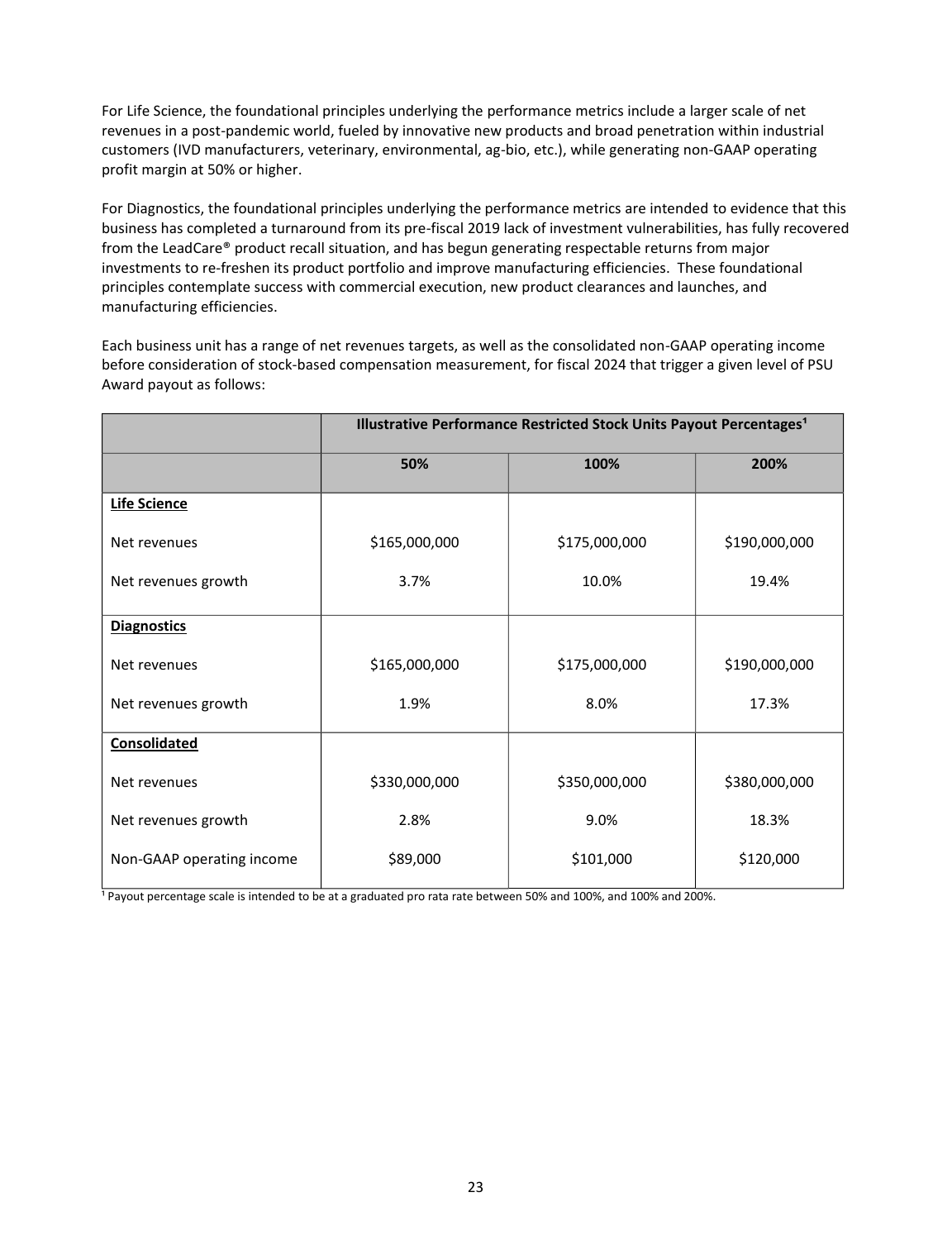Given that the PSU Award program has a mix of net revenues and non-GAAP operating income targets, any mix which could be met or none at all, the table below summarizes the formula to allocate the award payouts across the financial targets.

|                            | Life Science Net<br><b>Revenues</b> | <b>Diagnostics Net</b><br><b>Revenues</b> | <b>Consolidated Non-GAAP</b><br><b>Operating Income</b><br><b>Before Stock-Based</b><br>Compensation |
|----------------------------|-------------------------------------|-------------------------------------------|------------------------------------------------------------------------------------------------------|
| <b>Corporate functions</b> | 40%                                 | 40%                                       | 20%                                                                                                  |
| Life Science business unit | 80%                                 | Not applicable                            | 20%                                                                                                  |
| Diagnostics business unit  | Not applicable                      | 80%                                       | 20%                                                                                                  |

## **Establishing Compensation Levels**

The Compensation Committee reviews, sets and recommends to the Board of Directors for approval the compensation of the CEO. The Company has an employment agreement with the CEO, which is described on page 27. The compensation levels for the other NEOs are recommended by the CEO. The Compensation Committee has discretion to follow or modify such recommended levels of compensation. The Compensation Committee considers the input of our CEO as a crucial component of its compensation processes and decisions relating to NEO compensation.

Under its charter, the Compensation Committee is authorized to engage outside advisors at the Company's expense. In fiscal 2021, the Company did engage an independent consultant to provide benchmarking data from a selected peer group and provide counsel on the levels of compensation and benefits for executives, including the individual components thereof. The peer group was selected based on several criteria: industry sector and therapeutic focus, market capitalization, employee headcount and trailing 12 months' net revenues. Recommendations from the independent consultant led to: (i) implementation of the PSU Award program discussed herein; (ii) increases to the targeted percentage payouts under the Company's CICP (annual cash-based incentives); and (iii) changes in vesting for equity awards that vest based on future employee service.

The following table summarizes the key changes to executive compensation resulting from the counsel of the independent consultant:

|                                      | Fiscal 2022                                  |
|--------------------------------------|----------------------------------------------|
| <b>Base salaries</b>                 |                                              |
| CEO                                  | No change                                    |
| NEOs other than CEO                  | No change                                    |
| Other executives                     | 10% to 15% increases                         |
| CICP (annual cash-based incentive)   |                                              |
| CFO                                  | Increase from 90% to 95% at Target           |
| NEOs other than CEO                  | Increase from 50% to 55% at Target           |
| Other executives                     | 5-point increases at Target                  |
| <b>Restricted Stock Unit vesting</b> | Change from 3-year cliff vesting to 4-year   |
| based on future employee service     | pro-rata vesting at 25% per year             |
| Non-qualified stock option vesting   | Change from 3-year cliff vesting to 4-year   |
| based on future employee service     | pro-rata vesting at 25% after the first year |
|                                      | and monthly thereafter                       |
| <b>PSU Award program</b>             | Previously discussed herein                  |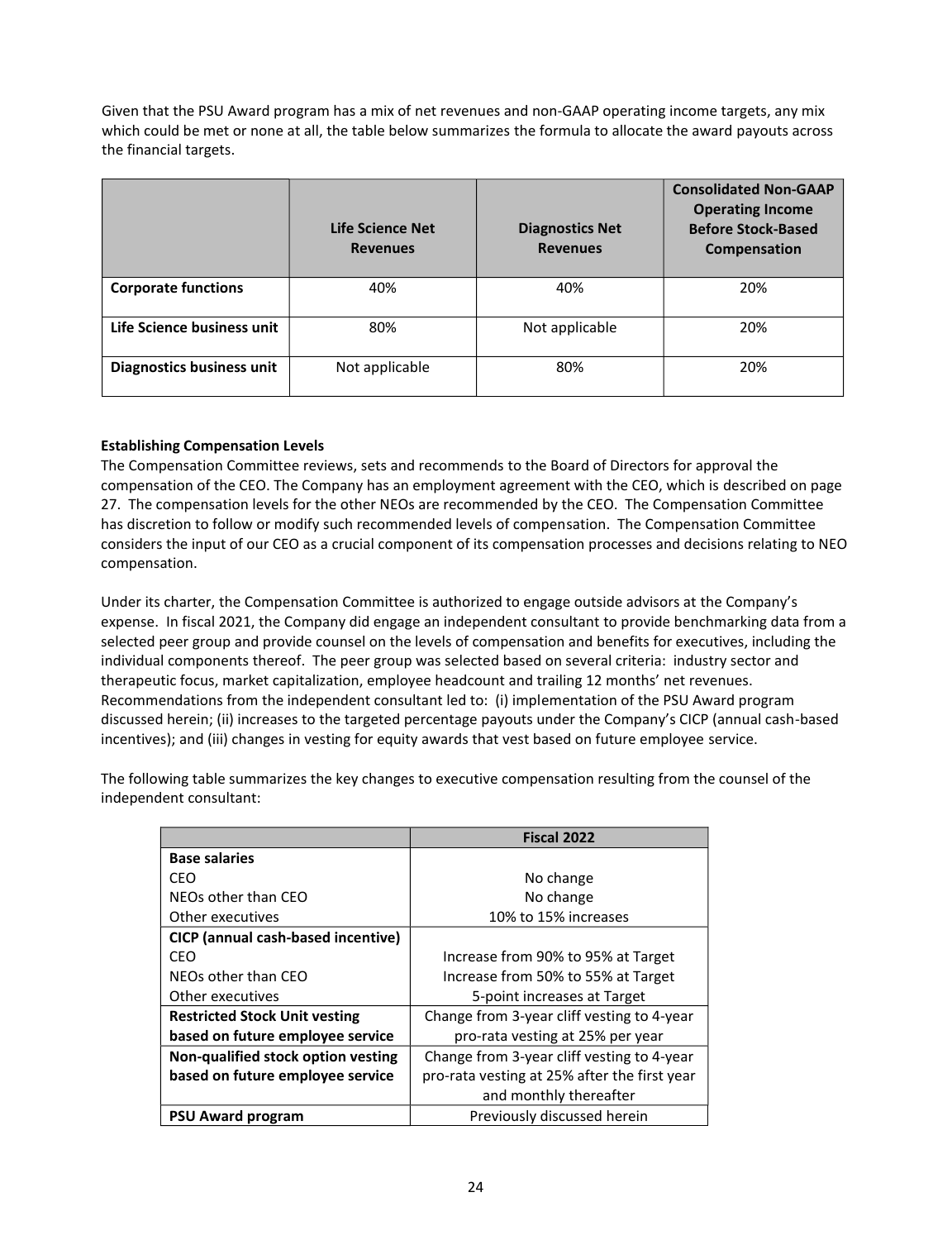In setting the NEOs' compensation, the Compensation Committee reviews all components of such compensation through the use of tally sheets. These tally sheets provide the amount of total compensation paid or earned by each NEO based on his or her base salary, cash-based incentive compensation, stock-based awards and retirement contributions. The tally sheets reviewed provide all of the information that is reflected in the Summary Compensation Table. The review by the Compensation Committee analyzes how changes in any element of compensation would impact other elements, particularly severance or change in control benefits, if applicable to the executive. Such analysis has become an important component in the Compensation Committee's review of executive compensation, as the tally sheet allows the Compensation Committee to consider an executive's overall compensation rather than only one or two specific components of an executive's compensation. This allows the Compensation Committee to make compensation decisions and evaluate management recommendations based on a complete analysis of an executive's total compensation. Salaries are set on a calendar year basis and, therefore, salaries paid in the first three months of each fiscal year beginning on the first day of October are set in the prior fiscal year.

| Accuray                  | Heska                          |
|--------------------------|--------------------------------|
| Adaptive Biotechnologies | iRhythm Technologies           |
| AngioDynamics            | Luminex                        |
| Anika Therapeutics       | <b>Myriad Genetics</b>         |
| Atricure                 | <b>NanoString Technologies</b> |
| Atrion                   | <b>Natus Medical</b>           |
| Cardiovascular Systems   | <b>OraSure Technologies</b>    |
| Castle Biosciences       | Quidel                         |
| Cutera                   | Veracyte                       |

## **Components of Executive Compensation and Related Risk Profile**

Meridian's executive compensation and benefits packages consist of base salary, cash-based incentive compensation, long-term stock-based incentive awards, Company-sponsored benefit and retirement plans, and change in control severance benefits. Each of these components has a certain risk profile.

| <b>Element</b>                                    | <b>Form of Compensation</b>                                                                                | <b>Purpose</b>                                                                                                                                                              | <b>Risk Profile</b> |
|---------------------------------------------------|------------------------------------------------------------------------------------------------------------|-----------------------------------------------------------------------------------------------------------------------------------------------------------------------------|---------------------|
| <b>Base Salaries</b>                              | Cash                                                                                                       | Provides competitive, fixed<br>compensation to attract and retain<br>exceptional executive talent                                                                           | Low to moderate     |
| <b>Annual Cash-Based</b><br><b>Incentives</b>     | Cash                                                                                                       | Provides a direct financial incentive to<br>achieve corporate operating goals                                                                                               | Moderate to high    |
| <b>Long-Term Stock-Based</b><br><b>Incentives</b> | Non-qualified stock<br>options and/or<br>restricted stock units,<br>including performance-<br>based awards | Encourages executive officers to build<br>and maintain a long-term equity<br>ownership position in Meridian so that<br>their interests are aligned with our<br>shareholders | High                |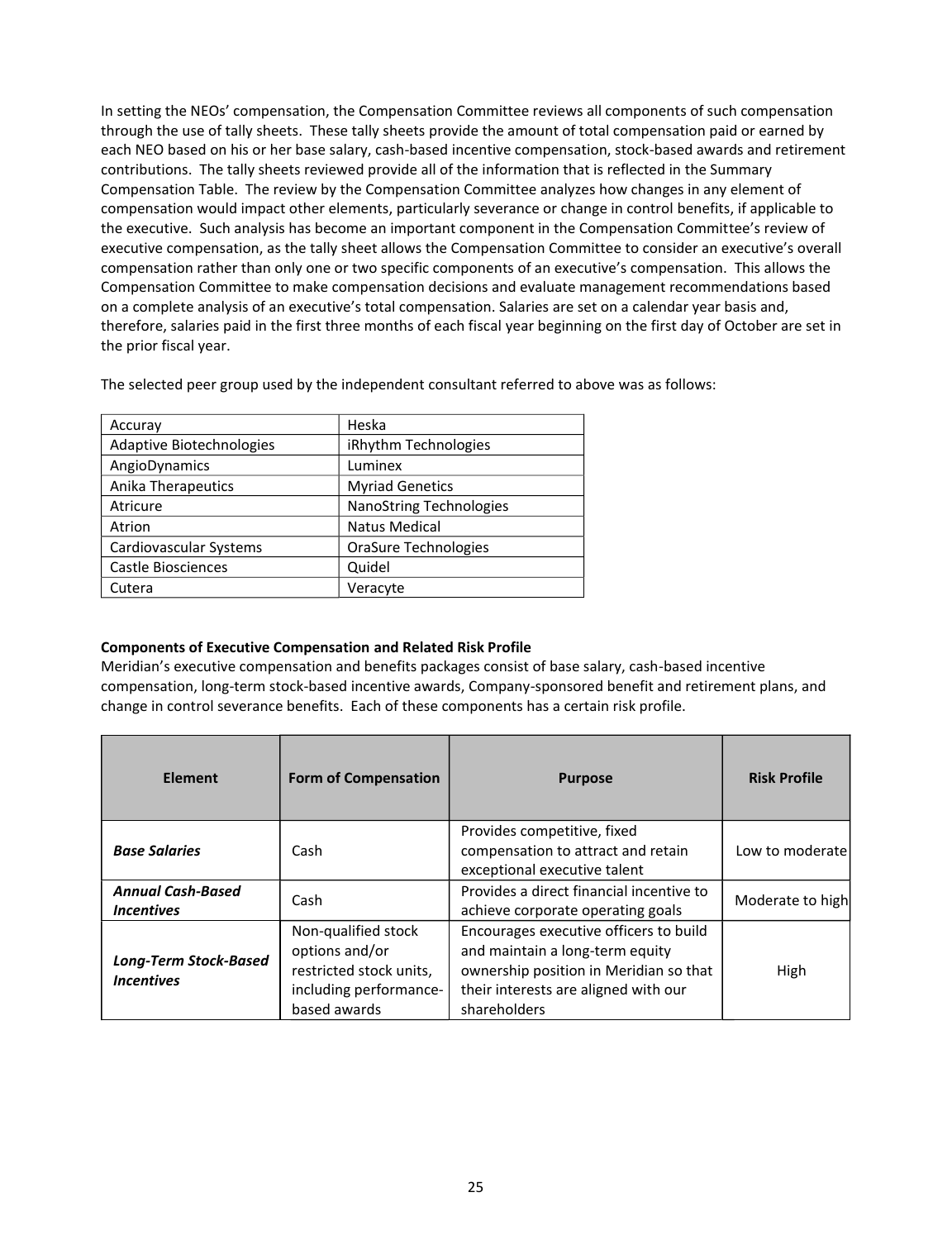| <b>Health, Retirement and</b><br><b>Other Benefits</b> | Eligibility to participate<br>in benefit plans<br>generally available to<br>our employees,<br>including retirement<br>plan contributions, and<br>premiums paid on<br>disability and life<br>insurance policies | Benefit plans are part of a broad-based<br>employee benefits program providing<br>competitive benefits to our executive<br>officers                           | Low              |
|--------------------------------------------------------|----------------------------------------------------------------------------------------------------------------------------------------------------------------------------------------------------------------|---------------------------------------------------------------------------------------------------------------------------------------------------------------|------------------|
| <b>Change in Control</b><br><b>Severance Benefits</b>  | Cash and continuation<br>of certain benefits                                                                                                                                                                   | Encourages executive officers to<br>maximize value for shareholders in the<br>event that the Company becomes<br>subject to a change in control<br>transaction | Moderate to high |

The Compensation Committee has reviewed the risk profile of the components of the Company's executive compensation program, including the performance objectives and target levels used in connection with incentive awards, and has considered the risks a NEO might be incentivized to take with respect to such components. When establishing the mix among these components, the Compensation Committee is careful not to encourage excessive risk taking. Specifically, the performance objectives contained in the Company's executive compensation programs have been balanced between annual and long-term incentive compensation to ensure that all components are aligned and consistent with our long-term business plan and that our overall mix of stock-based awards has been allocated to promote an appropriate combination of incentive and retention objectives.

The Compensation Committee believes that the Company's executive compensation program does not incentivize the NEOs to engage in business activities or other behavior that would threaten the value of the Company or the investments of its shareholders.

The Compensation Committee continues to monitor and evaluate on an on-going basis the mix of compensation, especially equity compensation, awarded to the NEOs, and the extent to which such compensation aligns the interests of the NEOs with those of the Company's shareholders. In connection with this practice, the Compensation Committee has, from time to time, reconsidered the structure of the Company's executive compensation program and the relative weighting of various compensation elements.

See Executive Summary on page 20 for discussion of base salaries, annual cash-based incentive compensation and long-term stock-based compensation.

## Company-Sponsored Benefit and Retirement Plans

Meridian provides Company-sponsored benefit and retirement plans to the NEOs. In general, executives participate in the Company's benefit and retirement plans on the same basis as other Company employees. The core benefit package includes health, dental, short- and long-term disability, and group term life insurance. Meridian generally provides retirement benefits to executives through qualified (under the Internal Revenue Code) defined contribution plans (401K Plan).

## Change in Control Severance Benefits

The Compensation Committee believes that a reasonable level of salary and Company-sponsored benefit protection provides a means of retention and allows the NEOs to remain focused on achievement of Company goals and objectives in the event that the Company becomes subject to a merger or acquisition transaction. This component of compensation would only be paid in the event of a change in control of the Company, under certain qualifying conditions, and termination of the NEO's employment (i.e., double trigger). For the CEO and the NEOs, this component of compensation would include two years' base salary, performance bonus and core benefits. See page 32 for a description of change in control severance agreements entered into with our executive officers.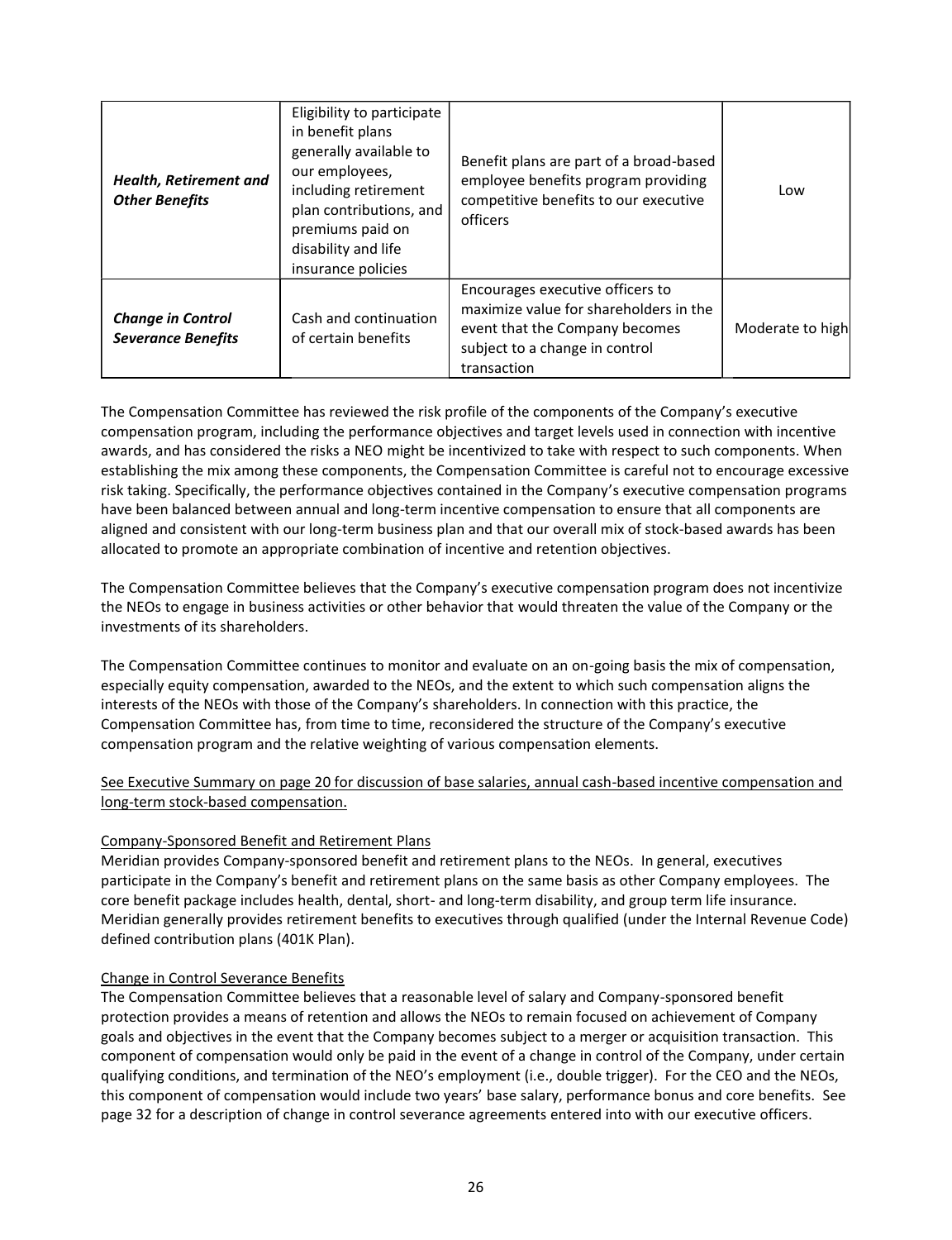## Jack Kenny Employment Agreement

On November 5, 2019, Meridian entered into an Amended and Restated Employment Agreement (the "Kenny Employment Agreement") with Jack Kenny, its CEO. Under the Kenny Employment Agreement, Mr. Kenny is entitled to be paid a base salary of \$670,000 and his salary shall be reviewed annually by the Compensation Committee. During the first year of the Kenny Employment Agreement, Mr. Kenny was eligible to earn an annual target bonus of seventy-five percent (75%) of his base salary. Thereafter, the Compensation Committee shall set an eligible target amount for the annual bonus for the applicable employment term year. For fiscal 2022, the target bonus has been set at ninety-five percent (95%) of base salary. The actual amount of any annual bonus payable to Mr. Kenny in any year shall be determined by the Compensation Committee based upon performance criteria set forth in advance under the bonus plan established by the Compensation Committee and the achievement of such performance criteria.

The effective date of the Kenny Employment Agreement is October 1, 2019 and its term is two years, with annual renewal provisions following the initial term. Either the Company or Mr. Kenny may terminate the Kenny Employment Agreement at any time for any reason upon 90 days' notice. In the event that the Company terminates the employment of Mr. Kenny without Cause or if he terminates his employment for Good Reason, each as defined in the Kenny Employment Agreement, Mr. Kenny is entitled to a severance payment equal to twelve months of his then current base salary plus a pro-rata portion of the target bonus through the date of termination. If such termination occurs during a change in control period (i.e., a double trigger), Mr. Kenny is entitled to a severance payment equal to two times his then current base salary plus his target bonus for the year in which the termination occurs.

The Kenny Employment Agreement contains customary indemnification provisions and a "clawback" provision that enables the Company to recoup any amounts paid to Mr. Kenny under the Kenny Employment Agreement if so required by applicable law or any applicable securities exchange listing standards.

#### Internal Pay Equity

The Compensation Committee believes that the relative difference between the CEO's compensation and the compensation of the Company's other executives is appropriate. Further, the Compensation Committee believes that the Company's internal pay equity structure is appropriate based upon the contributions to the success of the Company and as a means of motivation to other executives and employees.

## *COMPENSATION COMMITTEE REPORT*

The Compensation Committee has reviewed and discussed the Compensation Discussion and Analysis required by Item 402(b) of Regulation S-K with management. Based on these reviews and discussions, the Compensation Committee recommended to the Board of Directors that the Compensation Discussion and Analysis be included in the Company's proxy statement on Schedule 14A.

Members of the Compensation Committee James M. Anderson (Chair) Anthony P. Bihl John C. McIlwraith David C. Phillips (Ex-Officio)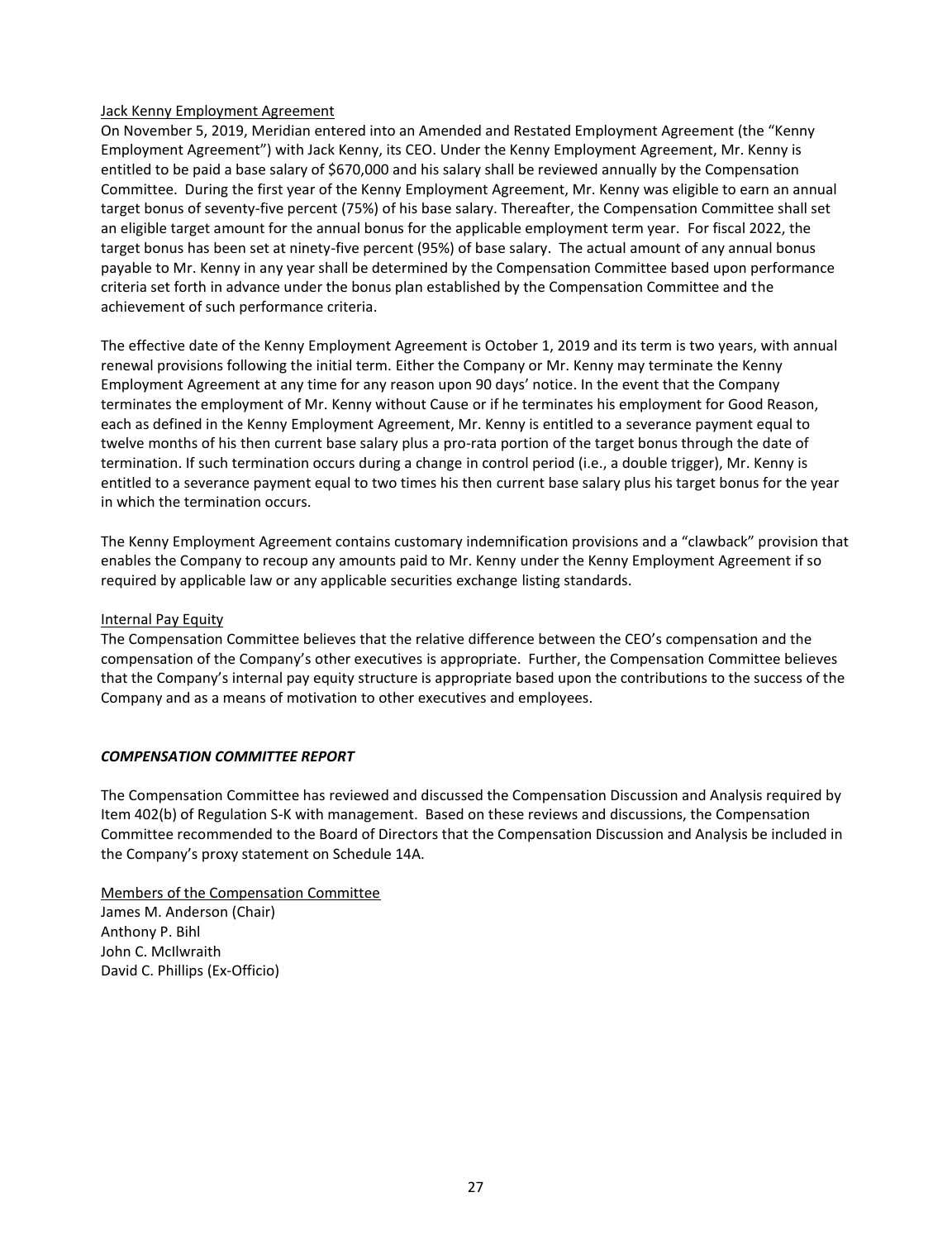#### *CEO PAY RATIO*

Our CEO Pay Ratio was calculated in compliance with the requirements set forth in Item 402(u) of Regulation S-K. We identified the median employee population as of July 31, 2021, which included all 730 global full-time, parttime, temporary and seasonal employees employed on that date, excluding 26 such employees in our Belgium, China, France and Holland locations, which in the aggregate represent less than 5% of our workforce. We used a consistently applied compensation measure across our global employee population to calculate the median employee compensation. For our consistently applied compensation measure, we utilized total cash compensation per our internal payroll records, annualized and translated to U.S. dollars. We then calculated the median employee's fiscal 2021 compensation in the same manner as the NEOs in the Summary Compensation Table. Our median employee compensation for fiscal 2021 was \$71,837 and our CEO's compensation was \$3,233,705. Accordingly, our CEO-to-Employee Pay Ratio is approximately 45:1.

#### *SUMMARY COMPENSATION TABLE*

The following table summarizes the aggregate compensation paid, or earned, by each of the NEOs for the fiscal years ended September 30, 2021, 2020 and 2019, respectively:

| Name and Principal<br>Position<br>(a)                                                                                  | Year<br>(b)          | Salary<br>(c)                       | Bonus <sup>1</sup><br>(d)                                                        | Stock<br>Awards <sup>2</sup><br>(e)              | Option<br>Awards $3$<br>(f)                                       | Non-Equity<br>Incentive Plan<br>Compensation <sup>4</sup><br>(g) | Change in<br><b>Pension Value</b><br>and<br>Nonqualified<br>Deferred<br>Compensation<br>Earnings<br>(h) | All Other<br>Compensation <sup>5</sup><br>(i) | Total                                     |
|------------------------------------------------------------------------------------------------------------------------|----------------------|-------------------------------------|----------------------------------------------------------------------------------|--------------------------------------------------|-------------------------------------------------------------------|------------------------------------------------------------------|---------------------------------------------------------------------------------------------------------|-----------------------------------------------|-------------------------------------------|
| Jack Kenny<br><b>Chief Executive Officer</b>                                                                           | 2021<br>2020<br>2019 | \$690,000<br>\$670,000<br>\$650,000 | $\overline{\phantom{a}}$<br>$\overline{\phantom{a}}$<br>$\overline{\phantom{a}}$ | \$1,035,000<br>\$1,005,000<br>\$485,250          | \$690,000<br>\$670,000                                            | \$800,000<br>\$958,770<br>\$150,000                              | $\overline{\phantom{a}}$                                                                                | \$18,705<br>\$26,714<br>\$31,142              | \$3,233,705<br>\$3,330,484<br>\$1,316,392 |
| Bryan T. Baldasare <sup>6</sup><br><b>Executive Vice President,</b><br><b>Chief Financial Officer</b><br>and Secretary | 2021<br>2020<br>2019 | \$388,332<br>\$377,831<br>\$283,039 | $\overline{\phantom{a}}$<br>$\overline{\phantom{a}}$<br>$\overline{\phantom{a}}$ | \$200,000<br>Ś.<br>201,028<br>\$157,563          | \$100,000<br>$\overline{\phantom{a}}$                             | \$245,604<br>\$290,016<br>\$28,600                               | $\overline{\phantom{a}}$<br>$\overline{\phantom{a}}$                                                    | \$18,705<br>\$33,749<br>\$21,557              | \$952,641<br>\$902,624<br>\$490,759       |
| Lourdes G. Weltzien<br><b>Executive Vice President,</b><br>Life Science                                                | 2021<br>2020<br>2019 | \$383,847<br>\$368,711<br>\$358,431 |                                                                                  | 225,000<br>Ś.<br>201,028<br>\$<br>\$242,625      | \$100,000<br>$\overline{\phantom{a}}$<br>$\overline{\phantom{a}}$ | \$263,106<br>\$283,625<br>\$50,512                               | $\overline{\phantom{a}}$<br>$\overline{\phantom{a}}$                                                    | \$18,705<br>\$31,172<br>\$23,982              | \$990,658<br>\$884,536<br>\$675,550       |
| Tony Serafini-Lamanna <sup>7</sup><br><b>Executive Vice President,</b><br><b>Diagnostics</b>                           | 2021<br>2020<br>2019 | \$367,891<br>\$317,269<br>\$274,346 | \$30,000<br>$\overline{\phantom{a}}$                                             | \$.<br>200,000<br>120,613<br>S.<br>Ś.<br>157,563 | \$100,000<br>\$10,328                                             | \$214,137<br>\$274,752<br>\$28,700                               |                                                                                                         | \$18,498<br>\$32,979<br>\$76,921              | \$900,526<br>Ś.<br>785,941<br>\$537,530   |

<sup>1</sup> The amount reflected for Mr. Serafini-Lamanna represents an amount received in connection with retention bonus payments made to the Executive Leadership Team in March 2020, prior to his promotion to Executive Vice President. No such payments were made to Mr. Kenny, Mr. Baldasare or Dr. Weltzien. See Note 7 below.

 $2$  The amounts shown reflect the grant date fair value of the restricted stock units issued during fiscal years 2021, 2020 and 2019 in accordance with ASC Topic 718, including those granted to Mr. Kenny in connection with his November 5, 2019 Employment Agreement. In addition, the amounts reflected for Mr. Baldasare and Mr. Serafini-Lamanna in fiscal 2019 include the grant date fair value of restricted stock units granted in connection with the acquisition of GenePOC, Inc. A discussion of the assumptions used in calculating these values may be found in Note 12(b) on page 67 of the Company's Annual Report on Form 10-K filed with the SEC on November 23, 2021.

<sup>3</sup> The amounts shown reflect the grant date fair value of the stock options granted during fiscal years 2021 and 2020 in accordance with ASC Topic 718, including those granted to: (i) Mr. Kenny in connection with his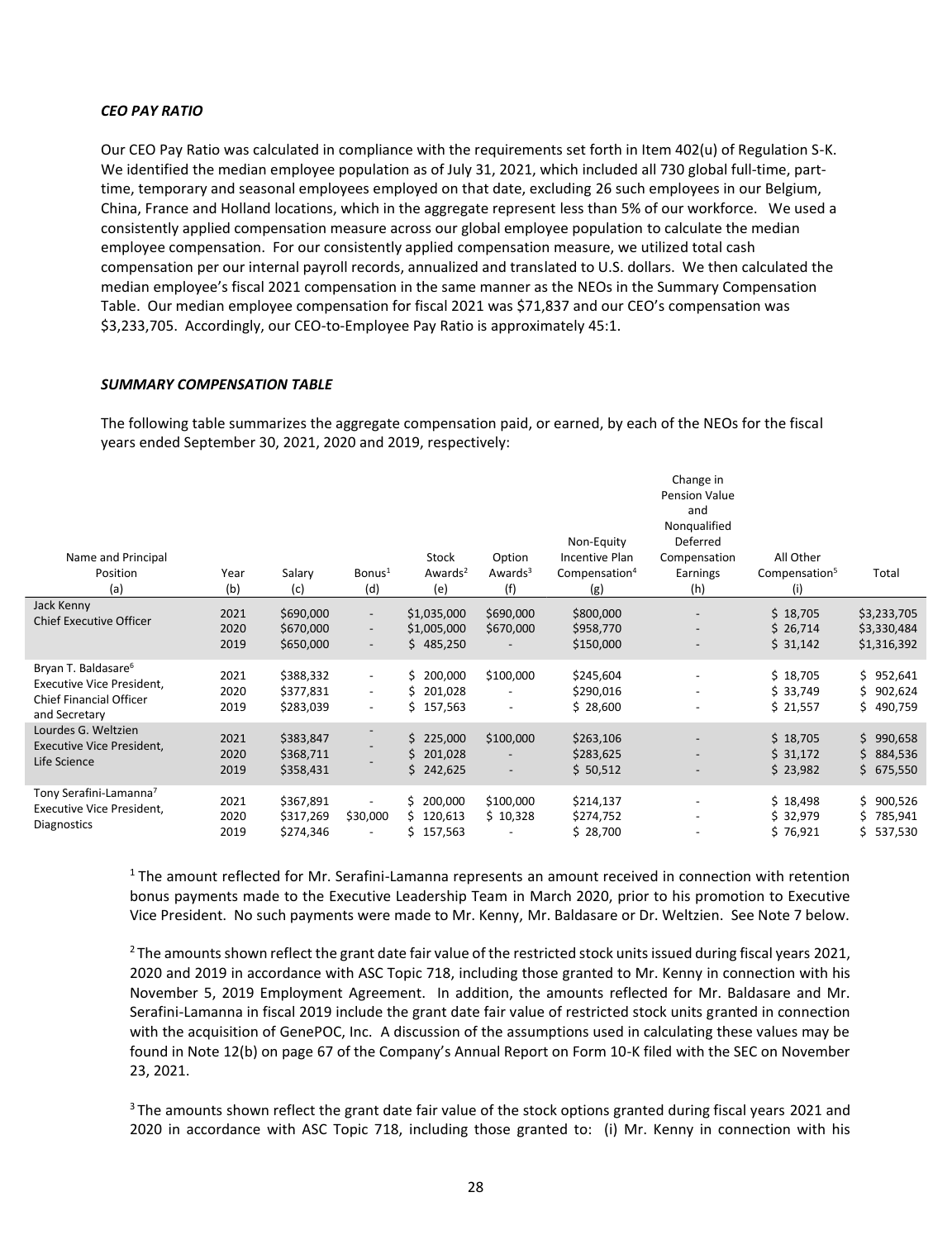November 5, 2019 Employment Agreement; and (ii) Mr. Serafini-Lamanna in connection with retention grants made to members of the Executive Leadership Team, excluding Mr. Kenny, Mr. Baldasare and Dr. Weltzien, in March 2020, prior to his promotion to Executive Vice President. A discussion of the assumptions used in calculating these values may be found in Note 12(b) on page 67 of the Company's Annual Report on Form 10-K filed with the SEC on November 23, 2021.

 $4$  The amounts shown represent amounts earned by the NEOs pursuant to the Officer's Performance Compensation Plan for fiscal 2021, 2020 and 2019.

<sup>5</sup> The amounts shown represent Retirement Contributions made by the Company on behalf of the NEOs.

<sup>6</sup> Mr. Baldasare was named Executive Vice President and Chief Financial Officer of Meridian effective October 1, 2019.

 $7$  Mr. Serafini-Lamanna was named Executive Vice President, Diagnostics effective May 18, 2020.

#### *GRANTS OF PLAN-BASED AWARDS*

The following table sets forth, for each of the NEOs, information related to grants made during fiscal 2021 under Meridian's Cash-Based Incentive Compensation Plan and 2012 Stock Incentive Plan:

|                           |                      |                  | Equity Incentive Plan Awards <sup>1</sup> | Estimated Future Payouts Under Non- | <b>Estimated Future Payouts Under</b><br>Equity Incentive Plan Awards |               |             | All other<br>Stock<br>Awards:<br>Number of<br>Shares of<br>Stock or<br>Units $(H)$ | All other<br>Option<br>Awards:<br>Number of<br>Securities<br>Underlying<br>Options (#) | Exercise<br>or Base<br>Price of<br>Option<br>Awards<br>(5/Sh) | <b>Grant Date</b><br>Fair Value<br>of Stock<br>and Option<br>Awards |
|---------------------------|----------------------|------------------|-------------------------------------------|-------------------------------------|-----------------------------------------------------------------------|---------------|-------------|------------------------------------------------------------------------------------|----------------------------------------------------------------------------------------|---------------------------------------------------------------|---------------------------------------------------------------------|
| Name                      | Grant<br>Date        | Threshold<br>(5) | Target<br>(\$)                            | Max<br>(\$)                         | Threshold<br>(# )                                                     | Target<br>(#) | Max<br>(# ) |                                                                                    |                                                                                        |                                                               |                                                                     |
| (a)                       | (b)                  | (c)              | (d)                                       | (e)                                 | (f)                                                                   | (g)           | (h)         | (i)                                                                                | (j)                                                                                    | (k)                                                           | (1)                                                                 |
| Jack Kenny                | 11/05/20<br>11/05/20 | \$124,218        | \$621,090                                 | \$1,055,853                         |                                                                       |               |             | 56,006 <sup>2</sup>                                                                | $83,535^3$                                                                             |                                                               | \$1,725,000                                                         |
| Bryan T. Baldasare        | 11/05/20<br>11/05/20 | \$39,140         | \$195,700                                 | \$332,690                           |                                                                       |               |             | 10,823 <sup>2</sup>                                                                | 12,1073                                                                                |                                                               | \$300,000                                                           |
| Lourdes G. Weltzien       | 11/05/20<br>11/05/20 | \$38,835         | \$194,174                                 | \$330,096                           |                                                                       |               |             | $12,175^2$                                                                         | 12,107 <sup>3</sup>                                                                    |                                                               | \$325,000                                                           |
| Tony Serafini-<br>Lamanna | 11/05/20<br>11/05/20 | \$37,080         | \$185,400                                 | \$315,180                           |                                                                       |               |             | 10,823 <sup>2</sup>                                                                | 12,1073                                                                                |                                                               | 300,000<br>\$.                                                      |

 $1$  These columns reflect the potential payout for each NEO under the fiscal 2021 CICP if the threshold, target and maximum goals, as initially established, were satisfied for all performance measures.

<sup>2</sup> This grant of time-based restricted stock units vests 100% on November 15, 2023.

<sup>3</sup> This grant of time-based stock options vests 100% on November 15, 2023.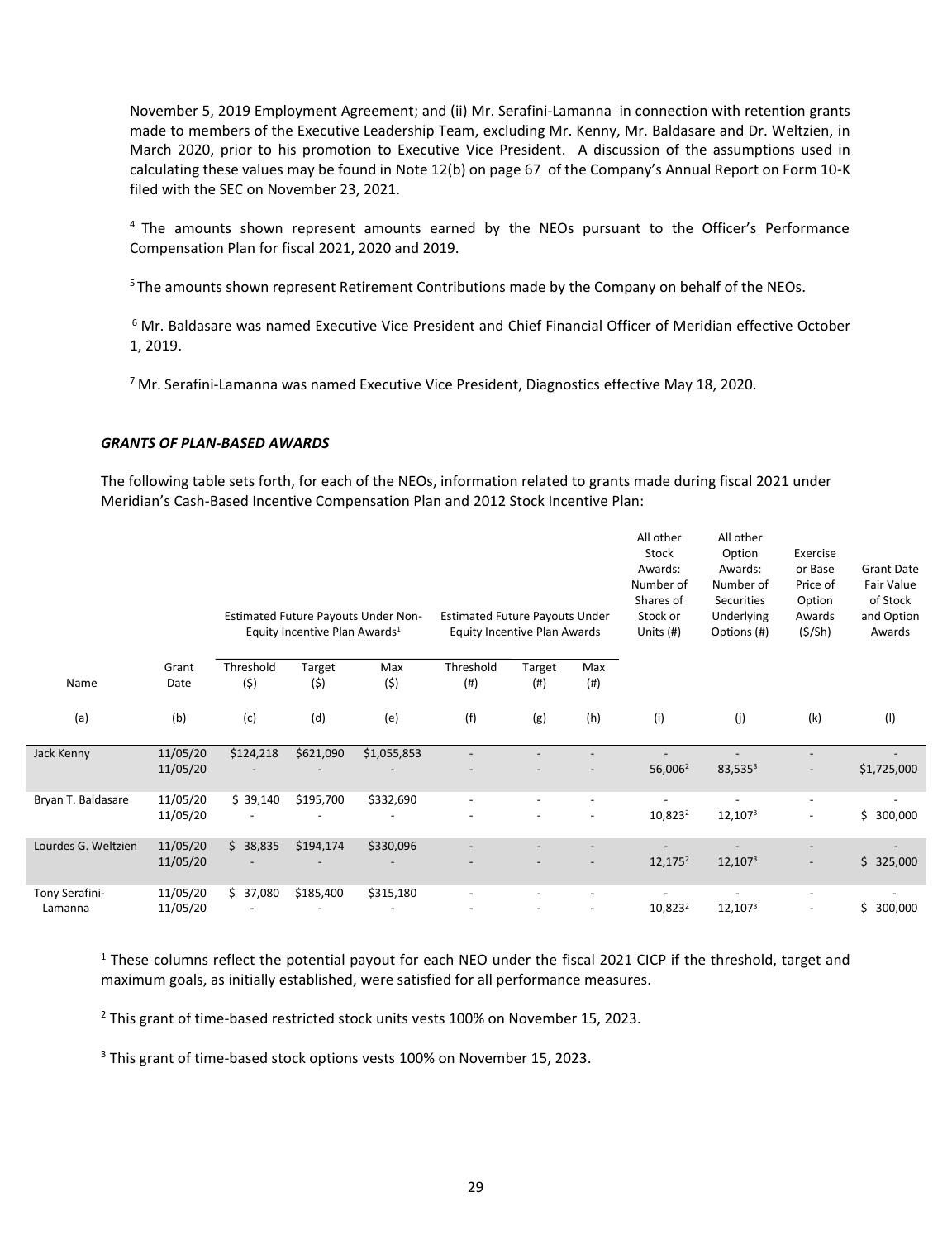#### *OUTSTANDING EQUITY AWARDS AT FISCAL YEAR-END*

The following table provides information on the NEOs' holdings of equity awards under Meridian's 2021 Omnibus Award Plan and 2012 Stock Incentive Plan as of September 30, 2021:

|                           |                                                                                    | <b>Option Awards</b>                                                                 |                                                                                                                        |                                          | <b>Stock Awards</b>                          |                                                                                      |                                                                                                             |                                                                                                                                                 |                                                                                                                                                                        |
|---------------------------|------------------------------------------------------------------------------------|--------------------------------------------------------------------------------------|------------------------------------------------------------------------------------------------------------------------|------------------------------------------|----------------------------------------------|--------------------------------------------------------------------------------------|-------------------------------------------------------------------------------------------------------------|-------------------------------------------------------------------------------------------------------------------------------------------------|------------------------------------------------------------------------------------------------------------------------------------------------------------------------|
| Name                      | Number of<br>Securities<br>Underlying<br>Unexercised<br>Options (#)<br>Exercisable | Number of<br>Securities<br>Underlying<br>Unexercised<br>Options (#)<br>Unexercisable | Equity<br>Incentive Plan<br>Awards:<br>Number of<br>Securities<br>Underlying<br>Unexercised<br>Unearned<br>Options (#) | Option<br>Exercise<br>Price (\$)         | Option<br>Expiration<br>Date                 | Number of<br>Shares or<br>Units of<br><b>Stock That</b><br>Have Not<br>Vested (#)    | Market<br>Value of<br>Shares or<br>Units of<br><b>Stock That</b><br>Have Not<br>Vested (\$)                 | Equity<br>Incentive<br>Plan<br>Awards:<br>Number of<br>Unearned<br>Shares,<br>Units or<br>Other<br><b>Rights That</b><br>Have Not<br>Vested (#) | Equity<br>Incentive<br>Plan<br>Awards:<br>Market or<br>Payout<br>Value of<br>Unearned<br>Shares,<br>Units or<br>Other<br><b>Rights That</b><br>Have Not<br>Vested (\$) |
| (a)                       | (b)                                                                                | (c)                                                                                  | (d)                                                                                                                    | (e)                                      | (f)                                          | (g)                                                                                  | (h)                                                                                                         | (i)                                                                                                                                             | (j)                                                                                                                                                                    |
| Jack Kenny                | 25,0001<br>23,564 <sup>2</sup>                                                     | 25,0001<br>132,078 <sup>2</sup><br>83,5353                                           |                                                                                                                        | \$14.50<br>\$10.10<br>\$18.48            | 10/09/27<br>11/05/29<br>11/05/30             | $\overline{a}$<br>25,000 <sup>9</sup><br>25,000 <sup>9</sup><br>99,50510<br>56,00613 | $\overline{a}$<br>\$481,000<br>\$481,000<br>\$1,914,476<br>\$1,077,555                                      | $\overline{a}$                                                                                                                                  |                                                                                                                                                                        |
| Bryan T. Baldasare        |                                                                                    | 12,1073                                                                              |                                                                                                                        | \$18.48                                  | 11/05/30                                     | $\overline{\phantom{a}}$<br>$5,000^9$<br>7,5009<br>1,20011<br>20,53412<br>10,82313   | $\overline{\phantom{a}}$<br>\$<br>96,200<br>\$<br>144,300<br>\$<br>23,088<br>\$<br>395,075<br>\$<br>208,235 | $\blacksquare$                                                                                                                                  |                                                                                                                                                                        |
| Lourdes G. Weltzien       | 10,000 <sup>4</sup><br>7,5006                                                      | 12,5005<br>2,500 <sup>6</sup><br>12,1073                                             |                                                                                                                        | \$19.66<br>\$14.65<br>\$14.30<br>\$18.48 | 07/01/26<br>11/08/27<br>04/24/28<br>11/05/30 | $7,274^9$<br>$12,123^9$<br>19,91512<br>11,80813                                      | \$<br>139,952<br>\$<br>233,247<br>\$<br>383,165<br>\$227,186                                                |                                                                                                                                                 |                                                                                                                                                                        |
| Tony Serafini-<br>Lamanna |                                                                                    | 10,0007<br>4,0008<br>12,1073                                                         |                                                                                                                        | \$14.60<br>\$6.97<br>\$18.48             | 04/30/28<br>03/26/30<br>11/05/30             | $\overline{\phantom{a}}$<br>$7,500^9$<br>1,20011<br>12,32012<br>$10,823^{13}$        | \$<br>144,300<br>\$<br>23,088<br>\$<br>237,037<br>\$<br>208,235                                             |                                                                                                                                                 |                                                                                                                                                                        |

<sup>1</sup> Options vest in four equal annual installments from the date of grant, until fully vested on October 9, 2021.

<sup>2</sup> Options vest in three equal annual installments from the date of grant, until fully vested on October 1, 2022.

<sup>3</sup> Options vest in full on November 15, 2023.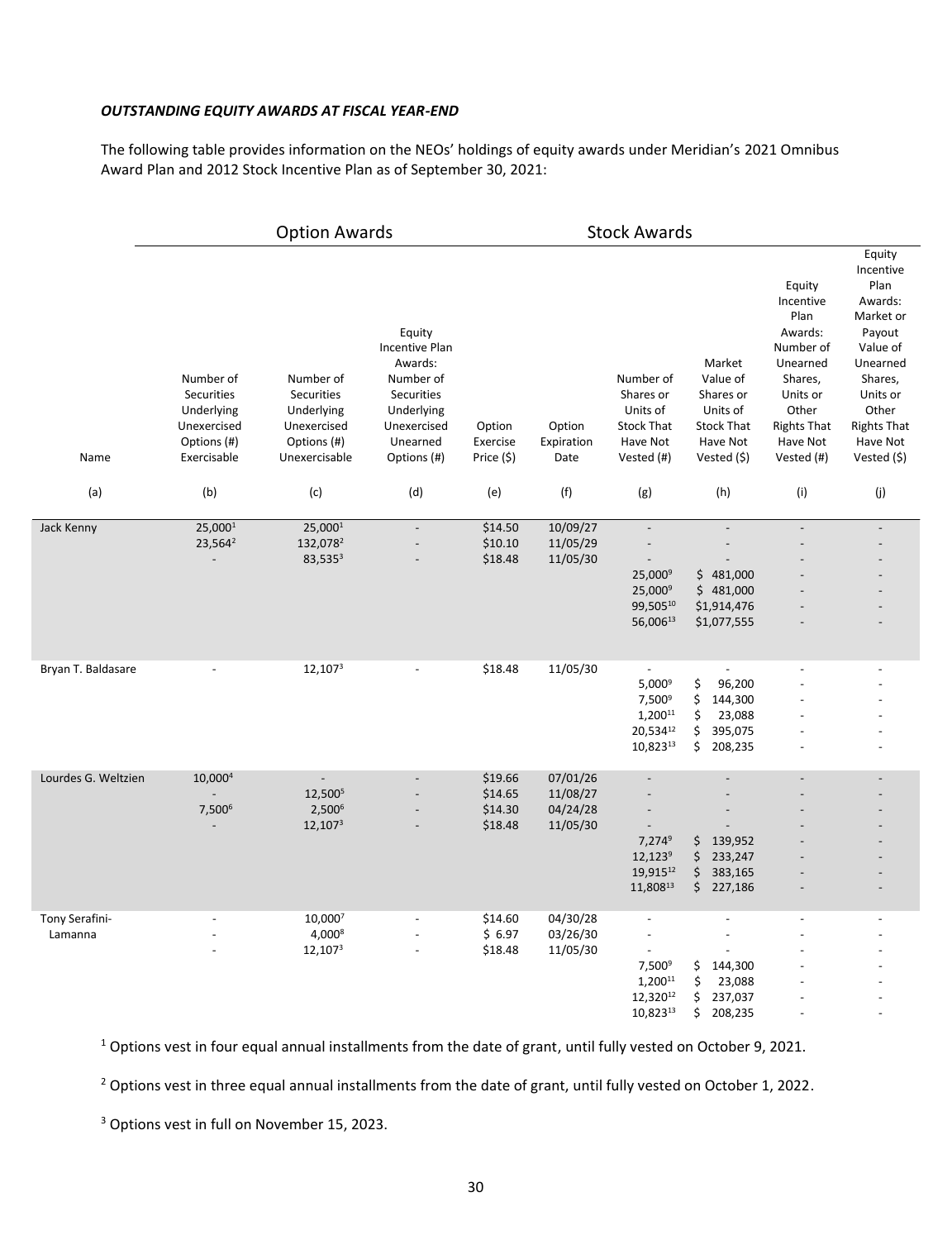<sup>4</sup> Options fully vested on July 1, 2020.

<sup>5</sup> Options vest in full on November 8, 2021.

 $6$  Options vest in four equal annual installments from the date of grant, until fully vested on April 24, 2022.

<sup>7</sup> Options vest in full on April 30, 2022.

<sup>8</sup> Options vest in full on March 26, 2023.

<sup>9</sup> Units vest on November 15, 2021.

<sup>10</sup> Units vest on October 1, 2022.

<sup>11</sup> Units vest on September 16, 2022.

<sup>12</sup> Units vest on November 15, 2022.

<sup>13</sup> Units vest on November 15, 2023.

#### *OPTION EXERCISES AND STOCK VESTED*

The following table sets forth, for each of the NEOs, information on options exercised and restricted stock units vested during fiscal 2021:

|                       |                                                 | <b>Option Awards</b> |                          | <b>Stock Awards</b>                            |    |                                      |  |  |
|-----------------------|-------------------------------------------------|----------------------|--------------------------|------------------------------------------------|----|--------------------------------------|--|--|
| Name                  | Number of Shares<br>Acquired on<br>Exercise (#) | Value Realized on    |                          | Number of Shares<br>Acquired on<br>Vesting (#) |    | Value Realized on<br>Vesting $(5)^2$ |  |  |
| (a)                   | (b)                                             |                      | (c)                      | (d)                                            |    | (e)                                  |  |  |
| Jack Kenny            | 92,477                                          |                      | 1,614,455                |                                                |    |                                      |  |  |
| Bryan T. Baldasare    | 15,000                                          |                      | 117,225                  | 5,000                                          | Ś  | 84,600                               |  |  |
| Lourdes G. Weltzien   |                                                 |                      |                          | 12,2143                                        | \$ | 212,871                              |  |  |
| Tony Serafini-Lamanna | $\overline{\phantom{a}}$                        |                      | $\overline{\phantom{a}}$ | $\overline{\phantom{a}}$                       | \$ | $\overline{\phantom{0}}$             |  |  |

 $1$  Amounts reflect the difference between the exercise price of the option and the market price of Meridian common shares at the time of exercise.

 $<sup>2</sup>$  Amounts reflect the market price of Meridian common shares at the time of restricted stock units vesting.</sup>

<sup>3</sup> Included in these restricted stock units are the following restricted stock units that were withheld by the Company under the net share settlement method to cover certain taxes due upon Dr. Weltzien becoming retirement eligible: (i) 226 granted November 8, 2017; (ii) 377 granted November 15, 2018; (iii) 619 granted October 31, 2019; and (iv) 367 granted November 5, 2020. The value realized related to these withheld restricted stock units totaled \$31,796 and is included within the total reflected in the table above.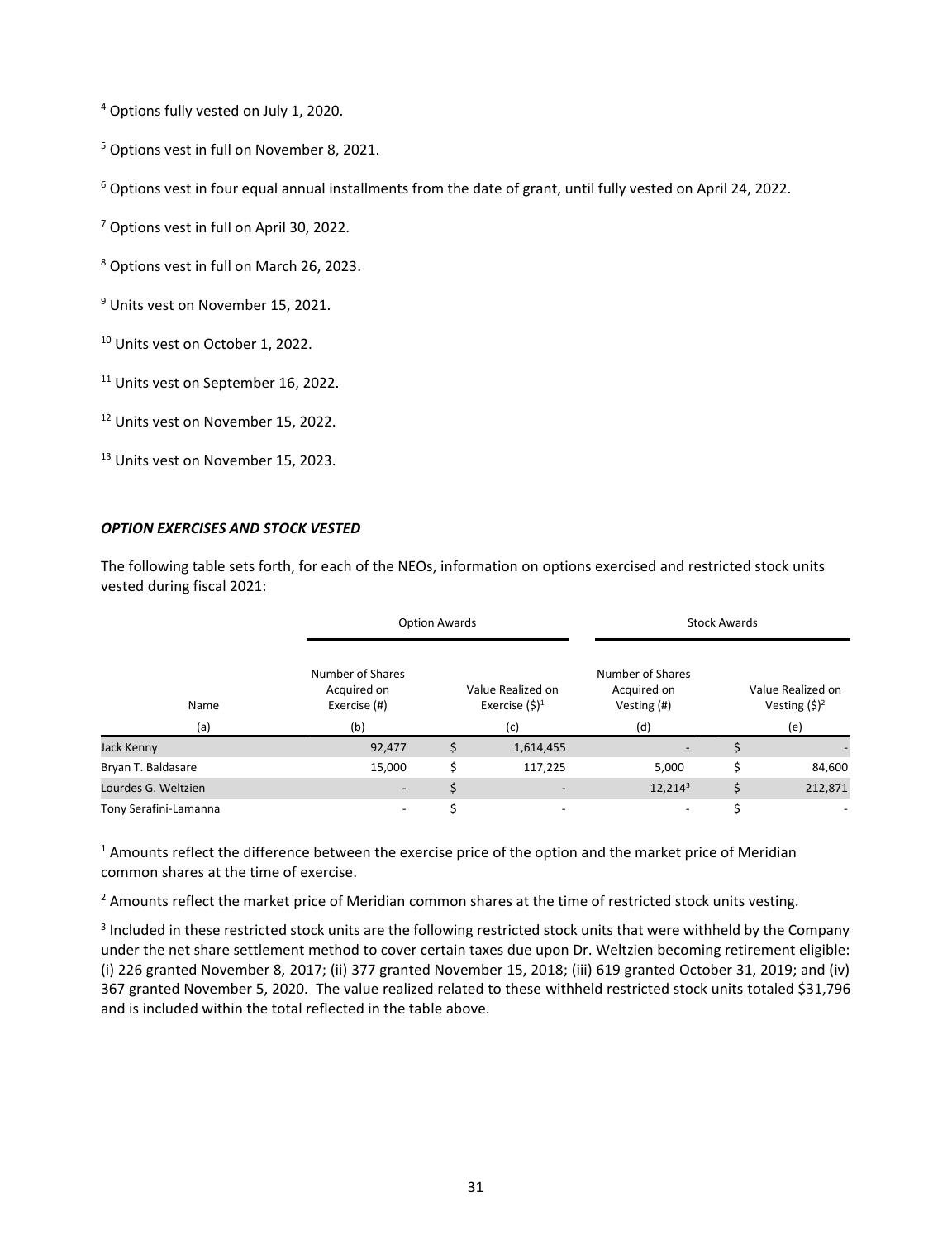## *401(K) PLAN*

Our 401(k) Savings Plan ("401(k) Plan") allows all U.S. employees of the Company as soon as administratively possible following their employment to set aside a portion of their compensation each year for their retirement needs, up to the limits set by the Internal Revenue Code. Presently, the Company contributes a matching contribution of 100% of the first 4% of the employee's contribution (i.e., up to 4% of an employee's salary), subject to Internal Revenue Code limitations. The Company may also contribute a profit-sharing contribution at its discretion. Employee contributions and employer matching contributions are 100% vested immediately. Participants are entitled to direct the investment of their accounts among various mutual funds selected by the Meridian Bioscience, Inc., Savings and Investment Plan Committee. Participants who terminate employment are entitled to receive the vested portion of their accounts.

## *POTENTIAL PAYMENTS UPON TERMINATION OR CHANGE IN CONTROL*

As described on page 27 in the "Compensation Discussion and Analysis" section of this proxy statement, Mr. Kenny and Meridian are parties to the Kenny Employment Agreement which sets forth compensation, non-competition, benefit and severance provisions and provides for a payment equal to twelve months of Mr. Kenny's then current base salary plus a pro-rata portion of the target bonus through the date of termination in the event Mr. Kenny is terminated by Meridian without cause or Mr. Kenny terminates his employment for good reason. If such termination occurs during a change in control period (double trigger), Mr. Kenny is entitled to a severance payment equal to two times his then current base salary plus his target bonus for the severance period.

Had one of the events noted above occurred on September 30, 2021 and Meridian been within a change in control period at that time, Mr. Kenny would also have been entitled to the following under the Kenny Employment Agreement:

| Salary                          | \$1,380,200 |
|---------------------------------|-------------|
| <b>Annual Performance Bonus</b> | 1,242,180   |
| <b>Total Lump Sum Payment</b>   | \$2,622,380 |

Our Board of Directors authorized us to enter into change in control severance agreements with our executive officers (other than our CEO, who has a change in control provision in his Employment Agreement). In the case of Mr. Baldasare and Dr. Weltzien, each agreement had an initial term ended December 31, 2016, and each year will automatically renew for an additional one year term, provided however, that if a change in control occurs the term will expire no earlier than 24 calendar months after the calendar month in which such change in control occurs. In the case of Mr. Serafini-Lamanna, his agreement has an initial term ending December 31, 2021, and each year thereafter will automatically renew for a one-year term, provided however, that if a change in control occurs the term will expire no earlier than 24 calendar months after the calendar month in which such change in control occurs. A change in control is generally defined in each agreement as any of the following: (i) a person is or becomes a beneficial owner of more than 50% of our voting securities; (ii) the composition of a majority of our Board changes; (iii) we consummate a merger or similar transaction; or (iv) the sale of all or substantially all of our assets. Each agreement provides, among other things, that if a change in control occurs during the term of the agreement, and the executive's employment is terminated either by us or by the executive, other than: (a) by us for cause; (b) by reason of death or disability; or (c) by the executive without good reason, such executive will receive a severance payment equal to: (A) a multiple of such executive's annual base salary; (B) a multiple of executive's target bonus amounts; and (C) earned but unused vacation time. In addition, each change in control agreement provides that in the event that the severance and other benefits provided for in the agreement or otherwise payable to the executive would be subject to the excise tax imposed by Section 4999 of the Internal Revenue Code, the benefits under the agreement will be either delivered in full or delivered to a lesser extent which would result in no portion of the benefits being subject to such excise tax, whichever is more beneficial to the executive.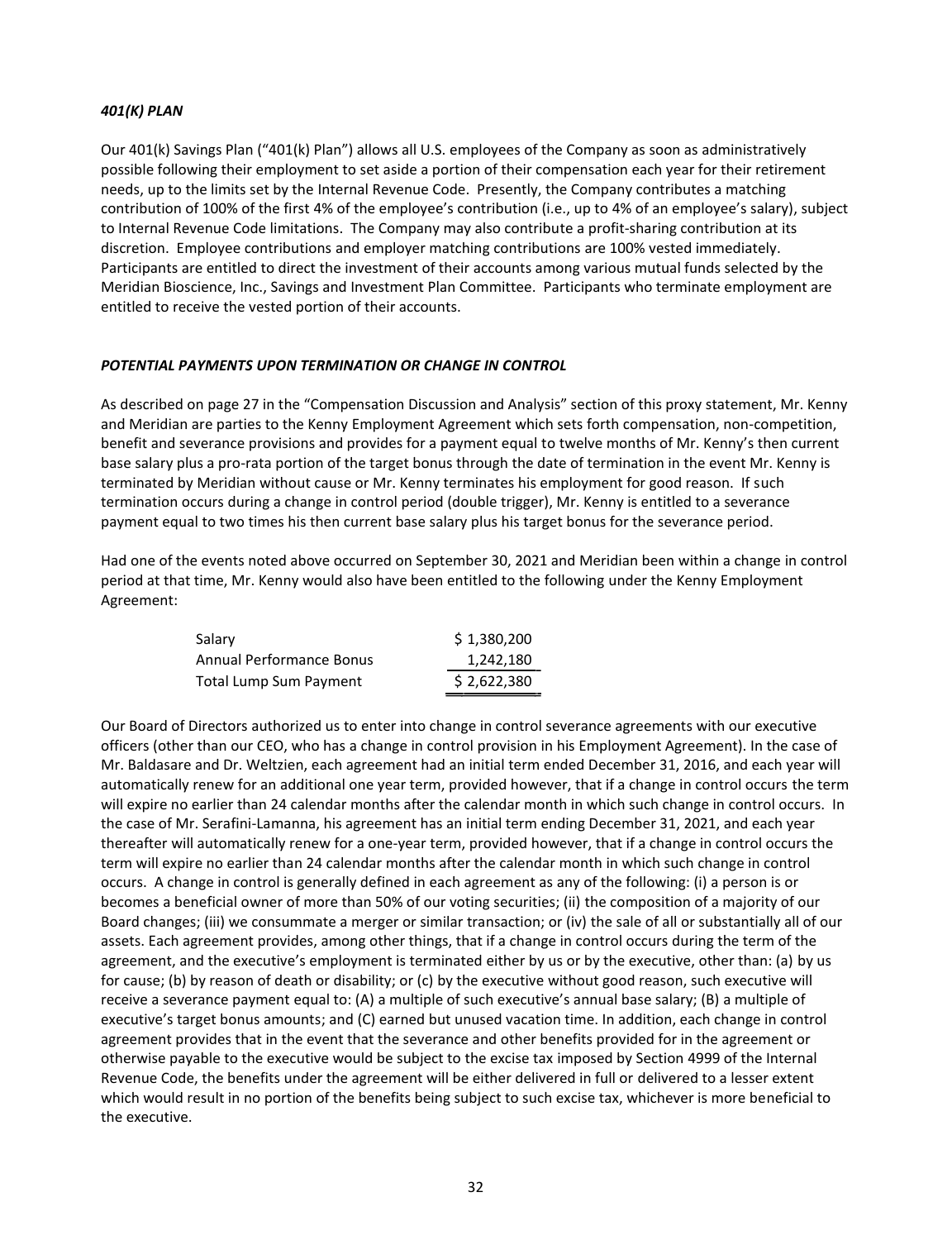Had termination in connection with a change in control occurred on September 30, 2021, the NEOs would have been entitled to the following lump sum payments under the policy:

|                  |             | Tony        |
|------------------|-------------|-------------|
| Bryan T.         | Lourdes G.  | Serafini-   |
| <b>Baldasare</b> | Weltzien    | Lamanna     |
| 782.800          | \$776,696   | \$741,600   |
| 391,400          | 388,348     | 370,800     |
| 25,602           | 19.412      | 18,551      |
| \$1,199,802      | \$1,184,456 | \$1,130,951 |
|                  |             |             |

#### *DIRECTOR COMPENSATION*

For fiscal 2021, independent directors of Meridian received the following compensation for service on the Board and the Audit Committee ("AC"), Compensation Committee ("CC") and Nominating & Corporate Governance Committee ("N&CGC") (annual amounts presented):

| -Base for director service              | \$40,000 |
|-----------------------------------------|----------|
| -Additional for Independent Chairperson | \$50,000 |
| -AC Chair                               | \$20,000 |
| -AC Member                              | \$10,000 |
| -CC Chair                               | \$13,000 |
| -CC Member                              | \$6,000  |
| -N&CGC Chair                            | \$13,000 |
| -N&CGC Member                           | \$5,000  |

In addition, each independent director is entitled to receive on an annual basis an equity award grant valued at \$100,000. During fiscal 2021, one-third of such equity value was in the form of restricted stock units (valued at the market value of our common stock at the date of award) and two-thirds was in the form of non-qualified options to purchase common shares of the Company at an exercise price equal to the grant date closing sale price as reported on Nasdaq (valued pursuant to the current methodology utilized by the Company for financial reporting purposes, which may be found in Note 12(b) on page 67 of the Company's Annual Report on Form 10-K filed with the SEC on November 23, 2021).

The following table provides information on compensation related to fiscal 2021 for independent directors who served during fiscal 2021:

| Name                   | Fees<br>Earned<br>or<br>Paid in<br>Cash<br>(\$) | <b>Stock</b><br>Awards<br>$(5)^1$ | Option<br>Awards<br>$(5)^1$ | Non-Equity<br>Incentive Plan<br>Compensation<br>(\$) | Change in<br><b>Pension Value</b><br>and Nongualified<br>Deferred<br>Compensation<br>Earnings | All Other<br>Compensation<br>(\$) | Total<br>(5) |
|------------------------|-------------------------------------------------|-----------------------------------|-----------------------------|------------------------------------------------------|-----------------------------------------------------------------------------------------------|-----------------------------------|--------------|
| (a)                    | (b)                                             | (c)                               | (d)                         | (e)                                                  | (f)                                                                                           | (g)                               | (h)          |
| James M. Anderson      | \$63,000                                        | \$33,000                          | \$67,000                    | $\overline{\phantom{a}}$                             | $\overline{\phantom{m}}$                                                                      | -                                 | \$163,000    |
| Anthony P. Bihl        | \$59,033                                        | \$33,000                          | \$67,000                    | $\overline{\phantom{0}}$                             |                                                                                               |                                   | \$159,033    |
| Dwight E. Ellingwood   | \$48,500                                        | \$33,000                          | \$67,000                    | $\qquad \qquad -$                                    |                                                                                               |                                   | \$148,500    |
| John C. McIlwraith     | \$47,250                                        | \$33,000                          | \$67,000                    | $\overline{\phantom{a}}$                             | $\overline{\phantom{a}}$                                                                      |                                   | \$147,250    |
| David C. Phillips      | \$90,000                                        | \$33,000                          | \$67,000                    | $\qquad \qquad -$                                    | $\overline{\phantom{a}}$                                                                      |                                   | \$190,000    |
| John M. Rice           | \$43,750                                        | \$33,000                          | \$67,000                    | $\overline{\phantom{a}}$                             | $\overline{\phantom{a}}$                                                                      | -                                 | \$143,750    |
| Catherine A. Sazdanoff | \$53,500                                        | \$33,000                          | \$67,000                    | $\overline{\phantom{a}}$                             | $\overline{\phantom{m}}$                                                                      |                                   | \$153,500    |
| Felicia Williams       | \$60,000                                        | \$33,000                          | \$67,000                    | $\overline{\phantom{a}}$                             | $\overline{\phantom{a}}$                                                                      | -                                 | \$160,000    |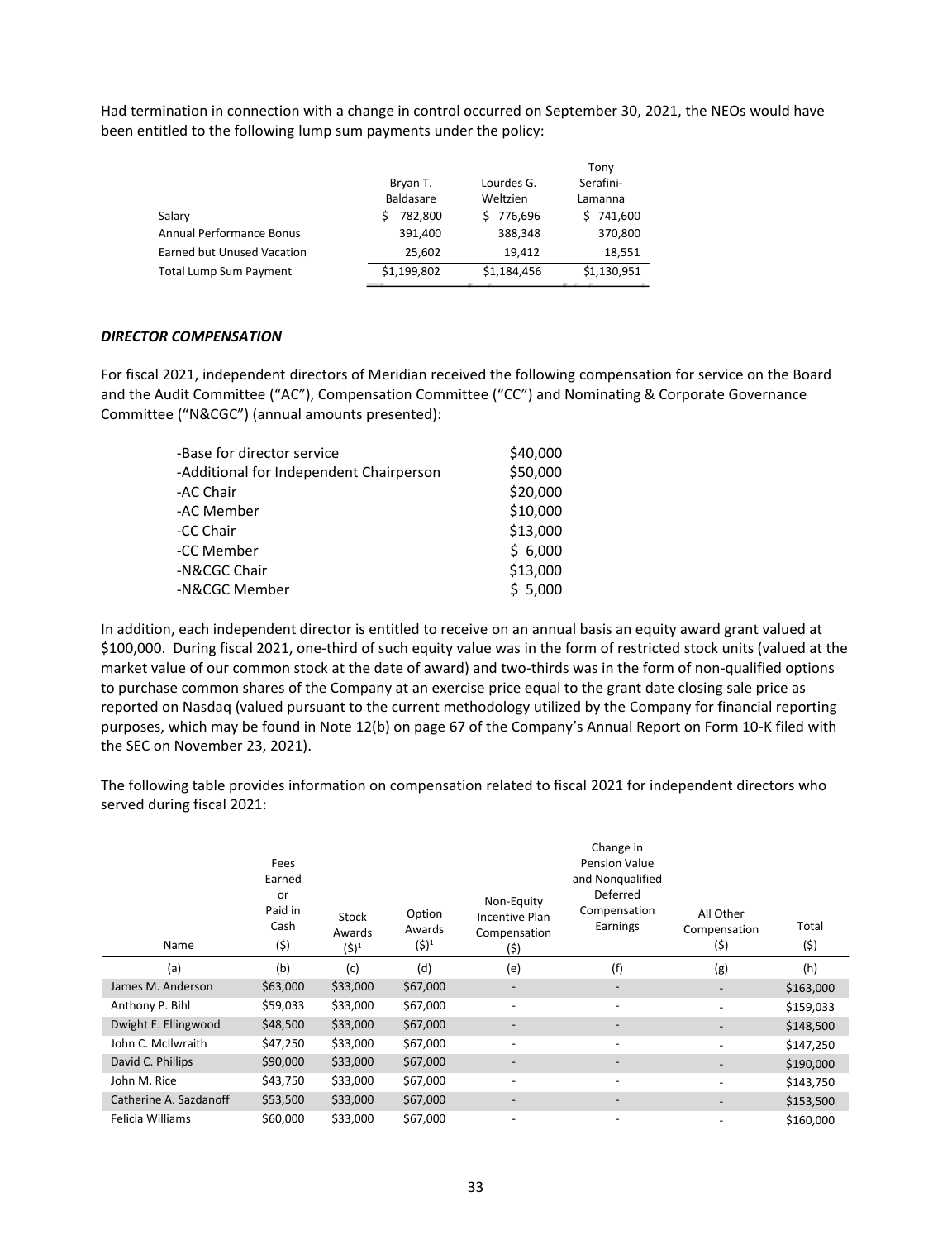<sup>1</sup>The amounts shown reflect the grant date fair value of the awards made in fiscal year 2021 in accordance with ASC Topic 718. A discussion of the assumptions used in calculating these values may be found in Note 12(b) on page 67 of the Company's Annual Report on Form 10-K filed with the SEC on November 23, 2021.

The engagement of the independent consultant by the Compensation Committee to review executive compensation (discussed on page 24) also covered independent director compensation. The following table summarizes the key changes to independent director compensation effective in January 2022 resulting from the counsel of the independent consultant:

|                                  | Fiscal 2022                                                                |
|----------------------------------|----------------------------------------------------------------------------|
| <b>Base for director service</b> | Increase from \$40,000 to \$50,000                                         |
| <b>Compensation Committee</b>    | Increase Chair fee from \$13,000 to \$15,000 and increase member fee       |
|                                  | from \$6,000 to \$7,500                                                    |
| <b>Equity awards</b>             | Increase the annual dollar value of the award from \$100,000 to \$125,000  |
|                                  | in January 2022, with a further increase to \$150,000 in January 2023; the |
|                                  | allocation of the awards between restricted stock units and non-qualified  |
|                                  | stock options to be 50/50                                                  |

## *SHAREHOLDER PROPOSALS FOR NEXT YEAR*

The deadline for shareholder proposals to be included in the proxy statement for next year's meeting is August 17, 2022.

The form of proxy for this meeting grants authority to the designated proxies to vote in their discretion on any matters that come before the meeting except those set forth in Meridian's proxy statement and except for matters as to which adequate notice is received. In order for a notice to be deemed adequate for the 2023 Annual Shareholders' Meeting, it must be received prior to November 1, 2022. If there is a change in the anticipated date of next year's Annual Shareholders' Meeting or these deadlines by more than 30 days, we will notify you of this change through our Form 8-K and/or Form 10-Q filings.

Meridian's Code of Regulations provides that only persons nominated by an officer, director or in writing by a shareholder not earlier than 150 days nor later than 90 days prior to the meeting at which directors are to be selected shall be eligible for election and that shareholder proposals be presented not earlier than 150 days nor later than 90 days prior to the meeting at which the proposals are to be presented.

# *QUESTIONS*

If you have questions or need more information about the annual meeting, call us at (513) 271-3700 or write to:

Charles Wood, Jr. Vice President, Investor Relations Meridian Bioscience, Inc. 3471 River Hills Drive Cincinnati, Ohio 45244

For information about your record holdings, call Computershare Shareholder Services at (888) 294-8217.